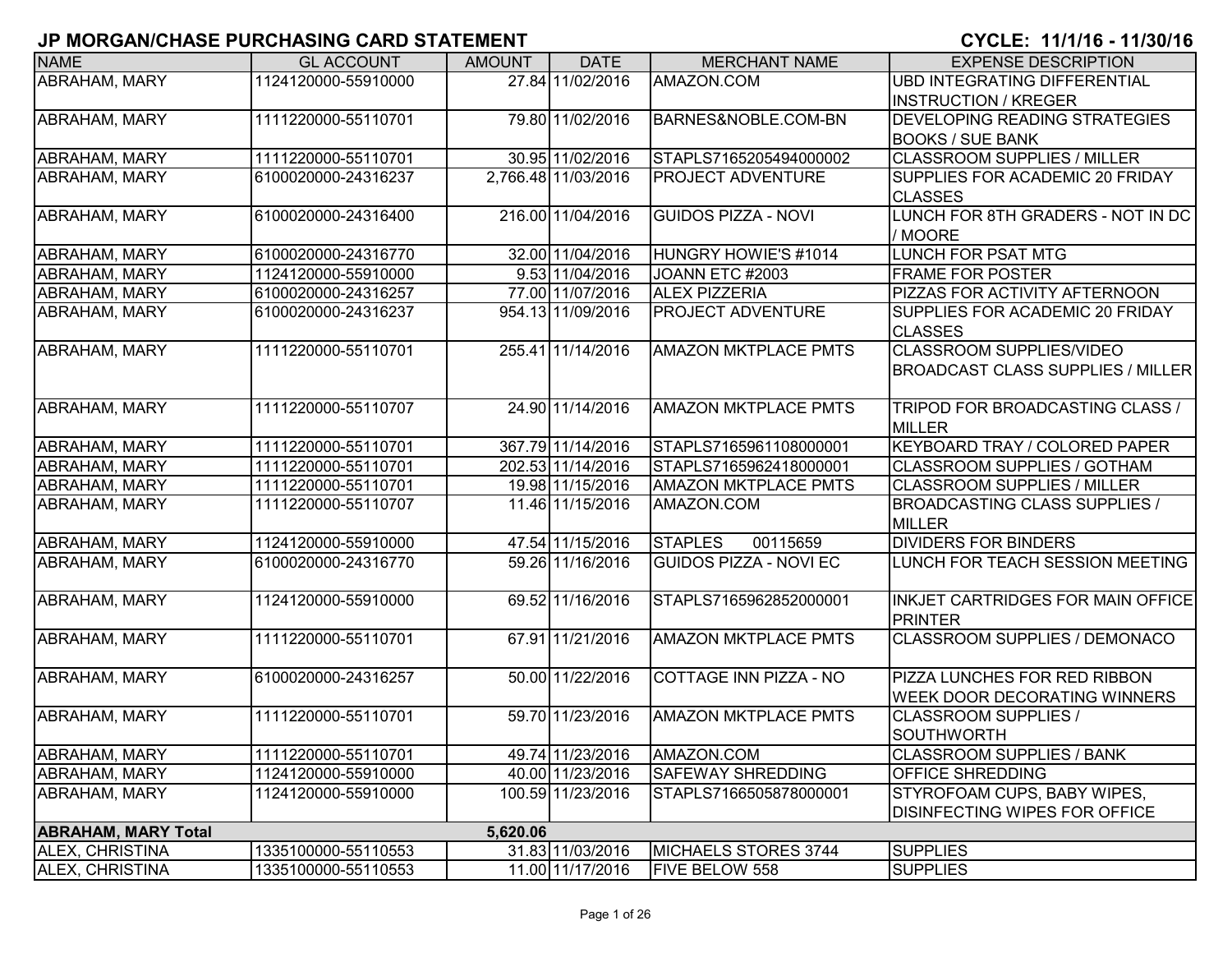| <b>NAME</b>                    | <b>GL ACCOUNT</b>   | <b>AMOUNT</b> | <b>DATE</b>         | <b>MERCHANT NAME</b>          | <b>EXPENSE DESCRIPTION</b>                                  |
|--------------------------------|---------------------|---------------|---------------------|-------------------------------|-------------------------------------------------------------|
| ALEX, CHRISTINA                | 1335100000-55110553 |               | 34.08 11/22/2016    | MICHAELS STORES 3744          | <b>SUPPLIES</b>                                             |
| <b>ALEX, CHRISTINA Total</b>   |                     | 76.91         |                     |                               |                                                             |
| AMMONS, KATHERINE              | 6100020000-24316249 |               | 17.59 11/01/2016    | <b>TARGET</b><br>00014654     | <b>LAB SUPPLIES</b>                                         |
| <b>AMMONS, KATHERINE</b>       | 6100020000-24316249 |               | 5.97 11/18/2016     | <b>TARGET</b><br>00014654     | <b>LAB SUPPLIES</b>                                         |
| <b>AMMONS, KATHERINE</b>       | 6100020000-24316249 |               | 97.28 11/21/2016    | GFS STORE #1985               | <b>LAB SUPPLIES</b>                                         |
| <b>AMMONS, KATHERINE Total</b> |                     | 120.84        |                     |                               |                                                             |
| <b>ASCHER, DAVID</b>           | 1124113000-55990000 |               | 156.08 11/21/2016   | <b>AMAZON MKTPLACE PMTS</b>   | <b>IPAD CHARGERS</b>                                        |
| <b>ASCHER, DAVID Total</b>     |                     | 156.08        |                     |                               |                                                             |
| <b>BAKER, ROBERT</b>           | 6100022000-24316186 |               | 34.94 11/11/2016    | SAMS CLUB #6657               | DESSERT AND BEVERAGES FOR<br><b>STUDENT COUNCIL MEETING</b> |
| <b>BAKER, ROBERT Total</b>     |                     | 34.94         |                     |                               |                                                             |
| <b>BEDFORD, JULIE</b>          | 6100015000-24316275 |               | 53.49 11/09/2016    | <b>TARGET</b><br>00014654     | <b>STAFF SUPPLIES</b>                                       |
| <b>BEDFORD, JULIE</b>          | 6100015000-24316275 |               | 124.98 11/16/2016   | PANERA BREAD #608009          | <b>STAFF DINNER FOR PARENT TEACHER</b><br><b>CONFERNCES</b> |
| <b>BEDFORD, JULIE</b>          | 6100015000-24316275 |               | 9.36 11/16/2016     | <b>TARGET</b><br>00014654     | <b>STAFF SUPPLIES</b>                                       |
| <b>BEDFORD, JULIE</b>          | 6100015000-24316275 |               | 36.98 11/17/2016    | ETSY.COM - ISLANDCUSTO        | UPDATING THE COMMUNITY ROOM                                 |
| <b>BEDFORD, JULIE</b>          | 6100015000-24316275 |               | 52.95 11/17/2016    | <b>ETSY.COM - SINGLESTONE</b> | UPDATING THE COMMUNITY ROOM                                 |
| <b>BEDFORD, JULIE</b>          | 6100015000-24316275 |               | 54.00 11/17/2016    | ETSY.COM - WALLSTHATTA        | UPDATING THE COMMUNITY ROOM                                 |
| <b>BEDFORD, JULIE</b>          | 6100015000-24316275 |               | 87.59 11/25/2016    | PANERA BREAD #600667          | <b>SPECIAL LUNCH FOR PARA-</b><br><b>EDUCATORS</b>          |
| <b>BEDFORD, JULIE Total</b>    |                     | 419.35        |                     |                               |                                                             |
| <b>BENGLE, HOLLY</b>           | 1335100000-55110553 |               | 15.99 11/07/2016    | <b>TARGET</b><br>00008722     | <b>REPLACEMENT TOY</b>                                      |
| <b>BENGLE, HOLLY</b>           | 1335100000-55110553 |               | 11.98 11/28/2016    | <b>OTC BRANDS, INC.</b>       | <b>GYM GAME</b>                                             |
| <b>BENGLE, HOLLY Total</b>     |                     | 27.97         |                     |                               |                                                             |
| <b>BLESSED, KATE</b>           | 1335100000-55990553 |               | 52.86 11/04/2016    | SSI*SCHOOL SPECIALTY          | <b>GYM/OUTDOOR TOYS</b>                                     |
| <b>BLESSED, KATE</b>           | 1335100000-55990553 |               | 21.50 11/21/2016    | <b>SCHOLASTIC BOOK CLUB</b>   | <b>BOOKS</b>                                                |
| <b>BLESSED, KATE Total</b>     |                     | 74.36         |                     |                               |                                                             |
| <b>BLOOM, LYNETTE</b>          | 1335100000-54910553 |               | 33.00 11/01/2016    | <b>APPELBAUM TRAINING INS</b> | <b>STAFF TRAINING</b>                                       |
| <b>BLOOM, LYNETTE</b>          | 1335100000-54910553 |               | 3,105.52 11/09/2016 | <b>SECURITY DESIGNS</b>       | <b>SECURITY FOBS</b>                                        |
| <b>BLOOM, LYNETTE</b>          | 1335100000-54910553 |               | 33.00 11/11/2016    | <b>APPELBAUM TRAINING INS</b> | <b>STAFF TRAINING</b>                                       |
| <b>BLOOM, LYNETTE</b>          | 1335100000-54910553 |               | 15.00 11/15/2016    | <b>APPELBAUM TRAINING INS</b> | <b>STAFF TRAINING</b>                                       |
| <b>BLOOM, LYNETTE</b>          | 1335100000-55990553 |               | 154.62 11/15/2016   | <b>TARGET</b><br>00014654     | <b>TEACHING SUPPLIES</b>                                    |
| <b>BLOOM, LYNETTE</b>          | 1335100000-55110553 |               | 193.15 11/18/2016   | S&S WORLDWIDE-ONLINE          | PS CARE TEACHING SUPPLIES                                   |
| <b>BLOOM, LYNETTE</b>          | 1335100000-54910553 |               | 45.00 11/22/2016    | <b>APPELBAUM TRAINING INS</b> | <b>STAFF TRAINING</b>                                       |
| <b>BLOOM, LYNETTE</b>          | 1335100000-54910553 |               | 30.00 11/23/2016    | <b>APPELBAUM TRAINING INS</b> | <b>STAFF TRAINING</b>                                       |
| <b>BLOOM, LYNETTE Total</b>    |                     | 3,609.29      |                     |                               |                                                             |
| <b>BORN, ELIZABETH</b>         | 6100025000-24316301 |               | 4.00 11/03/2016     | REDFORD LOCK COMPANY I        | <b>KEY FOR NEW LAPTOP CART</b>                              |
| <b>BORN, ELIZABETH</b>         | 6100025000-24316301 |               | 50.00 11/17/2016    | SPEEDWAY 02203 5 M            | <b>GAS CARDS FOR WEEKLY DRAWING</b>                         |
| <b>BORN, ELIZABETH Total</b>   |                     | 54.00         |                     |                               |                                                             |
| <b>BOURGEAU, BENJAMIN</b>      | 1126160000-55992000 |               | 122.18 11/01/2016   | <b>FERGUSON ENTERPRISES,</b>  | <b>DF BOILER ROOM REPAIRS</b>                               |
| <b>BOURGEAU, BENJAMIN</b>      | 1126160000-55992000 |               | 1,434.19 11/02/2016 | DOWNRIVER REFRIG SUP C        | DF MOTOR, HA BEARING ASSY                                   |
| <b>BOURGEAU, BENJAMIN</b>      | 1126160000-55992000 |               | 827.56 11/03/2016   | THE HOME DEPOT #2737          | DF REPAIR, MTCE STOCK                                       |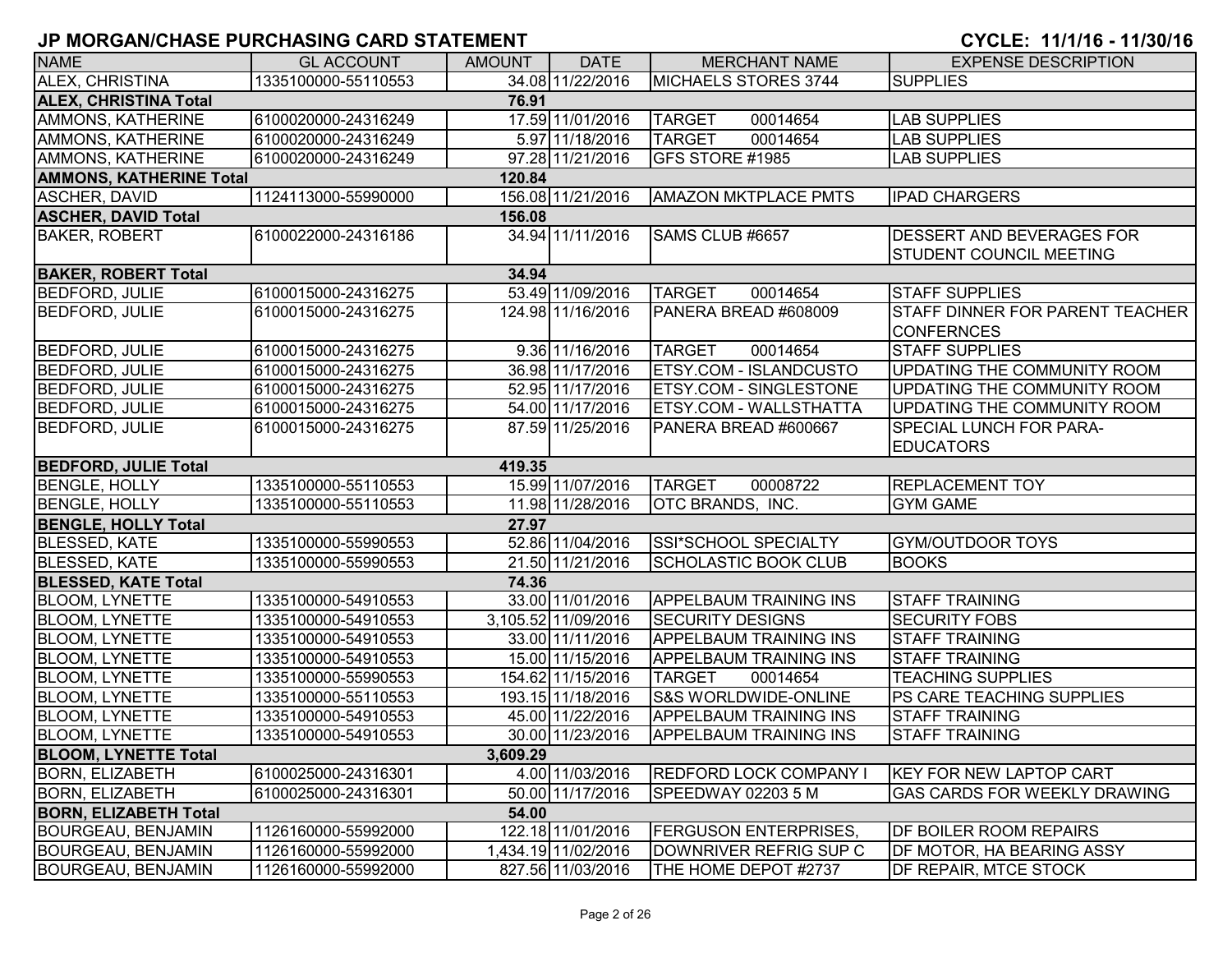| <b>NAME</b>                     | <b>GL ACCOUNT</b>   | <b>AMOUNT</b> | <b>DATE</b>         | <b>MERCHANT NAME</b>          | <b>EXPENSE DESCRIPTION</b>              |
|---------------------------------|---------------------|---------------|---------------------|-------------------------------|-----------------------------------------|
| <b>BOURGEAU, BENJAMIN</b>       | 1126160000-55992000 |               | 33.88 11/10/2016    | <b>WW GRAINGER</b>            | <b>HS BOILER BELTS</b>                  |
| <b>BOURGEAU, BENJAMIN</b>       | 1126160000-55992000 |               | 303.32 11/10/2016   | <b>WW GRAINGER</b>            | <b>HS BOILER BELTS</b>                  |
| <b>BOURGEAU, BENJAMIN</b>       | 1126160000-55992000 |               | 238.50 11/16/2016   | R L DEPPMANN                  | MS HW HEATER PUMP REPAIR                |
| <b>BOURGEAU, BENJAMIN</b>       | 1126160000-55992000 |               | 80.85 11/17/2016    | DOWNRIVER REFRIG SUP C        | <b>HS MAIN BOILER</b>                   |
| <b>BOURGEAU, BENJAMIN</b>       | 1126160000-55992000 |               | 1,025.13 11/17/2016 | DOWNRIVER REFRIG SUP C        | <b>HS MAIN BOILER &amp; TRUCK STOCK</b> |
| <b>BOURGEAU, BENJAMIN</b>       | 1126160000-55992000 |               | 39.84 11/17/2016    | THE HOME DEPOT #2737          | NM5 BOILER PUMP                         |
| <b>BOURGEAU, BENJAMIN</b>       | 1126160000-55992000 |               | 739.87 11/18/2016   | <b>COCHRANE SUPPLY AND EN</b> | <b>MS &amp; DF REPAIRS &amp; STOCK</b>  |
| <b>BOURGEAU, BENJAMIN</b>       | 1126160000-55992000 |               | 415.11 11/18/2016   | <b>COCHRANE SUPPLY AND EN</b> | <b>MS &amp; DF REPAIRS &amp; STOCK</b>  |
| BOURGEAU, BENJAMIN              | 1126160000-55992000 |               | 46.39 11/18/2016    | SITEONE LANDSCAPE S           | HS WATER DROI SYSTEM REPAIRS            |
| <b>BOURGEAU, BENJAMIN</b>       | 1126160000-55992000 |               | 262.90 11/21/2016   | COCHRANE SUPPLY AND EN        | <b>IMS &amp; DF REPAIRS &amp; STOCK</b> |
| <b>BOURGEAU, BENJAMIN</b>       | 1126160000-55992000 |               | 167.54 11/21/2016   | <b>COCHRANE SUPPLY AND EN</b> | <b>IMS &amp; DF REPAIRS &amp; STOCK</b> |
| <b>BOURGEAU, BENJAMIN</b>       | 1126160000-55992000 |               | 3,204.43 11/21/2016 | COCHRANE SUPPLY AND EN        | <b>IMS &amp; DF REPAIRS &amp; STOCK</b> |
| <b>BOURGEAU, BENJAMIN</b>       | 1126160000-55992000 |               | 11.36 11/21/2016    | DOWNRIVER REFRIG SUP C        | <b>TRANS BELT</b>                       |
| <b>BOURGEAU, BENJAMIN</b>       | 1126160000-55992000 |               | 152.61 11/21/2016   | DOWNRIVER REFRIG SUP C        | <b>TRANS BELTS, SUPPLIES</b>            |
| <b>BOURGEAU, BENJAMIN</b>       | 1126160000-55992000 |               | 97.94 11/22/2016    | DOWNRIVER REFRIG SUP C        | <b>MTCE HVAC</b>                        |
| <b>BOURGEAU, BENJAMIN</b>       | 1126160000-55992000 |               | 57.50 11/22/2016    | <b>WW GRAINGER</b>            | <b>MTCE HVAC FUSES</b>                  |
| <b>BOURGEAU, BENJAMIN</b>       | 1126160000-55992000 |               | 5.54 11/22/2016     | <b>WW GRAINGER</b>            | <b>MTCE SUPPLIES</b>                    |
| <b>BOURGEAU, BENJAMIN</b>       | 1126160000-55992000 |               | 49.92 11/22/2016    | <b>WW GRAINGER</b>            | <b>MTCE SUPPLIES</b>                    |
| <b>BOURGEAU, BENJAMIN</b>       | 1126160000-55992000 |               | 116.73 11/23/2016   | <b>CITY ELECTRIC SUPPLY</b>   | VO PUMP DISC. REPAIR                    |
| <b>BOURGEAU, BENJAMIN</b>       | 1126160000-55992000 |               | 124.41 11/23/2016   | <b>WW GRAINGER</b>            | VO PUMP 1 & 4                           |
| <b>BOURGEAU, BENJAMIN</b>       | 1126160000-55992000 |               | 37.32 11/23/2016    | <b>WW GRAINGER</b>            | VO PUMP 1 & 4                           |
| <b>BOURGEAU, BENJAMIN</b>       | 1126160000-55992000 |               | 910.12 11/25/2016   | DOWNRIVER REFRIG SUP C        | <b>DF HOT WATER REPAIRS</b>             |
| <b>BOURGEAU, BENJAMIN</b>       | 1126160000-55992000 |               | 18.70 11/25/2016    | HOMEDEPOT.COM                 | <b>HS GREENHOUSE</b>                    |
| <b>BOURGEAU, BENJAMIN</b>       | 1126160000-55992000 |               | 447.27 11/25/2016   | <b>MADISON ELECTRIC COMPA</b> | <b>VO DISC REPAIR</b>                   |
| <b>BOURGEAU, BENJAMIN</b>       | 1126160000-55992000 |               | 197.57 11/25/2016   | <b>MADISON ELECTRIC COMPA</b> | <b>VO DISC REPAIRS</b>                  |
| <b>BOURGEAU, BENJAMIN</b>       | 1126160000-55992000 |               | 227.91 11/25/2016   | <b>WW GRAINGER</b>            | VO DISC REPAIRS PUMP #4                 |
| <b>BOURGEAU, BENJAMIN</b>       | 1126160000-55992000 |               | 77.52 11/25/2016    | <b>WW GRAINGER</b>            | VO DISC PUMP #1 REPAIRS                 |
| <b>BOURGEAU, BENJAMIN</b>       | 1126160000-55992000 |               | 18.52 11/29/2016    | DOWNRIVER REFRIG SUP C        | MS, DF MTCE TRUCK STOCK. VALVE          |
|                                 |                     |               |                     |                               | <b>REPAIRS, PIPE REPAIRS</b>            |
| <b>BOURGEAU, BENJAMIN</b>       | 1126160000-55992000 |               | 931.43 11/29/2016   | <b>MADISON ELECTRIC COMPA</b> | <b>MTCE HVAC SUPPLIES</b>               |
| <b>BOURGEAU, BENJAMIN</b>       | 1126160000-55992000 |               | 114.59 11/30/2016   | <b>WW GRAINGER</b>            | <b>MS KITCHEN</b>                       |
| <b>BOURGEAU, BENJAMIN Total</b> |                     | 12,538.65     |                     |                               |                                         |
| <b>BRASIL, SANDRA</b>           | 6100022000-24316108 |               | 30.32 11/03/2016    | KROGER #632                   | <b>COFFEE WITH CARTER</b>               |
|                                 |                     |               |                     |                               | <b>MEETING/PARENTS</b>                  |
| <b>BRASIL, SANDRA</b>           | 6100022000-24316108 |               | 28.82 11/14/2016    | <b>BENITOS PIZZA-NOVI</b>     | LUNCH FOR HAVEN PRESENTORS              |
| <b>BRASIL, SANDRA</b>           | 6100022000-24316108 |               | 46.07 11/17/2016    | KROGER#632                    | STAFF MEETING                           |
| <b>BRASIL, SANDRA</b>           | 6100022000-24316175 |               | 29.99 11/18/2016    | STAPLS7166255851000001        | NAME BADGE LABELS-REGISTRATION          |
|                                 |                     |               |                     |                               | <b>SUPPLIES</b>                         |
| <b>BRASIL, SANDRA</b>           | 6100022000-24316108 |               | 45.33 11/21/2016    | FEDEX 784685164527            | 2 OF 2 SHIPPING COST OR GRANT           |
|                                 |                     |               |                     |                               | <b>GIFT TO BE SENT</b>                  |
| <b>BRASIL, SANDRA</b>           | 6100022000-24316108 |               | 9.53 11/21/2016     | FEDEX 880130203361            | SHIPPING COST FOR GRANT GIFT TO         |
|                                 |                     |               |                     |                               | IBE SENT 1 OF 2                         |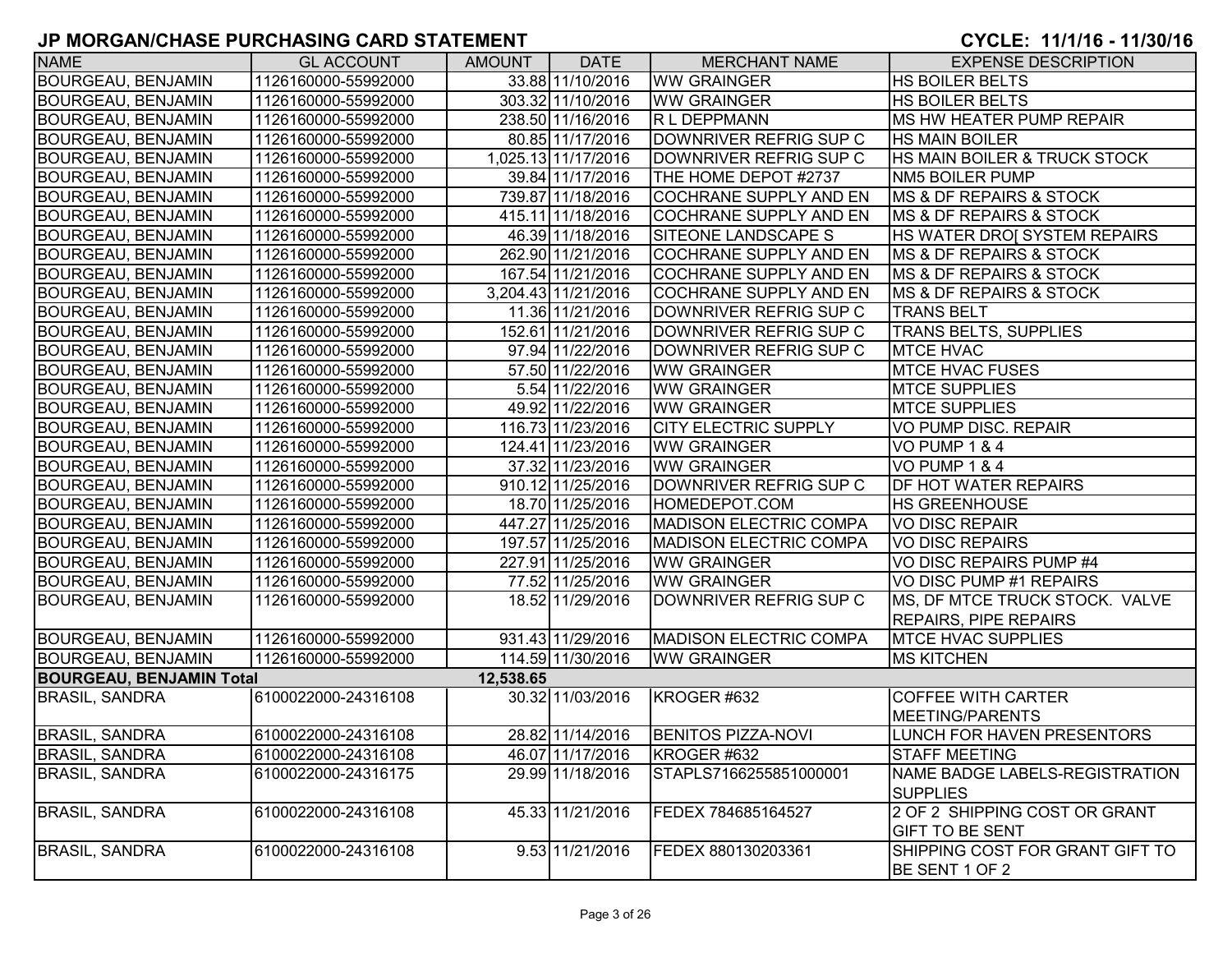| <b>NAME</b>                     | <b>GL ACCOUNT</b>   | <b>AMOUNT</b> | <b>DATE</b>         | <b>MERCHANT NAME</b>               | <b>EXPENSE DESCRIPTION</b>                          |
|---------------------------------|---------------------|---------------|---------------------|------------------------------------|-----------------------------------------------------|
| <b>BRASIL, SANDRA</b>           | 6100022000-24316175 |               | 26.00 11/22/2016    | SURVEYMONKEY.COM                   | UPGRADE FOR SURVEY MONKEY-P/T                       |
|                                 |                     |               |                     |                                    | CONFERENCE SURVEY TO PARENTS                        |
|                                 |                     |               |                     |                                    |                                                     |
| <b>BRASIL, SANDRA</b>           | 6100022000-24316108 |               | 25.42 11/23/2016    | KROGER #632                        | <b>KLAA BREAKFAST</b>                               |
| <b>BRASIL, SANDRA Total</b>     |                     | 241.48        |                     |                                    |                                                     |
| <b>BRATNEY, BETHANY</b>         | 1122222000-55310000 |               | 470.40 11/02/2016   | <b>JUNIOR LIBRARY GUI</b>          | <b>NEW BOOKS FROM JUNIOR LIBRARY</b>                |
|                                 |                     |               |                     |                                    | <b>GUILD</b>                                        |
| <b>BRATNEY, BETHANY</b>         | 1122222000-55310000 |               | 92.05 11/04/2016    | <b>FOLLETT SCHOOL SOLUTIO</b>      | <b>NEW MATERIALS FOR LMC</b>                        |
| <b>BRATNEY, BETHANY</b>         | 6100022000-24316166 |               | 229.95 11/08/2016   | <b>GREENDISK INC</b>               | <b>NEW MATERIALS FOR LMC</b>                        |
| <b>BRATNEY, BETHANY</b>         | 1122222000-55310000 |               | 18.99 11/16/2016    | <b>BOOKSAMILLION.COM</b>           | <b>PRE-ORDERED NEW RELEASES</b>                     |
| <b>BRATNEY, BETHANY</b>         | 1122222000-55310000 |               | 28.94 11/21/2016    | <b>BOOKSAMILLION.COM</b>           | <b>PRE-ORDERED NEW RELEASES</b>                     |
| <b>BRATNEY, BETHANY</b>         | 1122222000-55310000 |               | 24.93 11/29/2016    | <b>AMAZON MKTPLACE PMTS</b>        | <b>NEW MATERIALS FOR THE LMC</b>                    |
| <b>BRATNEY, BETHANY</b>         | 1122222000-55310000 |               | 18.98 11/29/2016    | <b>AMAZON MKTPLACE PMTS</b>        | NEW MATERIALS FOR THE LMC                           |
| <b>BRATNEY, BETHANY</b>         | 1122222000-55310000 |               | 12.82 11/30/2016    | <b>AMAZON MKTPLACE PMTS</b>        | <b>NEW MATERIALS FOR THE LMC</b>                    |
| <b>BRATNEY, BETHANY</b>         | 1122222000-55310000 |               | 27.99 11/30/2016    | PUBLIC BROADCASTING SV             | <b>REQUESTED DVDS FOR THE LMC</b>                   |
| <b>BRATNEY, BETHANY Total</b>   |                     | 925.05        |                     |                                    |                                                     |
| <b>BUNKER, JEFFREY</b>          | 1126160000-55730000 |               | 1,416.27 11/04/2016 | <b>BADER AND SONS CO.</b>          | HS GATOR REPLACEMENT DOOR                           |
| <b>BUNKER, JEFFREY</b>          | 1126160000-55993000 |               | 431.51 11/09/2016   | <b>RESIDEX</b>                     | <b>DISTRICT BROAD LEAF WEED</b>                     |
|                                 |                     |               |                     |                                    | CONTROL                                             |
| <b>BUNKER, JEFFREY Total</b>    |                     | 1,847.78      |                     |                                    |                                                     |
| <b>BURKHARDT, LORETTA</b>       | 6100020000-24316415 |               | -376.67 11/07/2016  | <b>PLAYSCRIPTS INC</b>             | <b>OVER CHARGE OF PAYMENT FOR</b><br><b>SCRIPTS</b> |
| <b>BURKHARDT, LORETTA</b>       | 6100020000-24316415 |               | 52.88 11/14/2016    | THE HOME DEPOT #2737               | <b>SUPPLIES FOR SETS</b>                            |
| <b>BURKHARDT, LORETTA</b>       | 6100020000-24316415 |               | 19.93 11/15/2016    | MEIJER INC #122 Q01                | <b>SUPPLIES FOR PROPS</b>                           |
| <b>BURKHARDT, LORETTA</b>       | 6100020000-24316415 |               | 670.52 11/18/2016   | <b>MARTIN &amp; MARTIN INDUST</b>  | <b>BACKDROPS FOR PERFORMANCE</b>                    |
| <b>BURKHARDT, LORETTA</b>       | 6100020000-24316415 |               | 34.79 11/28/2016    | JOANN ETC #1933                    | <b>SUPPLIES FOR PROPS</b>                           |
| <b>BURKHARDT, LORETTA Total</b> |                     | 401.45        |                     |                                    |                                                     |
| <b>BURNHAM, SUSAN</b>           | 1124111000-55990000 |               | 90.84 11/02/2016    | <b>AMAZON MKTPLACE PMTS</b>        | <b>PEDAL BIKES FOR ACTIVE LEARNERS</b>              |
| <b>BURNHAM, SUSAN</b>           | 1124111000-55990000 |               | 210.00 11/17/2016   | <b>ETSY.COM - LOOLEIGHSCH</b>      | 7 HABITS SIGNS FOR HALLWAYS                         |
| <b>BURNHAM, SUSAN</b>           | 6100011000-24316275 |               | 175.00 11/21/2016   | AMAZON.COM                         | <b>GIFT CARDS PTO</b>                               |
| <b>BURNHAM, SUSAN Total</b>     |                     | 475.84        |                     |                                    |                                                     |
| <b>CALHOUN, STEPHANIE</b>       | 1335100000-55110553 |               | 34.00 11/03/2016    | <b>SCHOLASTIC BOOK CLUB</b>        | <b>CLASSROOM BOOKS</b>                              |
| CALHOUN, STEPHANIE              | 1335100000-55110553 |               | 25.00 11/04/2016    | <b>DOLLAR TREE</b>                 | <b>CLASSROOM SUPPLIES</b>                           |
| <b>CALHOUN, STEPHANIE</b>       | 1335100000-55110553 |               | 96.34 11/07/2016    | <b>TARGET</b><br>00008961          | <b>CLASSROOM SUPPLIES</b>                           |
| <b>CALHOUN, STEPHANIE</b>       | 1335100000-55110553 |               | 24.66 11/30/2016    | <b>TARGET</b><br>00008961          | <b>CLASSROOM SUPPLIES</b>                           |
| <b>CALHOUN, STEPHANIE Total</b> |                     | 180.00        |                     |                                    |                                                     |
| CANALES, BETH                   | 1111322000-55110718 |               | 85.79 11/04/2016    | MEIJER INC #054<br>Q <sub>01</sub> | MAC & CHEESE LAB/ BIRTHDAY LAB                      |
| CANALES, BETH                   | 1111322000-55110718 |               | 12.00 11/07/2016    | <b>BUSCH'S #1205</b>               | <b>BUTTER</b>                                       |
| CANALES, BETH                   | 1111322000-55110718 |               | 139.74 11/21/2016   | MEIJER INC #054<br>Q <sub>01</sub> | <b>THANKSGIVING LAB</b>                             |
| <b>CANALES, BETH Total</b>      |                     | 237.53        |                     |                                    |                                                     |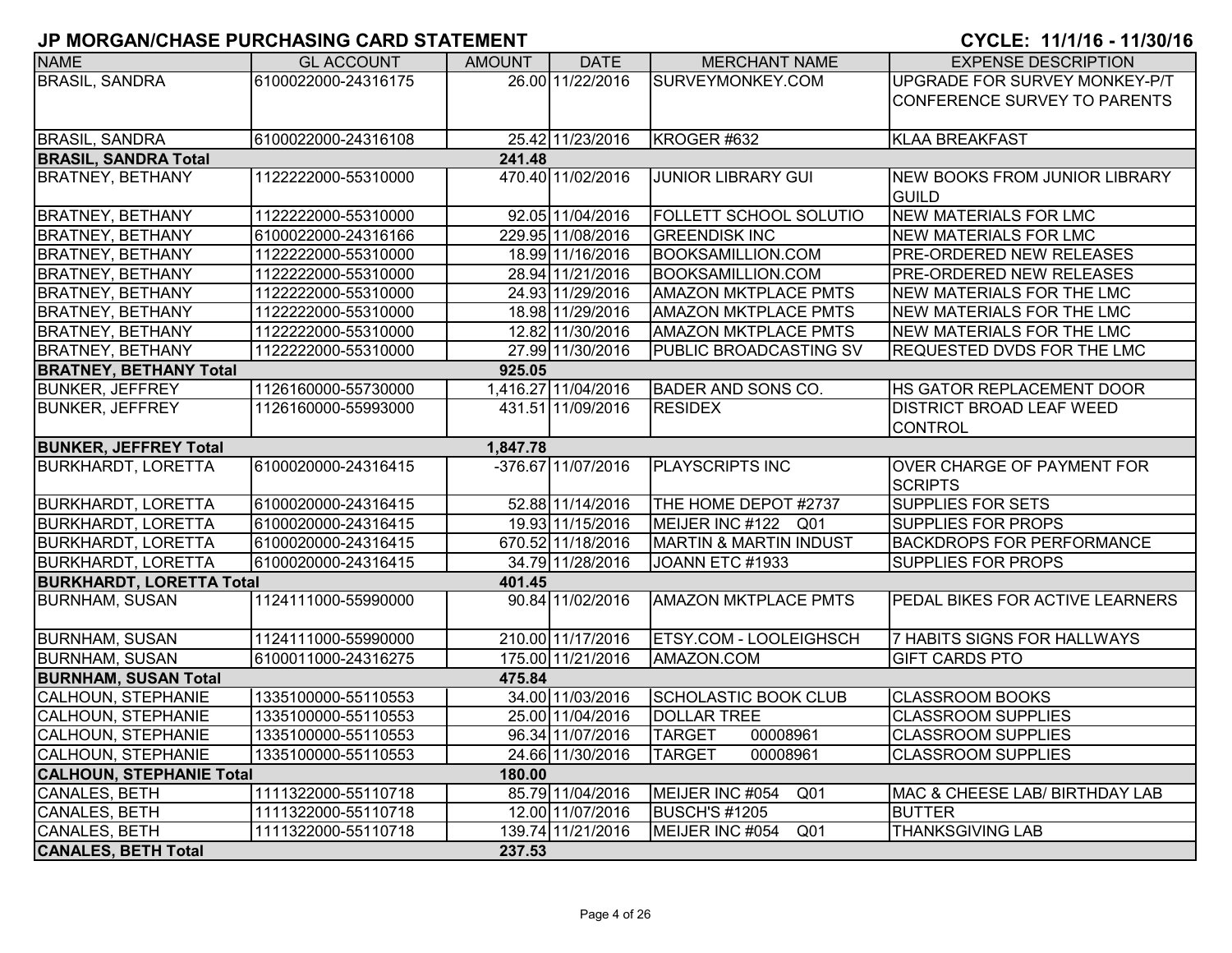| <b>NAME</b>                                   | <b>GL ACCOUNT</b>   | <b>AMOUNT</b> | <b>DATE</b>         | <b>MERCHANT NAME</b>        | <b>EXPENSE DESCRIPTION</b>                                                                                                                                                                |  |  |  |  |  |
|-----------------------------------------------|---------------------|---------------|---------------------|-----------------------------|-------------------------------------------------------------------------------------------------------------------------------------------------------------------------------------------|--|--|--|--|--|
| CHRISTOPOULOS, COURTNI 1311800000-55110551    |                     |               | 44.50 11/03/2016    | <b>TARGET</b><br>00003541   | <b>HOLIDAY PARTY SUPPLIES AND</b>                                                                                                                                                         |  |  |  |  |  |
|                                               |                     |               |                     |                             | <b>ACTIVITIES</b>                                                                                                                                                                         |  |  |  |  |  |
| <b>CHRISTOPOULOS, COURTNEY Total</b><br>44.50 |                     |               |                     |                             |                                                                                                                                                                                           |  |  |  |  |  |
| CIANCIO, WANDA                                | 4245600000-56422958 |               | 25.95 11/07/2016    | <b>AMAZON MKTPLACE PMTS</b> | <b>IPAD CASES</b>                                                                                                                                                                         |  |  |  |  |  |
| CIANCIO, WANDA                                | 4245600000-56422958 |               | 25.95 11/07/2016    | <b>AMAZON MKTPLACE PMTS</b> | <b>IPAD CASES</b>                                                                                                                                                                         |  |  |  |  |  |
| CIANCIO, WANDA                                | 4245600000-56422958 |               | 25.95 11/07/2016    | <b>AMAZON MKTPLACE PMTS</b> | <b>IPAD CASES</b>                                                                                                                                                                         |  |  |  |  |  |
| CIANCIO, WANDA                                | 4245600000-56422958 |               | 25.95 11/07/2016    | <b>AMAZON MKTPLACE PMTS</b> | <b>IPAD CASES</b>                                                                                                                                                                         |  |  |  |  |  |
| CIANCIO, WANDA                                | 4245600000-56422958 |               | 25.95 11/07/2016    | <b>AMAZON MKTPLACE PMTS</b> | <b>IPAD CASES</b>                                                                                                                                                                         |  |  |  |  |  |
| CIANCIO, WANDA                                | 4245600000-56422958 |               | 64.95 11/07/2016    | <b>AMAZON MKTPLACE PMTS</b> | <b>IPAD CASES</b>                                                                                                                                                                         |  |  |  |  |  |
| CIANCIO, WANDA                                | 1122500000-54120000 |               | 297.00 11/08/2016   | <b>AMAZON MKTPLACE PMTS</b> | 6- BTEXPERT LAPTOP BATTERIES FOR<br>LENOVO CHROMEBOOKS                                                                                                                                    |  |  |  |  |  |
| CIANCIO, WANDA                                | 1122500000-54120000 |               | 105.00 11/09/2016   | AMAZON.COM                  | DURACELL RECHARGEABLE LONG LIFE<br>AA- FOR MICROPHONES                                                                                                                                    |  |  |  |  |  |
| CIANCIO, WANDA                                | 1126103000-54120824 |               | 3,105.52 11/09/2016 | <b>SECURITY DESIGNS</b>     | DOOR ACCESS PROX CARDS FOR<br><b>STAFF</b>                                                                                                                                                |  |  |  |  |  |
| CIANCIO, WANDA                                | 1126122000-54120824 |               | 1,046.25 11/09/2016 | <b>SECURITY DESIGNS</b>     | REPAIR-HIGH SCHOOL DOOR ACCESS<br>REPAIR, BAD IC CARD REPLACED AND<br>RESET ALL REMOTE UDS-1100'S,<br><b>RESTORED COMMUNICATION</b>                                                       |  |  |  |  |  |
| CIANCIO, WANDA                                | 1126118000-54120824 |               | 374.75 11/09/2016   | <b>SECURITY DESIGNS</b>     | <b>REPAIR DOOR ACCESS - NOVI</b><br>MEADOWS- UNLOCK BUTTON NOT<br><b>WORKING FOR FRONT AND BACK</b><br><b>DOOR INTERCOM SYSTEMS AT 5TH</b><br><b>GRADE. SWAPPED OUT MASTER</b><br>STATION |  |  |  |  |  |
| CIANCIO, WANDA                                | 1126112000-54120824 |               | 335.00 11/09/2016   | <b>SECURITY DESIGNS</b>     | <b>REPAIR- ORCHARD HILLS DOOR</b><br><b>ACCESS - POWER CYCLED REMOTE</b><br>PANEL AND BTH UDS UNITS<br>CONNECTING TO THE 2 PANELS,<br><b>REPLACED A BAD READER</b>                        |  |  |  |  |  |
| CIANCIO, WANDA                                | 1126122000-54120824 |               | 190.00 11/09/2016   | <b>SECURITY DESIGNS</b>     | REPAIR- DOOR ACCESS HIGH SCHOOL-<br><b>STAFF BADGES NOT BEING READ AT</b><br>DOOR CARD READERS, ACCESS<br>LEVELS REPROGRAMMED                                                             |  |  |  |  |  |
| CIANCIO, WANDA                                | 1126114000-54120824 |               | 115.00 11/09/2016   | <b>SECURITY DESIGNS</b>     | <b>REPAIR DOOR ACCESS- PARKVIEW</b><br>DOOR 4 NOT READING PROX CARDS.<br>PANEL WIPED AND REINITIALIZED                                                                                    |  |  |  |  |  |
| CIANCIO, WANDA                                | 1126114000-54120824 |               | 115.00 11/09/2016   | <b>SECURITY DESIGNS</b>     | <b>REPAIR TO INTERCOM SYSTEM AT</b><br><b>PARKVIEW ELEMENTARY</b>                                                                                                                         |  |  |  |  |  |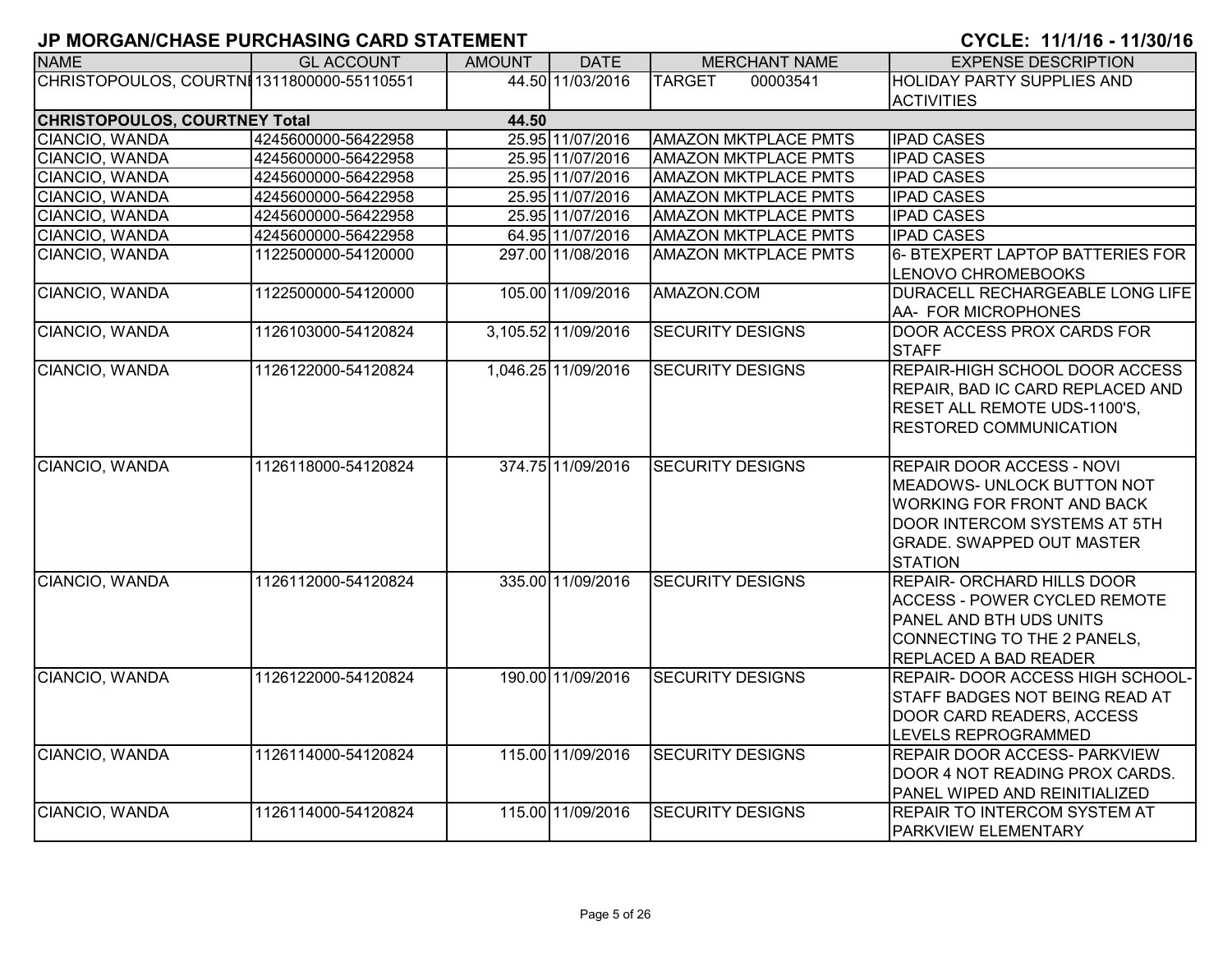| <b>NAME</b>    | <b>GL ACCOUNT</b>   | <b>AMOUNT</b> | <b>DATE</b>       | <b>MERCHANT NAME</b>        | <b>EXPENSE DESCRIPTION</b>            |
|----------------|---------------------|---------------|-------------------|-----------------------------|---------------------------------------|
| CIANCIO, WANDA | 1126122000-54120824 |               | 115.00 11/09/2016 | <b>SECURITY DESIGNS</b>     | REPAIR - DOOR ACCESS - HIGH           |
|                |                     |               |                   |                             | SCHOOL - FITNESS DOORS NOT            |
|                |                     |               |                   |                             | PROGRAMMED TO ALLOW STAFF             |
|                |                     |               |                   |                             | <b>ENTRY</b>                          |
| CIANCIO, WANDA | 1126152000-54120824 |               | 115.00 11/09/2016 | <b>SECURITY DESIGNS</b>     | REPAIR DOOR ACCESS EARLY              |
|                |                     |               |                   |                             | CHILDHOOD- INTERNAL DOOR - TIME       |
|                |                     |               |                   |                             | ZONE CHANGES FOR PARENT               |
|                |                     |               |                   |                             | PROGRAMMED INCORRECTLY.               |
|                |                     |               |                   |                             | <b>ACCESS LEVELS RESET</b>            |
| CIANCIO, WANDA | 1126122000-54120824 |               | 115.00 11/09/2016 | <b>SECURITY DESIGNS</b>     | <b>REPAIR-HIGH SCHOOL DOOR ACCESS</b> |
|                |                     |               |                   |                             | <b>READERS NOT WORKING AT HIGH</b>    |
|                |                     |               |                   |                             | <b>SCHOOL/ RELAY FOR ALARM</b>        |
|                |                     |               |                   |                             | OVERRIDE WAS IN LATCHED POSITION      |
| CIANCIO, WANDA | 1126122000-54120824 |               | 25.00 11/09/2016  | <b>SECURITY DESIGNS</b>     | REPAIR-DOOR ACCESS CARDS LEVEL        |
|                |                     |               |                   |                             | A REPROGRAMMED AT MIDDLE              |
|                |                     |               |                   |                             | <b>SCHOOL</b>                         |
| CIANCIO, WANDA | 4245612000-56422958 |               | 758.00 11/10/2016 | APL*APPLEONLINESTOREUS      | OH LITERACY SPECIALIST IPADS          |
| CIANCIO, WANDA | 4245613000-56422958 |               | 758.00 11/10/2016 | APL*APPLEONLINESTOREUS      | NW LITERACY SPECIALIST IPADS          |
| CIANCIO, WANDA | 4245611000-56422958 |               | 758.00 11/10/2016 | APL*APPLEONLINESTOREUS      | <b>VO LITERACY SPECIALIST IPADS</b>   |
| CIANCIO, WANDA | 4245614000-56422958 |               | 758.00 11/10/2016 | APL*APPLEONLINESTOREUS      | PV LITERACY SPECIALIST IPADS          |
| CIANCIO, WANDA | 4245615000-56422958 |               | 758.00 11/10/2016 | APL*APPLEONLINESTOREUS      | DF LITERACY SPECIALIST IPADS          |
| CIANCIO, WANDA | 1122500000-55910000 |               | 49.99 11/11/2016  | JETS PIZZA - MI-046         | LUNCH FOR CAPITAL PROJECTS            |
|                |                     |               |                   |                             | <b>PLANNING MEETING</b>               |
| CIANCIO, WANDA | 1122500000-54120000 |               | 198.00 11/11/2016 | SQ *POD DROP REPAIR         | <b>REPAIR FOR IPAD</b>                |
| CIANCIO, WANDA | 4245612000-56422958 |               | 230.80 11/11/2016 | TOUCHBOARDS.COM             | TECH TUB LITERACY SPECIALIST OH       |
| CIANCIO, WANDA | 4245611000-56422958 |               | 230.80 11/11/2016 | TOUCHBOARDS.COM             | TECH TUB LITERACY SPECIALIST VO       |
| CIANCIO, WANDA | 4245615000-56422958 |               | 230.80 11/11/2016 | TOUCHBOARDS.COM             | TECH TUB LITERACY SPECIALIST DF       |
| CIANCIO, WANDA | 4245614000-56422958 |               | 230.80 11/11/2016 | TOUCHBOARDS.COM             | TECH TUB LITERACY SPECIALIST PV       |
| CIANCIO, WANDA | 4245613000-56422958 |               | 230.79 11/11/2016 | TOUCHBOARDS.COM             | TECH TUB LITERACY SPECIALIST NW       |
| CIANCIO, WANDA | 1122500000-54120000 |               | 33.49 11/15/2016  | <b>AMAZON MKTPLACE PMTS</b> | DELL CHROMEBOOK 11-3120               |
|                |                     |               |                   |                             | REPLACEMENT LAPTOP LCD SCREEN         |
|                |                     |               |                   |                             | 11.6" WXGA HD LED DIODE               |
| CIANCIO, WANDA | 4245620000-56423958 |               | 421.55 11/17/2016 | <b>AMAZON MKTPLACE PMTS</b> | MIDDLE SCHOOL FOOD SERVICE - ELO      |
|                |                     |               |                   |                             | 1515L DESKTOP TOUCHSCREEN LCD         |
|                |                     |               |                   |                             | MONITOR - 15-INCH - SURFACE           |
|                |                     |               |                   |                             | ACOUSTIC WAVE - 1024 X 768 - 4:3 -    |
|                |                     |               |                   |                             | <b>DARK GRAY</b>                      |
| CIANCIO, WANDA | 4245601000-56423958 |               | 848.46 11/17/2016 | AMAZON.COM                  | ESB- FUJITSU FI-7160 SHEETFED         |
|                |                     |               |                   |                             | <b>COLOR SCANNER WITH AUTO</b>        |
|                |                     |               |                   |                             | <b>DOCUMENT FEEDER</b>                |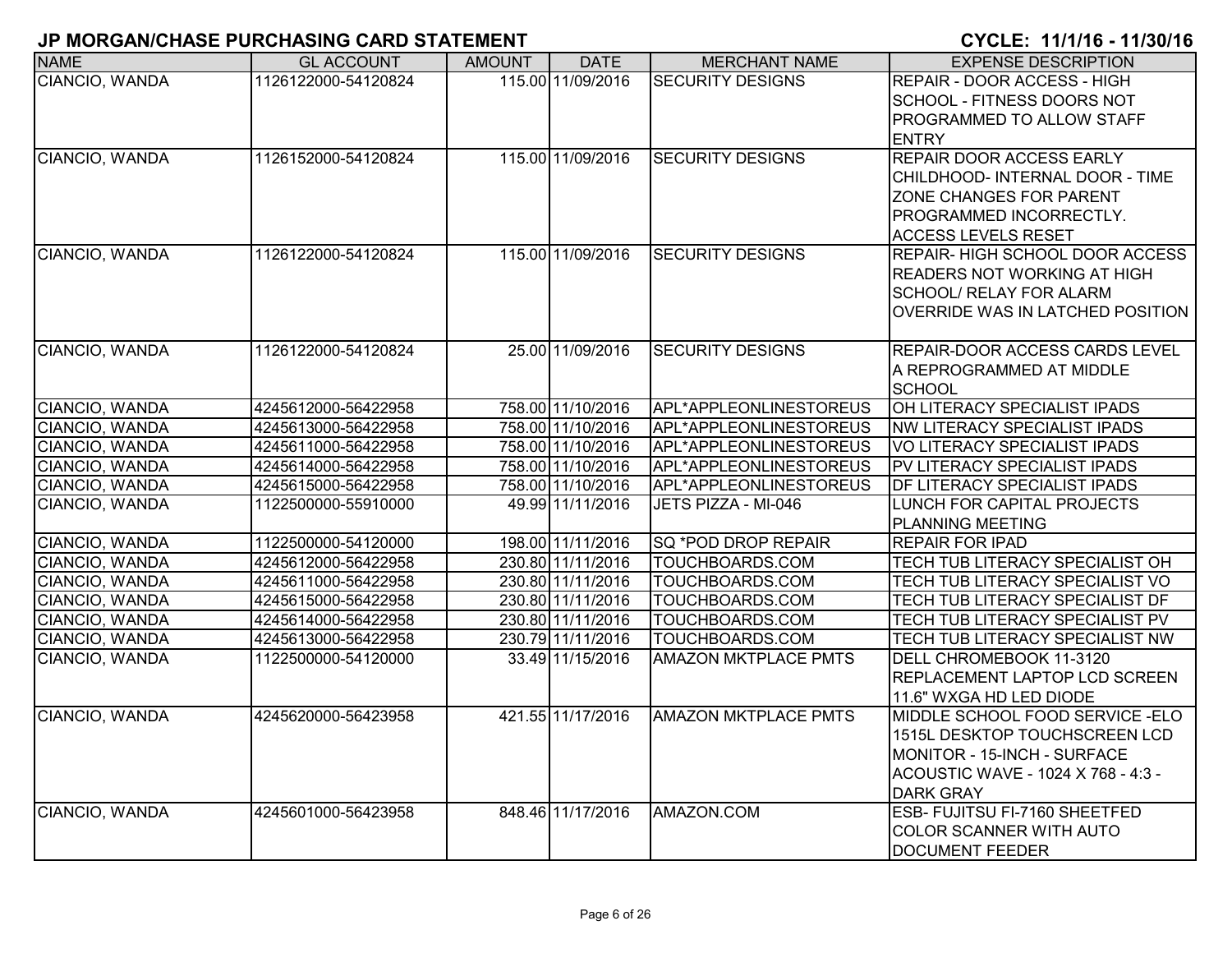| <b>NAME</b>                   | <b>GL ACCOUNT</b>   | <b>AMOUNT</b> | <b>DATE</b>         | <b>MERCHANT NAME</b>          | <b>EXPENSE DESCRIPTION</b>            |
|-------------------------------|---------------------|---------------|---------------------|-------------------------------|---------------------------------------|
| CIANCIO, WANDA                | 4245603000-56423958 |               | 34.06 11/17/2016    | AMAZON.COM                    | LG ELECTRONICS 8X USB 2.0 SUPER       |
|                               |                     |               |                     |                               | IMULTI ULTRA SLIM PORTABLE DVD+/-     |
|                               |                     |               |                     |                               | RW EXTERNAL DRIVE WITH M-DISC         |
| <b>CIANCIO, WANDA</b>         | 1122500000-54120000 |               | 44.99 11/21/2016    | <b>AMAZON MKTPLACE PMTS</b>   | <b>INEW 11.4V 50WH LAPTOP BATTERY</b> |
|                               |                     |               |                     |                               | CB1C13 FOR DELL CHROMEBOOK 11         |
|                               |                     |               |                     |                               | 1132N 01132N NOTEBOOK PC              |
| CIANCIO, WANDA                | 1122500000-54120000 |               | 64.83 11/21/2016    | AMAZON.COM                    | <b>DIAMOND GLOVES BLACK ADVANCE</b>   |
|                               |                     |               |                     |                               | NITRILE EXAMINATION POWDER-FREE       |
|                               |                     |               |                     |                               | GLOVES, HEAVY DUTY, LARGE, 100        |
|                               |                     |               |                     |                               | <b>COUNT</b>                          |
| CIANCIO, WANDA                | 4245618000-56422958 |               | 52.99 11/22/2016    | <b>AMAZON MKTPLACE PMTS</b>   | ZOWEETEK VOICE AMPLIFIER 18W          |
|                               |                     |               |                     |                               | <b>HIGH POWER OUTPUT MEGAPHONES</b>   |
|                               |                     |               |                     |                               | WITH MICROPHONES FOR TEACHERS         |
|                               |                     |               |                     |                               | TOUR GUIDES- SPECIAL ED NOVI          |
|                               |                     |               |                     |                               | <b>MEADOWS</b>                        |
| CIANCIO, WANDA                | 1122500000-55910000 |               | 83.00 11/22/2016    | <b>MARIA'S ITALIAN BAKERY</b> | LUNCH FOR TECH INTEGRATION            |
|                               |                     |               |                     |                               | <b>SPECIALIST INTERVIEW TEAM</b>      |
| CIANCIO, WANDA                | 1122500000-54917000 |               | 1,141.69 11/23/2016 | <b>MCLS</b>                   | <b>MIDWEST COLLABORATIVE LIBRARY</b>  |
|                               |                     |               |                     |                               | SERVICES-SUBSCRIPTION - WORLD         |
|                               |                     |               |                     |                               | NEWS DIGEST/ ISSUES AND               |
|                               |                     |               |                     |                               | CONTROVERSIES/INFOBASE                |
|                               |                     |               |                     |                               | LEARNING                              |
| CIANCIO, WANDA                | 1122500000-54120000 |               | 36.08 11/29/2016    | <b>AMAZON MKTPLACE PMTS</b>   | <b>DURACELL PROCELL 9 VOLT</b>        |
|                               |                     |               |                     |                               | <b>BATTERIES, PACK OF 24</b>          |
| <b>CIANCIO, WANDA Total</b>   |                     | 14,201.34     |                     |                               |                                       |
| <b>CIANFERRA, LINDA</b>       | 6100025000-24316301 |               | 287.89 11/09/2016   | SAMS CLUB #6657               | SUPPLIES, BEVERAGES ETC.              |
| <b>CIANFERRA, LINDA</b>       | 6100025000-24316301 |               | 64.52 11/16/2016    | HUNGRY HOWIES #544            | MEETING - STUDENT PIZZA ETC           |
| CIANFERRA, LINDA              | 6100025000-24316301 |               | 63.79 11/17/2016    | <b>BENITOS PIZZA-NOVI</b>     | STUDENT/TEACHERS - MEETING            |
|                               |                     |               |                     |                               | REFRESHMENTS, FOOD                    |
| <b>CIANFERRA, LINDA Total</b> |                     | 416.20        |                     |                               |                                       |
| <b>CLARK, KIM</b>             | 1111118000-55110731 |               | 630.00 11/02/2016   | PEARDECK.COM                  | PEAR DECK FOR 6TH GRADE SOCIAL        |
|                               |                     |               |                     |                               | <b>STUDIES TEACHERS</b>               |
| <b>CLARK, KIM</b>             | 1122218000-55310000 |               | 76.09 11/03/2016    | <b>AMAZON MKTPLACE PMTS</b>   | MAKERSPACE MATERIALS AND BOOKS        |
| CLARK, KIM                    | 1122218000-55310000 |               | 96.52 11/03/2016    | <b>AMAZON MKTPLACE PMTS</b>   | MAKERSPACE MATERIALS AND BOOKS        |
|                               |                     |               |                     |                               |                                       |
| <b>CLARK, KIM</b>             | 1122218000-55310000 |               | 60.30 11/03/2016    | <b>AMAZON MKTPLACE PMTS</b>   | <b>LIBRARY BOOKS</b>                  |
| <b>CLARK, KIM</b>             | 1122218000-55410000 |               | 82.39 11/03/2016    | <b>SCHOLASTIC MAGAZINES</b>   | <b>MAGAZINES AT A LOWER LEVEL FOR</b> |
|                               |                     |               |                     |                               | <b>SPECIAL EDUCATION AND ELL</b>      |
|                               |                     |               |                     |                               | <b>STUDENTS</b>                       |
| CLARK, KIM                    | 1122218000-55310000 |               | 58.95 11/03/2016    | SQ *SQ *LOWRY'S BOOKS         | <b>LIBRARY BOOKS</b>                  |
| <b>CLARK, KIM</b>             | 1122218000-55310000 |               | 40.45 11/04/2016    | <b>AMAZON MKTPLACE PMTS</b>   | <b>LIBRARY BOOKS</b>                  |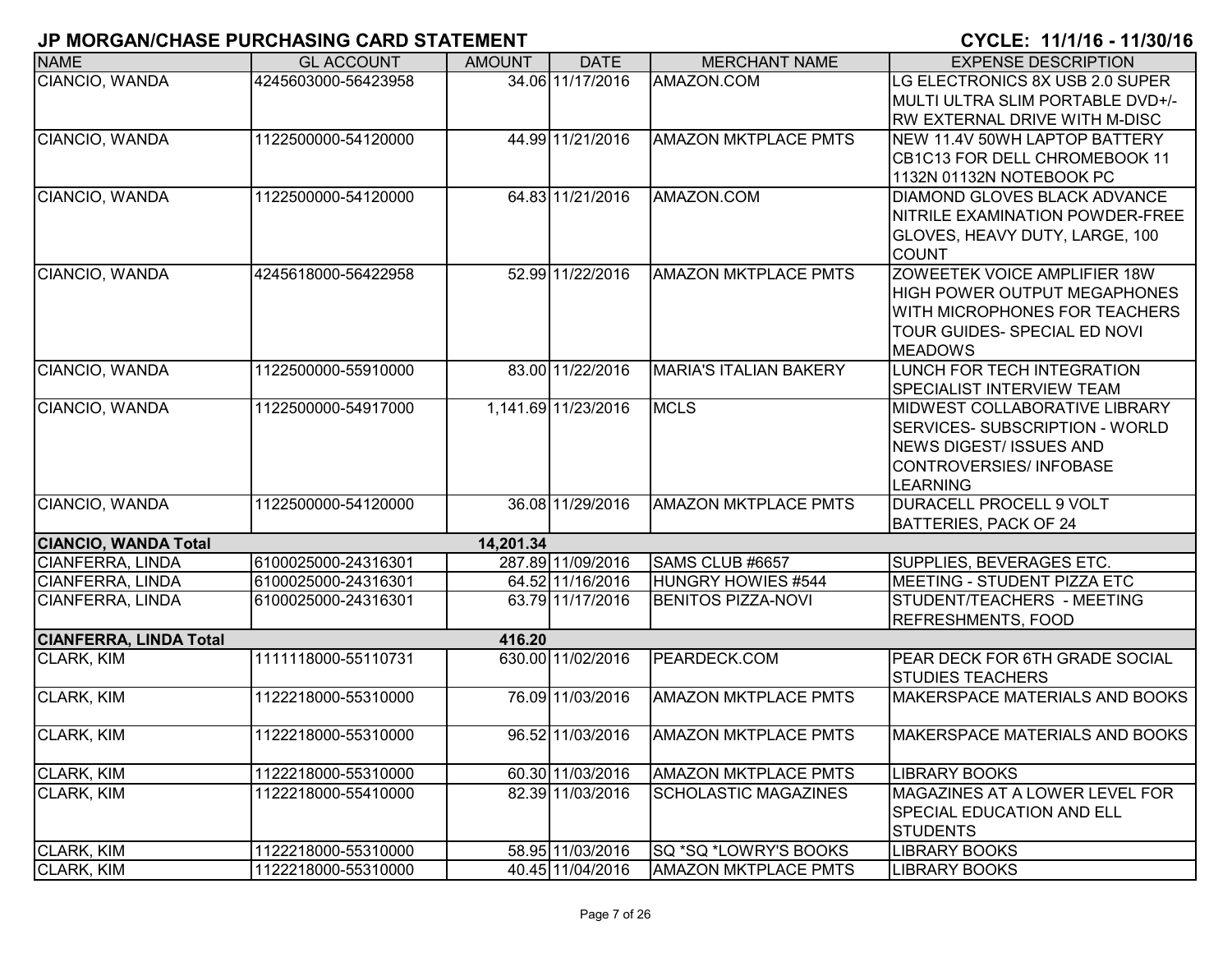| <b>NAME</b>                  | <b>GL ACCOUNT</b>   | <b>AMOUNT</b> | <b>DATE</b>          | <b>MERCHANT NAME</b>          | <b>EXPENSE DESCRIPTION</b>         |
|------------------------------|---------------------|---------------|----------------------|-------------------------------|------------------------------------|
| CLARK, KIM                   | 1122218000-55310000 |               | 8.58 11/04/2016      | <b>AMAZON MKTPLACE PMTS</b>   | <b>LIBRARY BOOKS</b>               |
| <b>CLARK, KIM</b>            | 1122218000-55310000 |               | 13.77 11/04/2016     | <b>AMAZON MKTPLACE PMTS</b>   | <b>LIBRARY BOOKS</b>               |
| <b>CLARK, KIM</b>            | 6100018000-24316217 |               | 5.00 11/04/2016      | AMAZON.COM                    | <b>MAKERSPACE MATERIALS</b>        |
| CLARK, KIM                   | 1122218000-55310000 |               | 8.55 11/07/2016      | <b>AMAZON MKTPLACE PMTS</b>   | <b>MAKERSPACE MATERIALS</b>        |
| CLARK, KIM                   | 1122218000-55310000 |               | 26.49 11/07/2016     | <b>AMAZON MKTPLACE PMTS</b>   | <b>MAKERSPACE MATERIALS</b>        |
| <b>CLARK, KIM</b>            | 6100018000-24316217 |               | 289.96 11/07/2016    | <b>AMWAY GRAND PLAZA HOTE</b> | MAME CONFERENCE - PRESENTED        |
|                              |                     |               |                      |                               | <b>WITH MYLA LEE</b>               |
| CLARK, KIM                   | 1122218000-55310000 |               | 54.99 11/14/2016     | <b>AMAZON MKTPLACE PMTS</b>   | <b>INK FOR POSTER PRINTER</b>      |
| CLARK, KIM                   | 1122218000-55310000 |               | 55.40 11/14/2016     | <b>AMAZON MKTPLACE PMTS</b>   | <b>INK FOR POSTER PRINTER</b>      |
| CLARK, KIM                   | 1122218000-55310000 |               | 87.76 11/14/2016     | <b>AMAZON MKTPLACE PMTS</b>   | <b>INK FOR POSTER PRINTER</b>      |
| CLARK, KIM                   | 1122218000-55310000 |               | 61.15 11/14/2016     | <b>AMAZON MKTPLACE PMTS</b>   | <b>INK FOR POSTER PRINTER</b>      |
| CLARK, KIM                   | 1122218000-55310000 |               | 136.96 11/14/2016    | AMAZON.COM                    | <b>LIBRARY BOOKS</b>               |
| CLARK, KIM                   | 1122218000-55310000 |               | 159.74 11/14/2016    | AMAZON.COM                    | <b>LIBRARY BOOKS</b>               |
| CLARK, KIM                   | 1122218000-55990000 |               | 119.16 11/15/2016    | <b>AMAZON MKTPLACE PMTS</b>   | PAPER FOR POSTER PRINTER           |
| CLARK, KIM                   | 1122218000-55310000 |               | 163.58 11/15/2016    | AMAZON.COM                    | LIBRARY BOOKS                      |
| CLARK, KIM                   | 1122218000-55310000 |               | 199.10 11/15/2016    | AMAZON.COM                    | <b>LIBRARY BOOKS</b>               |
| CLARK, KIM                   | 1122218000-55310000 |               | 311.92 11/16/2016    | AMAZON.COM                    | LIBRARY BOOKS                      |
| <b>CLARK, KIM</b>            | 1122218000-55310000 |               | 438.36 11/16/2016    | AMAZON.COM                    | LIBRARY BOOKS                      |
| <b>CLARK, KIM</b>            | 6100018000-24316217 |               | 37.14 11/23/2016     | PANERA BREAD #667             | <b>BAGELS FOR BOOKS AND BAGELS</b> |
|                              |                     |               |                      |                               | <b>READING CLUB</b>                |
| <b>CLARK, KIM</b>            | 1122218000-55310000 |               | 371.88 11/28/2016    | AMAZON.COM                    | KINDLE FIRE READERS                |
| <b>CLARK, KIM Total</b>      |                     | 3,594.19      |                      |                               |                                    |
| <b>COOLMAN, ROBERT</b>       | 1126160000-55992000 |               | 550.90 11/15/2016    | CONSERVA ELECTRIC SUPP        | <b>MTCE STOCK</b>                  |
| COOLMAN, ROBERT              | 1126160000-55992000 |               | 603.95 11/18/2016    | <b>CONSERVA ELECTRIC SUPP</b> | <b>MTCE STOCK LAMPS</b>            |
| COOLMAN, ROBERT              | 1126160000-55992000 |               | 280.00 11/21/2016    | CONSERVA ELECTRIC SUPP        | <b>MTCE STOCK</b>                  |
| COOLMAN, ROBERT              | 1126160000-55992000 |               | 71.00 11/23/2016     | <b>CONSERVA ELECTRIC SUPP</b> | <b>MTCE STOCK CAPACITORS</b>       |
| COOLMAN, ROBERT              | 1126160000-55992000 |               | 500.00 11/29/2016    | <b>CONSERVA ELECTRIC SUPP</b> | <b>MTCE STOCK BALLASTS</b>         |
| <b>COOLMAN, ROBERT</b>       | 1126160000-55992000 |               | 759.20 11/29/2016    | CONSERVA ELECTRIC SUPP        | <b>MTCE STOCK BALLASTS</b>         |
| <b>COOLMAN, ROBERT Total</b> |                     | 2,765.05      |                      |                               |                                    |
| <b>DIATIKAR, CHRISTINE</b>   | 1125200000-57410000 |               | 700.00 11/03/2016    | <b>GONGWER NEWS SERVICE M</b> | 8/16-7/16 SUBSCRIPTION             |
| <b>DIATIKAR, CHRISTINE</b>   | 1127170000-55710000 |               | 10,680.58 11/07/2016 | CORRIGAN OIL #2 - BRI         | 10/26/16 6506 GAL DIESEL           |
| <b>DIATIKAR, CHRISTINE</b>   | 1127170000-55710000 |               | 447.00 11/07/2016    | CORRIGAN OIL #2 - BRI         | <b>BLUE CAP DEF BULK</b>           |
| <b>DIATIKAR, CHRISTINE</b>   | 1429300000-54910000 |               | 2,750.05 11/07/2016  | PLYMOUTH NOVI 155             | INV 2 - 9/16 TRAINER               |
| <b>DIATIKAR, CHRISTINE</b>   | 6100061000-24316188 |               | 304.50 11/07/2016    | PLYMOUTH NOVI 155             | INV 2 - 9/16 TRAINER               |
| <b>DIATIKAR, CHRISTINE</b>   | 6100061000-24316172 |               | 650.00 11/07/2016    | <b>TEAM SPORTS</b>            | INV 206076/1 APPAREL               |
| DIATIKAR, CHRISTINE          | 6100061000-24316104 |               | 4,636.00 11/07/2016  | <b>TEAM SPORTS</b>            | INV 206078/1 APPAREL               |
| <b>DIATIKAR, CHRISTINE</b>   | 6100061000-24316195 |               | 1,420.00 11/07/2016  | <b>TEAM SPORTS</b>            | <b>INV 206109/1 APPAREL</b>        |
| <b>DIATIKAR, CHRISTINE</b>   | 1429300000-54120000 |               | 2,151.00 11/07/2016  | <b>TEAM SPORTS</b>            | INV 232752/1 MS FB RECONDITIONING  |
| <b>DIATIKAR, CHRISTINE</b>   | 6100061000-24316195 |               | 1,451.59 11/07/2016  | <b>TEAM SPORTS</b>            | INV 253685/1 COACHES ORDER         |
| <b>DIATIKAR, CHRISTINE</b>   | 1429300000-55997000 |               | 468.00 11/07/2016    | <b>TEAM SPORTS</b>            | INV 253838/1 VB UNIFORMS           |
| <b>DIATIKAR, CHRISTINE</b>   | 1429300000-55990000 |               | 1,664.00 11/07/2016  | <b>TEAM SPORTS</b>            | INV 257350/1 DECALS                |
| <b>DIATIKAR, CHRISTINE</b>   | 6100061000-24316195 |               | 1,000.00 11/07/2016  | <b>TEAM SPORTS</b>            | INV 258331/1 VB FAN TEES           |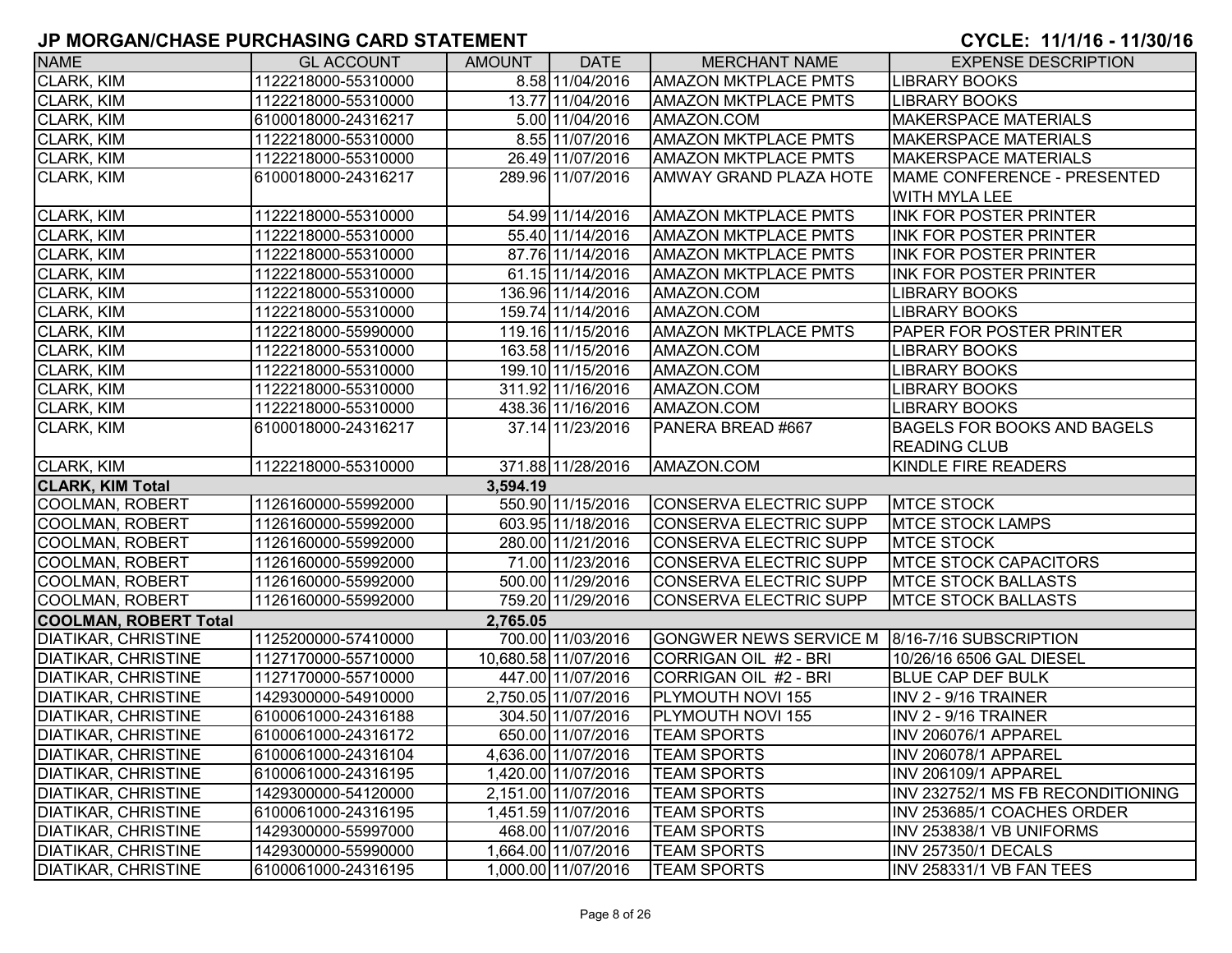| <b>NAME</b>                      | <b>GL ACCOUNT</b>   | <b>AMOUNT</b> | <b>DATE</b>         | <b>MERCHANT NAME</b>          | <b>EXPENSE DESCRIPTION</b>             |
|----------------------------------|---------------------|---------------|---------------------|-------------------------------|----------------------------------------|
| <b>DIATIKAR, CHRISTINE</b>       | 6100061000-24316195 |               | 480.00 11/07/2016   | <b>TEAM SPORTS</b>            | <b>INV 258332/1 TEAL TEES</b>          |
| <b>DIATIKAR, CHRISTINE</b>       | 1429300000-55990000 |               | 242.97 11/07/2016   | <b>TEAM SPORTS</b>            | INV 259181/1 FITNESS CENTER            |
|                                  |                     |               |                     |                               | <b>EQUIPMENT</b>                       |
| <b>DIATIKAR, CHRISTINE</b>       | 6100061000-24316172 |               | 264.00 11/07/2016   | <b>TEAM SPORTS</b>            | INV 261945/1 CAMP TEES                 |
| <b>DIATIKAR, CHRISTINE</b>       | 6100061000-24316188 |               | 182.00 11/07/2016   | <b>TEAM SPORTS</b>            | INV 262478/1 COACHES                   |
| <b>DIATIKAR, CHRISTINE</b>       | 6100061000-24316116 |               | 522.00 11/07/2016   | <b>TEAM SPORTS</b>            | INV 264612/1 APPAREL                   |
| <b>DIATIKAR, CHRISTINE</b>       | 6100061000-24316195 |               | 118.80 11/07/2016   | <b>TEAM SPORTS</b>            | INV 265926/1 APPAREL                   |
| <b>DIATIKAR, CHRISTINE</b>       | 6100061000-24316126 |               | 1,088.00 11/07/2016 | <b>TEAM SPORTS</b>            | INV 265965/1 APPAREL                   |
| <b>DIATIKAR, CHRISTINE</b>       | 6100061000-24316116 |               | 1,000.00 11/07/2016 | <b>TEAM SPORTS</b>            | INV 267715/1 CHEER TEES                |
| <b>DIATIKAR, CHRISTINE</b>       | 6100061000-24316187 |               | 825.00 11/07/2016   | <b>TEAM SPORTS</b>            | INV 268162/1 SWIM TEES                 |
| <b>DIATIKAR, CHRISTINE</b>       | 6100061000-24316104 |               | 65.00 11/07/2016    | <b>TEAM SPORTS</b>            | INV 269861/1 FLIGHT JACKET             |
| <b>DIATIKAR, CHRISTINE</b>       | 6100061000-24316195 |               | 441.00 11/07/2016   | <b>TEAM SPORTS</b>            | <b>INV 270166/1 TEES</b>               |
| <b>DIATIKAR, CHRISTINE</b>       | 6100061000-24316195 |               | 43.00 11/07/2016    | <b>TEAM SPORTS</b>            | INV 270278/1 APPAREL                   |
| <b>DIATIKAR, CHRISTINE</b>       | 6100061000-24316195 |               | 120.00 11/07/2016   | <b>TEAM SPORTS</b>            | <b>INV 270423/1 TEES</b>               |
| <b>DIATIKAR, CHRISTINE</b>       | 6100061000-24316177 |               | 1,409.60 11/07/2016 | <b>TEAM SPORTS</b>            | <b>INV 270570/1 POM TEES</b>           |
| <b>DIATIKAR, CHRISTINE</b>       | 1429300000-55997000 |               | 4,930.00 11/07/2016 | <b>TEAM SPORTS</b>            | INV 271806/1 SWIM & DIVE               |
| <b>DIATIKAR, CHRISTINE</b>       | 1429300000-55998000 |               | 627.87 11/07/2016   | <b>TEAM SPORTS</b>            | INV 272059/1 BASKETBALLS               |
| <b>DIATIKAR, CHRISTINE</b>       | 1429300000-55998000 |               | 459.90 11/07/2016   | <b>TEAM SPORTS</b>            | INV 272061/1 BASKETBALLS               |
| <b>DIATIKAR, CHRISTINE</b>       | 6100061000-24316177 |               | 207.00 11/07/2016   | <b>TEAM SPORTS</b>            | <b>INV 274393/1 POM TEES</b>           |
| <b>DIATIKAR, CHRISTINE</b>       | 6100015000-24316501 |               | 30.00 11/10/2016    | <b>RIZZO SERVICES</b>         | 8/16-10/16 RECYCLING                   |
| <b>DIATIKAR, CHRISTINE</b>       | 6100061000-24316195 |               | 1,056.00 11/11/2016 | <b>TEAM SPORTS</b>            | INV 272662/1 PLAYOFF HOODIES           |
| <b>DIATIKAR, CHRISTINE</b>       | 6100061000-24316275 |               | 1,536.00 11/11/2016 | <b>TEAM SPORTS</b>            | INV 275292/1 FB PLAYOFF HOODIES        |
| <b>DIATIKAR, CHRISTINE</b>       | 1429300000-55997000 |               | 204.00 11/14/2016   | <b>TEAM SPORTS</b>            | INV 250912/1 MS BKB UNIFORMS           |
| DIATIKAR, CHRISTINE              | 6100022000-24316099 |               | 24.95 11/16/2016    | A2HOSTING.COM                 | 11/14/16-12/13/16 WEBSITE              |
| DIATIKAR, CHRISTINE              | 4245603000-56423958 |               | 7,995.00 11/25/2016 | PHANTOM TECHNOLOGIES          | <b>IBOSS THREAT CONSOLE APPLIANCE</b>  |
|                                  |                     |               |                     |                               |                                        |
| <b>DIATIKAR, CHRISTINE</b>       | 1126600000-54910000 |               | 500.00 11/29/2016   | ALICE TRAINING INSTITU        | 11/1/16 ELEARNING SUBSCRIPTION         |
| <b>DIATIKAR, CHRISTINE</b>       | 6100022000-24316099 |               | 224.00 11/30/2016   | <b>ADVANCED WIRELESS TELE</b> | FROG FORCE FRENZY RADIO RENTAL         |
|                                  |                     |               |                     |                               |                                        |
| <b>DIATIKAR, CHRISTINE Total</b> |                     | 52,918.81     |                     |                               |                                        |
| DRAGOO, MICHAEL                  | 1126160000-55992000 |               | 296.37 11/04/2016   | <b>POCO INC</b>               | <b>MTCE SUPPLIES</b>                   |
| DRAGOO, MICHAEL                  | 1126160000-55992000 |               | 5,724.18 11/14/2016 | MAINS LANDSCAPE SUPPLY        | <b>DISTRICT ICE MELT FOR BUILDINGS</b> |
| DRAGOO, MICHAEL                  | 1126160000-55992000 |               | 110.59 11/29/2016   | <b>FOUNDATION BLDG 058</b>    | OH CEILING TILES                       |
| <b>DRAGOO, MICHAEL Total</b>     |                     | 6,131.14      |                     |                               |                                        |
| <b>FENCHEL, LISA</b>             | 1124118000-57410000 |               | 349.00 11/10/2016   | <b>PAYPAL *MEMSPA</b>         | MEMSPA CONFERENCE-LISA FENCHEL         |
|                                  |                     |               |                     |                               |                                        |
| <b>FENCHEL, LISA Total</b>       |                     | 349.00        |                     |                               |                                        |
| <b>FULAR, JAMES</b>              | 1126160000-55992000 |               | 16.94 11/07/2016    | THE HOME DEPOT #2737          | <b>MTCE SUPPLIES</b>                   |
| <b>FULAR, JAMES</b>              | 1126160000-55993000 |               | 750.00 11/10/2016   | CHET'S RENT ALL - NOVI        | <b>IMTCE AIR COMPRESSOR RENTAL</b>     |
|                                  |                     |               |                     |                               | WINTERIZATION OF IRRIGATION &          |
|                                  |                     |               |                     |                               | <b>CONCESSIONS</b>                     |
| <b>FULAR, JAMES</b>              | 1126160000-55730000 |               | 340.00 11/10/2016   | <b>NEW HUDSON WELDING</b>     | MTCE V10 RED DUMP REPAIRS              |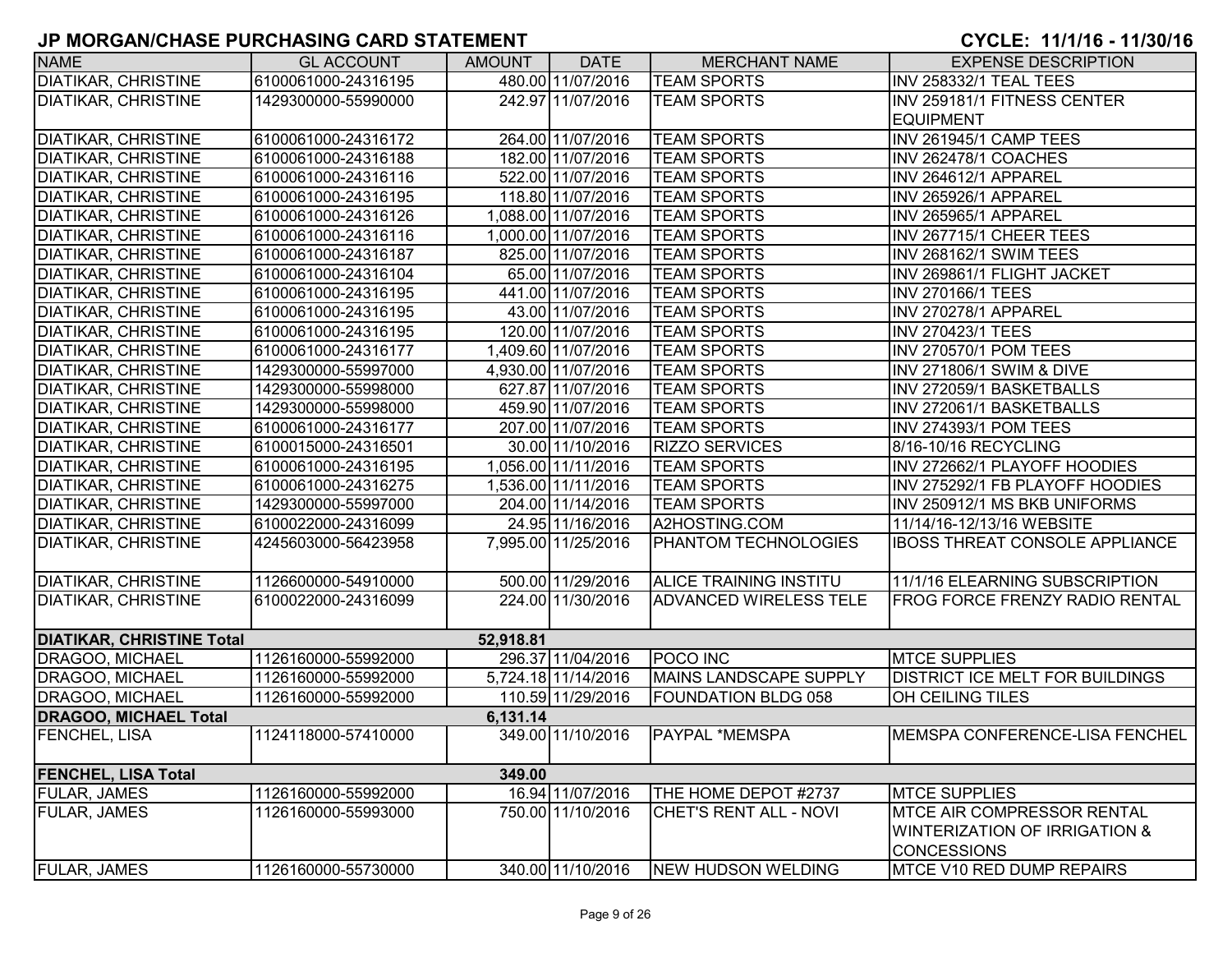| <b>NAME</b>                                | <b>GL ACCOUNT</b>   | <b>AMOUNT</b> | <b>DATE</b>         | <b>MERCHANT NAME</b>          | <b>EXPENSE DESCRIPTION</b>             |
|--------------------------------------------|---------------------|---------------|---------------------|-------------------------------|----------------------------------------|
| FULAR, JAMES                               | 1126160000-55993000 |               | -78.00 11/14/2016   | CHET'S RENT ALL - NOVI        | <b>RETURN OF DEPOSIT FOR AIR</b>       |
|                                            |                     |               |                     |                               | <b>COMPRESSOR</b>                      |
| <b>FULAR, JAMES</b>                        | 1126160000-55993000 |               | 47.25 11/15/2016    | <b>CHRISTENSENS PLANT CNT</b> | <b>ESB LANDSCAPE</b>                   |
| <b>FULAR, JAMES</b>                        | 1126160000-55993000 |               | 795.00 11/25/2016   | <b>BADER AND SONS CO.</b>     | <b>ECEC SALT SPREADER</b>              |
| FULAR, JAMES                               | 1126160000-55993000 |               | 795.00 11/25/2016   | <b>BADER AND SONS CO.</b>     | <b>HS SALT SPREADER</b>                |
| FULAR, JAMES                               | 1126160000-54120000 |               | 160.47 11/25/2016   | <b>BADER AND SONS CO.</b>     | <b>HS GATOR DOOR PARTS</b>             |
| FULAR, JAMES                               | 1126160000-55993000 |               | 102.60 11/29/2016   | <b>ANGELO'S WHOLESALE</b>     | DIST SNOW REMOVAL SUPPLIES, HS         |
|                                            |                     |               |                     |                               | <b>BB MULCH</b>                        |
| <b>FULAR, JAMES</b>                        | 1126160000-55730000 |               | 530.00 11/30/2016   | <b>GREEN OAK TIRE</b>         | <b>HS GATOR TIRES</b>                  |
| <b>FULAR, JAMES Total</b>                  |                     | 3,459.26      |                     |                               |                                        |
| <b>FURLOW, SETH</b>                        | 1711322000-55110614 |               | 21.06 11/04/2016    | KROGER #671                   | CHEMISTRY OF A CELL MEMBRANE IB        |
|                                            |                     |               |                     |                               | BIO LAB (BEETS) AND OSMOSIS AND        |
|                                            |                     |               |                     |                               | <b>DIFFUSION (POTATOES)</b>            |
| <b>FURLOW, SETH Total</b>                  |                     | 21.06         |                     |                               |                                        |
| <b>GERECKE, LORI</b>                       | 1111220730-55110000 |               | 26.14 11/09/2016    | MEIJER #245                   | <b>SCIENCE LAB MATERIALS</b>           |
| <b>GERECKE, LORI</b>                       | 1111220730-55110000 |               | 34.90 11/10/2016    | THE HOME DEPOT #2724          | <b>SCIENCE LAB MATERIALS</b>           |
| <b>GERECKE, LORI</b>                       | 1111220730-55110000 |               | 51.96 11/14/2016    | MEIJER #245                   | <b>SCIENCE LAB MATERIALS</b>           |
| <b>GERECKE, LORI Total</b>                 |                     | 113.00        |                     |                               |                                        |
| <b>GILCHRIST, BETHANY</b>                  | 1335100000-55610553 |               | 5.99 11/16/2016     | GFS STORE #1985               | <b>SNACKS FOR HALF DAY</b>             |
| <b>GILCHRIST, BETHANY</b>                  | 1335100000-55610553 |               | 5.99 11/23/2016     | GFS STORE #1985               | <b>SNACKS FOR HALF DAY</b>             |
| <b>GILCHRIST, BETHANY Total</b>            |                     | 11.98         |                     |                               |                                        |
| GONZALEZ-SHEERAN, MAR06100020000-24316257  |                     |               | 33.02 11/04/2016    | KROGER #632                   | <b>TREATS FOR 7TH GRADE WELCOME</b>    |
|                                            |                     |               |                     |                               | EVENT                                  |
| GONZALEZ-SHEERAN, MAR06100020000-24316257  |                     |               | 21.96 11/04/2016    | SAMSCLUB #6657                | <b>TREATS FOR 7TH GRADE WELCOME</b>    |
|                                            |                     |               |                     |                               | <b>EVENT</b>                           |
| GONZALEZ-SHEERAN, MAR06100020000-24316257  |                     |               | 300.00 11/10/2016   | NICKANDERSON                  | DJ 7TH GRADE WELCOME EVENT             |
| GONZALEZ-SHEERAN, MAR (6100020000-24316257 |                     |               | 22.75 11/21/2016    | JOANN ETC #1933               | <b>SENIOR CITIZENS LUNCHEON CRAFT</b>  |
|                                            |                     |               |                     |                               | <b>SUPPLIES</b>                        |
| <b>GONZALEZ-SHEERAN, MARGARET Total</b>    |                     | 377.73        |                     |                               |                                        |
| <b>GORDON, BRIAN</b>                       | 6100061000-24316275 |               | 20.06 11/03/2016    | <b>TARGET</b><br>00014654     | <b>SUPPLIES FOR OFFICE</b>             |
| <b>GORDON, BRIAN</b>                       | 6100061000-24316275 |               | 12.45 11/04/2016    | SQU*SQ *KNAPP'S DONUTS        | DONUTS FOR KIDS                        |
| <b>GORDON, BRIAN</b>                       | 6100061000-24316275 |               | 29.66 11/08/2016    | PANERA BREAD #600667          | <b>BAGELS KLAA</b>                     |
| <b>GORDON, BRIAN</b>                       | 6100061000-24316275 |               | 14.82 11/08/2016    | PANERA BREAD #667             | <b>BAGELS</b>                          |
| <b>GORDON, BRIAN</b>                       | 6100061000-24316275 |               | 14.83 11/08/2016    | PANERA BREAD #667             | <b>BAGELS</b>                          |
| <b>GORDON, BRIAN</b>                       | 6100061000-24316275 |               | 14.83 11/08/2016    | PANERA BREAD #667             | <b>BAGELS</b>                          |
| <b>GORDON, BRIAN</b>                       | 6100061000-24316275 |               | 42.09 11/11/2016    | <b>GEST OMELETTES RESTAUR</b> | <b>BREAKFAST MIDDLE SCHOOL</b>         |
|                                            |                     |               |                     |                               | (NORTHVILLE AND FARMINGTON)            |
| <b>GORDON, BRIAN</b>                       | 6100061000-24316116 |               | 3,193.78 11/18/2016 | NFINITY ATHLETIC              | CHEER SHOES                            |
| <b>GORDON, BRIAN</b>                       | 6100061000-24316275 |               | 126.54 11/21/2016   | <b>MCCAMLY PLAZA HOTEL</b>    | <b>HOTEL ROOM AD VOLLEYBALL FINALS</b> |
|                                            |                     |               |                     |                               |                                        |
| <b>GORDON, BRIAN</b>                       | 6100061000-24316275 |               | 11.25 11/21/2016    | NORTHVILLE SPORTS DEN         | <b>LUNCH KLAA</b>                      |
| <b>GORDON, BRIAN</b>                       | 6100061000-24316275 |               | 12.45 11/21/2016    | SQU*SQ *KNAPP'S DONUTS        | <b>DONUTS MHSAA</b>                    |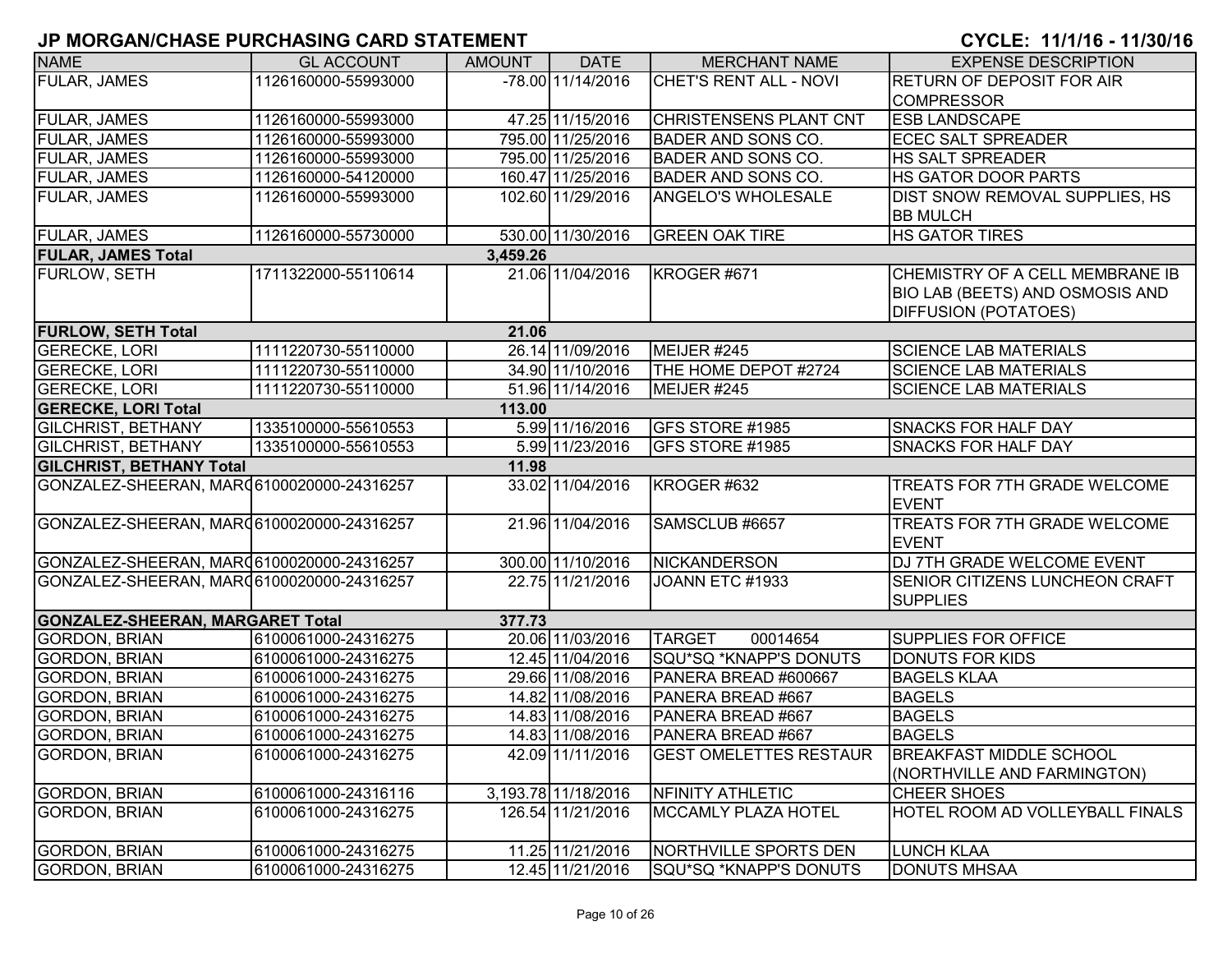| <b>NAME</b>                    | <b>GL ACCOUNT</b>   | <b>AMOUNT</b> | <b>DATE</b>         | <b>MERCHANT NAME</b>          | <b>EXPENSE DESCRIPTION</b>                                  |
|--------------------------------|---------------------|---------------|---------------------|-------------------------------|-------------------------------------------------------------|
| <b>GORDON, BRIAN</b>           | 6100061000-24316275 |               | 120.99 11/21/2016   | <b>WYNDHAM</b>                | HOTEL ROOM TRAINER VOLLEYBALL                               |
|                                |                     |               |                     |                               | <b>FINALS</b>                                               |
| <b>GORDON, BRIAN</b>           | 6100061000-24316275 |               | 109.13 11/22/2016   | NINO SALVAGGIO - TROY         | <b>THANKSGIVING LUNCH</b>                                   |
| <b>GORDON, BRIAN</b>           | 6100061000-24316275 |               | 44.49 11/25/2016    | PANERA BREAD #667             | <b>BREAKFAST CAPTAINS TRAINING</b>                          |
| <b>GORDON, BRIAN</b>           | 6100061000-24316275 |               | 44.07 11/25/2016    | SQU*SQ *KNAPP'S DONUTS        | <b>CAPTAINS TRAINING</b>                                    |
| <b>GORDON, BRIAN Total</b>     |                     | 3,811.44      |                     |                               |                                                             |
| HANSEN, ANN                    | 1311800000-53220551 |               | 30.00 11/30/2016    | <b>APPELBAUM TRAINING INS</b> | TRAINING FOR PRESCHOOL STAFF                                |
| <b>HANSEN, ANN Total</b>       |                     | 30.00         |                     |                               |                                                             |
| HARRIS, CHRISTINE              | 6100041000-24316355 |               | 5.54 11/07/2016     | KROGER #442                   | THANKSGIVING CLASS PROJECT                                  |
|                                |                     |               |                     |                               | SUPPLIES (MAKING PUMPKIN PIES,                              |
|                                |                     |               |                     |                               | <b>BUTTER, CORNMUFFINS, ETC.)</b>                           |
| <b>HARRIS, CHRISTINE</b>       | 6100041000-24316355 |               | 8.16 11/09/2016     | KROGER #632                   | THANKSGIVING CLASS FOOD PROJECT                             |
|                                |                     |               |                     |                               | <b>SUPPLIES</b>                                             |
| <b>HARRIS, CHRISTINE Total</b> |                     | 13.70         |                     |                               |                                                             |
| HARVEY, JENNIFER               | 1711322000-55110614 |               | 330.30 11/01/2016   | <b>DBC*BLICK ART MATERIAL</b> | <b>SUPPLIES</b>                                             |
| HARVEY, JENNIFER               | 1711322000-55110614 |               | 163.50 11/03/2016   | <b>DBC*BLICK ART MATERIAL</b> | <b>SUPPLIES</b>                                             |
| HARVEY, JENNIFER               | 1711322000-55110614 |               | 238.48 11/03/2016   | SSI*SCHOOL SPECIALTY          | <b>SUPPLIES</b>                                             |
| HARVEY, JENNIFER               | 1711322000-55110614 |               | 12.49 11/07/2016    | <b>STAPLES</b><br>00115659    | <b>SUPPLIES</b>                                             |
| HARVEY, JENNIFER               | 1711322000-55110614 |               | 35.37 11/17/2016    | <b>STAPLES</b><br>00115659    | <b>SUPPLIES</b>                                             |
| HARVEY, JENNIFER               | 1711322000-55110614 |               | 64.85 11/22/2016    | <b>PAYPAL *M LANG ART</b>     | <b>SUPPLIES</b>                                             |
| HARVEY, JENNIFER               | 1711322000-55110614 |               | 297.26 11/22/2016   | SSI*SCHOOL SPECIALTY          | <b>SUPPLIES</b>                                             |
| HARVEY, JENNIFER               | 1711322000-55110614 |               | 240.00 11/23/2016   | PAYPAL *INTHINKING            | <b>SUPPLIES</b>                                             |
| HARVEY, JENNIFER               | 1711322000-55110614 |               | 225.60 11/30/2016   | <b>MOLLY HAWKINS HOUSE IN</b> | <b>SUPPLIES</b>                                             |
| <b>HARVEY, JENNIFER Total</b>  |                     | 1,607.85      |                     |                               |                                                             |
| <b>HAYNES, DEBORAH</b>         | 1335100000-55110553 |               | 28.30 11/04/2016    | <b>TARGET</b><br>00014654     | <b>TEACHING SUPPLIES</b>                                    |
| HAYNES, DEBORAH                | 1335100000-55110553 |               | 148.15 11/07/2016   | <b>OTC BRANDS, INC.</b>       | <b>TEACHING SUPPLIES</b>                                    |
| <b>HAYNES, DEBORAH Total</b>   |                     | 176.45        |                     |                               |                                                             |
| <b>HENDERSON, BETH</b>         | 1613100361-55110000 |               | 20.50 11/07/2016    | IN *PRINT & MARKETING         | <b>ENVELOPES ADULT ED</b>                                   |
| <b>HENDERSON, BETH</b>         | 1331100000-55910000 |               | 51.00 11/07/2016    | IN *PRINT & MARKETING         | <b>ENVELOPES COM ED</b>                                     |
| <b>HENDERSON, BETH</b>         | 1125200000-55910000 |               | $-17.55$ 11/07/2016 | STAPLS7164344021001001        | <b>BUSINESS OFFICE SUPPLIES - RETURN</b>                    |
| <b>HENDERSON, BETH</b>         | 1125200000-55910000 |               | $-27.58$ 11/07/2016 | STAPLS7164344021003001        | <b>BUSINESS OFFICE SUPPLIES - RETURN</b>                    |
|                                |                     |               |                     |                               |                                                             |
| <b>HENDERSON, BETH</b>         | 1125200000-55910000 |               | 6.16 11/14/2016     | STAPLS7165944377000002        | <b>BUSINESS OFFICE SUPPLIES</b>                             |
| <b>HENDERSON, BETH</b>         | 1125200000-55910000 |               | 156.99 11/16/2016   | STAPLS7165944377000001        | <b>BUSINESS OFFICE SUPPLIES</b>                             |
| <b>HENDERSON, BETH</b>         | 4225900000-57910000 |               | 383.70 11/17/2016   | <b>GAN*DETROIT MEDIA-CCC</b>  | NOVI NEWS CP14 BID ADS                                      |
| <b>HENDERSON, BETH Total</b>   |                     | 573.22        |                     |                               |                                                             |
| HOLLY, SHEILA                  | 1123100000-53220000 |               | -538.00 11/04/2016  | <b>MASB</b>                   | <b>REFUND ON CBA SESSIONS FOR</b><br><b>BOARD MEMBERS</b>   |
|                                | 1123100000-53220000 |               | 30.00 11/11/2016    | OAKLAND SCHOOLS-RC INT        |                                                             |
| HOLLY, SHEILA                  |                     |               |                     |                               | OCSBA DINNER MEETING, DENNIS<br>O'CONNOR, NOVEMBER 16, 2016 |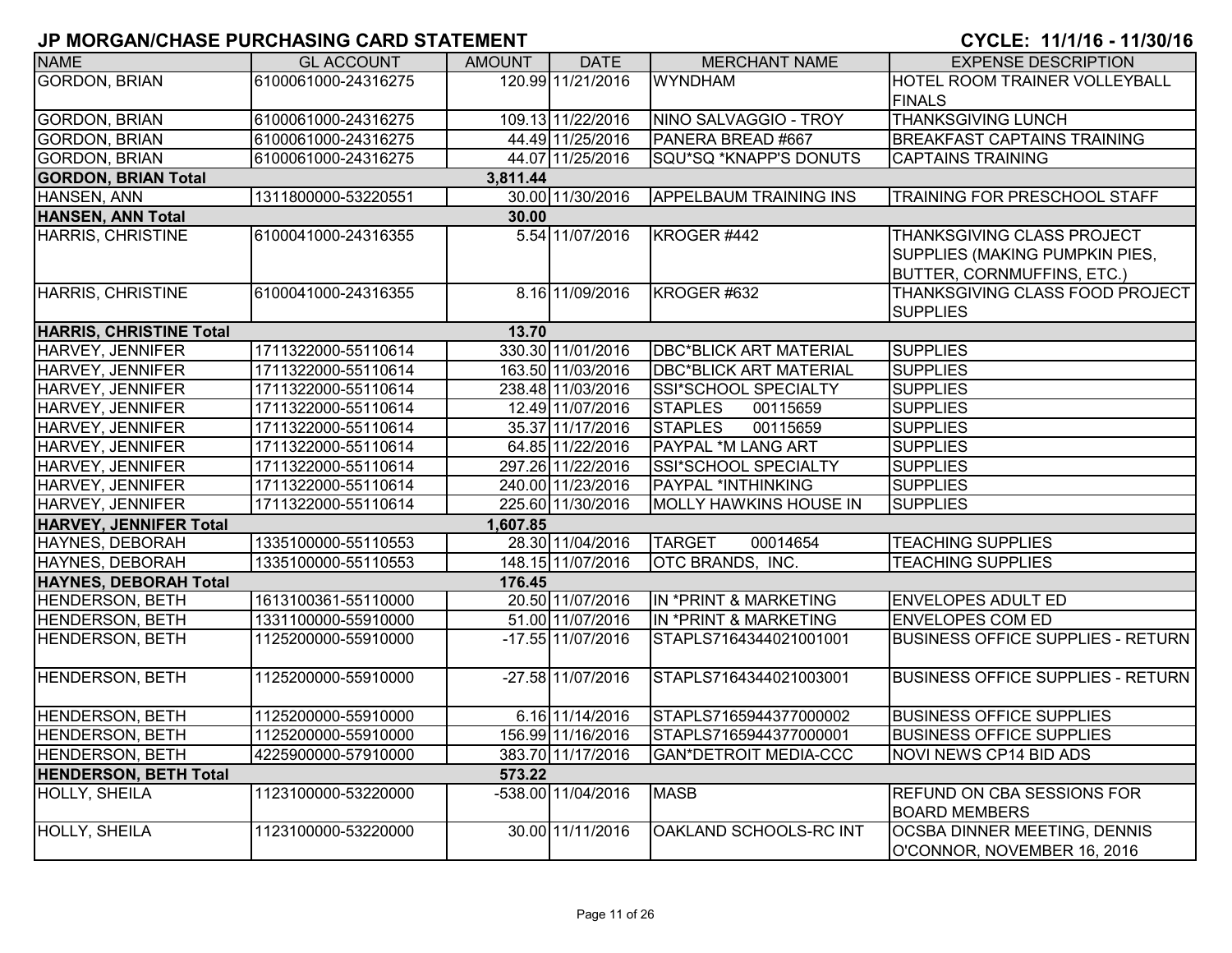| <b>NAME</b>                 | <b>GL ACCOUNT</b>   | <b>AMOUNT</b> | <b>DATE</b>       | <b>MERCHANT NAME</b>          | <b>EXPENSE DESCRIPTION</b>                                                           |
|-----------------------------|---------------------|---------------|-------------------|-------------------------------|--------------------------------------------------------------------------------------|
| <b>HOLLY, SHEILA</b>        | 1123100000-53220000 |               | 180.00 11/23/2016 | <b>MASB</b>                   | CBA SESSIONS 102, 104, 105, PAUL                                                     |
|                             |                     |               |                   |                               | COOK, DECEMBER 9, 2016                                                               |
| <b>HOLLY, SHEILA Total</b>  |                     | $-328.00$     |                   |                               |                                                                                      |
| <b>HOSKINS, DIANE</b>       | 6100025000-24316301 |               | 93.23 11/02/2016  | <b>BENITOS PIZZA-NOVI</b>     | <b>STUDENT DINNER</b>                                                                |
| <b>HOSKINS, DIANE</b>       | 6100025000-24316301 |               | 82.25 11/03/2016  | <b>BENITOS PIZZA-NOVI</b>     | <b>STUDENT DINNER</b>                                                                |
| HOSKINS, DIANE              | 1111324511-55110000 |               | 185.00 11/04/2016 | <b>NEW READERS PRESS</b>      | <b>GED TESTING SUPPLIES</b>                                                          |
| HOSKINS, DIANE              | 6100025000-24316301 |               | 113.73 11/09/2016 | <b>BENITOS PIZZA-NOVI</b>     | <b>STUDENT DINNER</b>                                                                |
| HOSKINS, DIANE              | 6100025000-24316301 |               | 74.63 11/09/2016  | MEIJER INC #054 Q01           | STUDENT SNACK CART, ESL TURKEY<br><b>DINNER</b>                                      |
| HOSKINS, DIANE              | 6100025000-24316301 |               | 66.68 11/17/2016  | MEIJER INC #122 Q01           | ESL TURKEY DINNER, STUDENT SNACK<br><b>CART</b>                                      |
| <b>HOSKINS, DIANE</b>       | 6100025000-24316301 |               | 45.00 11/21/2016  | NORTHVILLE HISTORICAL         | PROVIDENCE CLASS FIELD TRIP                                                          |
| HOSKINS, DIANE              | 6100025000-24316301 |               | 262.50 11/22/2016 | <b>CRANBROOK EDUCATIONAL</b>  | PROVIDENCE PARK FIELD TRIP<br><b>DEPOSIT CRANBROOK</b>                               |
| <b>HOSKINS, DIANE</b>       | 6100025000-24316301 |               | 66.96 11/22/2016  | <b>MARIA'S ITALIAN BAKERY</b> | <b>STUDENT DINNER</b>                                                                |
| HOSKINS, DIANE              | 1111324511-55110000 |               | 32.88 11/25/2016  | AMAZON.COM                    | <b>ESL BOOK</b>                                                                      |
| <b>HOSKINS, DIANE</b>       | 6100025000-24316301 |               | 53.57 11/25/2016  | <b>BENITOS PIZZA-NOVI</b>     | <b>STUDENT DINNER</b>                                                                |
| <b>HOSKINS, DIANE</b>       | 6100025000-24316301 |               | 115.44 11/30/2016 | <b>COTTAGE INN PIZZA - LI</b> | <b>STUDENT DINNER</b>                                                                |
| <b>HOSKINS, DIANE Total</b> |                     | 1,191.87      |                   |                               |                                                                                      |
| <b>HOURIGAN, MARK</b>       | 1111322000-55110723 |               | 90.98 11/02/2016  | J W PEPPER AND SON INC        | 1 JAZZ CHART AND 1 BOOK OF<br><b>SAXOPHONE QUARTETS</b>                              |
| <b>HOURIGAN, MARK</b>       | 1111322000-55110723 |               | 174.99 11/17/2016 | <b>GCI*MSCN-FRND-WB</b>       | PURCHASE OF CONTRABASSOON<br><b>STAND</b>                                            |
| <b>HOURIGAN, MARK</b>       | 1111322000-55110723 |               | 6.99 11/22/2016   | OFFICEMAX/OFFICEDEPOT6        | PURCHASE OF BINDING COMBS FOR<br><b>OVERSIZED SCORES</b>                             |
| <b>HOURIGAN, MARK Total</b> |                     | 272.96        |                   |                               |                                                                                      |
| <b>JANTZ, ANGELA</b>        | 6100015000-24316275 |               | 20.38 11/03/2016  | PANERA BREAD #600667          | PRINCIPAL/OFFICE STAFF MEETING<br><b>AND LUNCH</b>                                   |
| JANTZ, ANGELA               | 1111115000-55110799 |               | 736.45 11/03/2016 | <b>SSI*SCHOOL SPECIALTY</b>   | <b>CONSTRUCTION PAPER</b>                                                            |
| <b>JANTZ, ANGELA</b>        | 1111115000-53220000 |               | 40.00 11/07/2016  | OAKLAND SCHOOLS-RC INT        | <b>CULTURES OF THINKING SEMINAR-</b><br>PINTAR AND GRIESINGER                        |
| JANTZ, ANGELA               | 1124115000-55990000 |               | 7.98 11/07/2016   | STAPLS7164996209000001        | TARPS FOR GYM FLOOR PROTECTION<br><b>DURING ASSEMBLIES</b>                           |
| JANTZ, ANGELA               | 1111115000-53220000 |               | 20.00 11/14/2016  | OAKLAND SCHOOLS-RC INT        | <b>CULTURES OF THINKING SEMINAR-</b><br><b>DIANA STOTLER</b>                         |
| JANTZ, ANGELA               | 6100015000-24316275 |               | 48.15 11/14/2016  | SAMS CLUB #6657               | WATER, DESSERTS, AND ASSORTED<br>CHIPS FOR PARENT-TEACHER<br>CONFERENCES ON 11/15/16 |
| <b>JANTZ, ANGELA</b>        | 6100015000-24316275 |               | 9.89 11/14/2016   | 00014654<br><b>TARGET</b>     | POP AND CUPS FOR DF PARENT-<br>TEACHER CONFERNCES ON 11/15/16                        |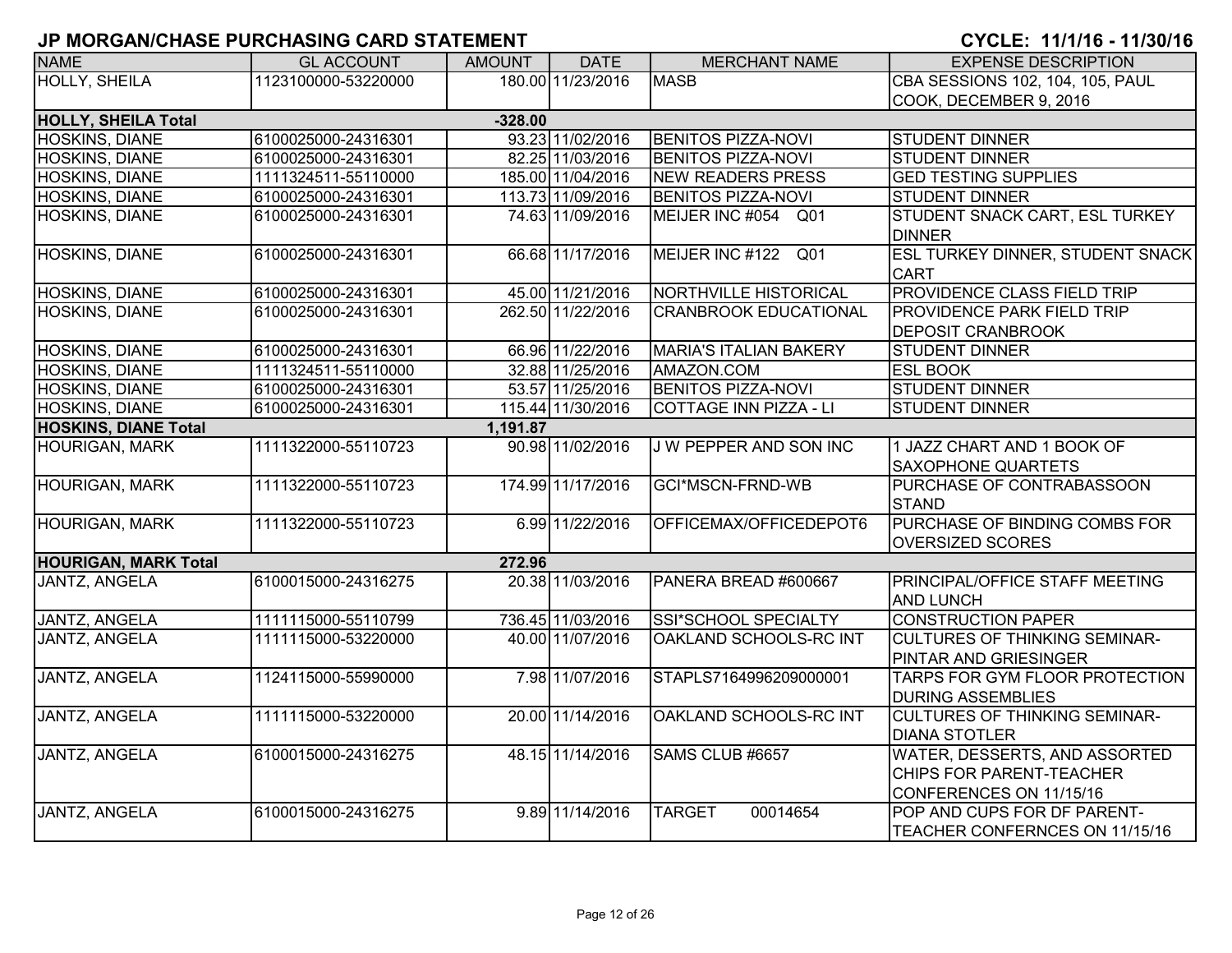| <b>NAME</b>                      | <b>GL ACCOUNT</b>   | <b>AMOUNT</b> | <b>DATE</b>         | <b>MERCHANT NAME</b>          | <b>EXPENSE DESCRIPTION</b>              |
|----------------------------------|---------------------|---------------|---------------------|-------------------------------|-----------------------------------------|
| <b>JANTZ, ANGELA</b>             | 1124115000-55990000 |               | 1,827.95 11/15/2016 | IN *123RADIOS.COM             | PURCHASED 11 WALKIE TALKIES FOR         |
|                                  |                     |               |                     |                               | <b>STAFF WHO CURRENTLY DO NOT</b>       |
|                                  |                     |               |                     |                               | HAVE ONE DUE TO NEW ALICE               |
|                                  |                     |               |                     |                               | <b>PROCEDURES</b>                       |
| JANTZ, ANGELA                    | 6100015000-24316501 |               | 338.54 11/16/2016   | PANERA BREAD #608009          | LUNCH AND DINNER FOR TEACHERS           |
|                                  |                     |               |                     |                               | ON PARENT-TEACHER CONFERENCE            |
|                                  |                     |               |                     |                               | DAY 11/15/16                            |
| JANTZ, ANGELA                    | 6100015000-24316275 |               | 237.50 11/21/2016   | UPS*1ZG62TB40300001213        | SHIPPING FOR SCHOOL SUPPLIES TO         |
|                                  |                     |               |                     |                               | TWIN OAKS ELEMENTARY IN BATON           |
|                                  |                     |               |                     |                               | ROUGE LA AS PART OF COMMUNITY           |
|                                  |                     |               |                     |                               | <b>SERVICE PROJECT WITH THE</b>         |
|                                  |                     |               |                     |                               | KINDERGARTEN CLASSES. (DUE TO           |
|                                  |                     |               |                     |                               | FLOODS)                                 |
| JANTZ, ANGELA                    | 6100015000-24316275 |               | 5.65 11/21/2016     | UPS*292B31M7GPD               | PICK-UP FEE FOR SCHOOL SUPPLIES         |
|                                  |                     |               |                     |                               | <b>BEING SHIPPED TO LA</b>              |
| <b>JANTZ, ANGELA Total</b>       |                     | 3,292.49      |                     |                               |                                         |
| JUOPPERI, JOHN                   | 1126160000-55992000 |               | 12.96 11/10/2016    | THE HOME DEPOT #2737          | <b>ECEC COAT RACK</b>                   |
| JUOPPERI, JOHN                   | 1126160000-55992000 |               | 19.94 11/16/2016    | THE HOME DEPOT #2737          | <b>NW MILK COOLERS</b>                  |
| JUOPPERI, JOHN                   | 1126160000-55992000 |               | 239.00 11/21/2016   | <b>REDFORD LOCK COMPANY I</b> | NM5 ROOM 542 HINGE                      |
| <b>JUOPPERI, JOHN</b>            | 1126160000-55992000 |               | 20.06 11/25/2016    | THE HOME DEPOT #2737          | <b>DF CUSTODIAL STORAGE</b>             |
| JUOPPERI, JOHN Total             |                     | 291.96        |                     |                               |                                         |
| KORTLANDT, PATRICIA              | 6100011000-24316275 |               | 126.68 11/10/2016   | SSI*SCHOOL SPECIALTY          | <b>CLASSROOM MATERIALS FROM VOICE</b>   |
|                                  |                     |               |                     |                               | <b>FOR SHANNON AGER</b>                 |
| KORTLANDT, PATRICIA              | 1113200331-55110000 |               | 367.60 11/10/2016   | <b>VERITIV</b>                | COPY PAPER PURCHASED BY AED             |
| KORTLANDT, PATRICIA              | 1124111000-55990000 |               | 41.41 11/11/2016    | STAPLS7165871493000001        | <b>CRISIS BAG MATERIALS</b>             |
| KORTLANDT, PATRICIA              | 1111111000-55110702 |               | 246.42 11/21/2016   | SSI*SCHOOL SPECIALTY          | <b>WATERCOLOR PAPER</b>                 |
| KORTLANDT, PATRICIA              | 6100011000-24316501 |               | 164.80 11/21/2016   | SSI*SCHOOL SPECIALTY          | <b>GLAZES FOR CLAY</b>                  |
| KORTLANDT, PATRICIA              | 1111111000-55110708 |               | 2,020.00 11/21/2016 | <b>VERITIV</b>                | 2 PALLETS OF WHITE COPY PAPER           |
| KORTLANDT, PATRICIA              | 6100011000-24316501 |               | 205.81 11/25/2016   | <b>AMAZON MKTPLACE PMTS</b>   | NEW SOUND SYSTEM FOR MRS.               |
|                                  |                     |               |                     |                               | <b>HURLEY FROM VOICE</b>                |
| KORTLANDT, PATRICIA              | 6100011000-24316501 |               | 463.80 11/25/2016   | IN *ROVIN CERAMICS            | <b>CLAY, CONES AND BUTTERFLIES FROM</b> |
|                                  |                     |               |                     |                               | <b>VOICE FOR DR. ELLIS</b>              |
| KORTLANDT, PATRICIA              | 6100011000-24316501 |               | 173.77 11/30/2016   | <b>SCHOLASTIC BOOK FAIRS</b>  | <b>BOOKS FOR BINGO NIGHT PRIZES</b>     |
| <b>KORTLANDT, PATRICIA Total</b> |                     | 3,810.29      |                     |                               |                                         |
| LACLEAR, CHARLES                 | 1124122000-57410000 |               | 35.00 11/09/2016    | <b>EDUCATION WEEK</b>         | <b>DIGITAL SUBSCRIPTION FOR</b>         |
|                                  |                     |               |                     |                               | <b>ADMINISTRATION</b>                   |
| LACLEAR, CHARLES                 | 6100022000-24316176 |               | 61.97 11/30/2016    | <b>BRODERBUND</b>             | <b>ISOFTWARE PROGRAM</b>                |
| <b>LACLEAR, CHARLES Total</b>    |                     | 96.97         |                     |                               |                                         |
| LAINE, MARGARET                  | 1711322000-55110614 |               | 203.39 11/09/2016   | FOLLETT SCHOOL SOLUTIO        | <b>IB MAY 2016 EXAMINATION CD</b>       |
| LAINE, MARGARET                  | 1711322000-55110614 |               | 88.85 11/10/2016    | <b>AMAZON MKTPLACE PMTS</b>   | <b>IB BOOKS FOR PAUL SCHMID</b>         |
| LAINE, MARGARET                  | 1711322000-55110614 |               | 60.73 11/15/2016    | <b>AMAZON MKTPLACE PMTS</b>   | <b>IB BOOKS FOR PAUL SCHMID</b>         |
| LAINE, MARGARET                  | 6100022000-24316105 |               | 7.49 11/17/2016     | <b>AMAZON MKTPLACE PMTS</b>   | <b>AP PSYCH CONCEPTS CHART</b>          |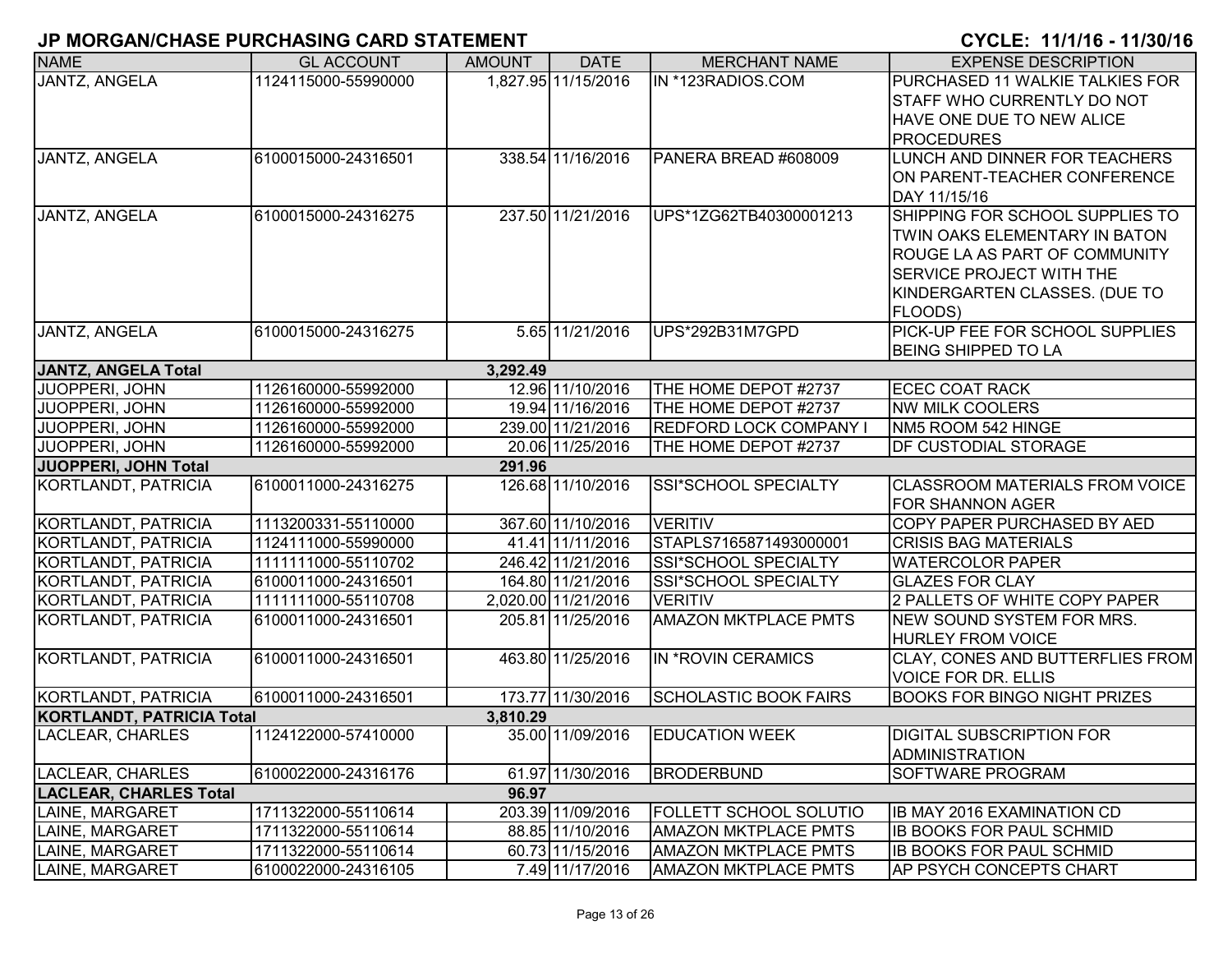| <b>NAME</b>                  | <b>GL ACCOUNT</b>   | <b>AMOUNT</b> | <b>DATE</b>         | <b>MERCHANT NAME</b>                 | <b>EXPENSE DESCRIPTION</b>                                           |
|------------------------------|---------------------|---------------|---------------------|--------------------------------------|----------------------------------------------------------------------|
| LAINE, MARGARET              | 1711322000-55110614 |               | 201.39 11/17/2016   | <b>FOLLETT SCHOOL SOLUTIO</b>        | <b>IB MEDALIONS FOR HONOR NIGHT</b>                                  |
| <b>LAINE, MARGARET Total</b> |                     | 561.85        |                     |                                      |                                                                      |
| LALONDE, LUCAS               | 1129900000-55990000 |               | 15.76 11/03/2016    | <b>MENARDS WIXOM MI</b>              | CABLES FOR NEW VIDEO SYSTEM                                          |
| LALONDE, LUCAS               | 1129900000-55990000 |               | 74.33 11/04/2016    | <b>PARTS EXPRESS</b>                 | PARTS FOR AUDIO REPAIRS                                              |
| LALONDE, LUCAS               | 1129900000-55990000 |               | 431.27 11/07/2016   | <b>ROSE BRAND WIPERS</b>             | ORDER FOR THEATRICAL TAPE                                            |
| LALONDE, LUCAS               | 1129900000-55990000 |               | 9.65 11/09/2016     | <b>ROSE BRAND WIPERS</b>             | <b>THEATRICAL TAPES</b>                                              |
| LALONDE, LUCAS               | 1129900000-54910000 |               | 27.33 11/18/2016    | LITTLE CAESARS #0057                 | <b>PIZZA FOR CREW RECRUITMENT</b><br><b>IDRIVE</b>                   |
| LALONDE, LUCAS               | 1129900000-55990000 |               | 79.66 11/21/2016    | AMAZON.COM                           | FIRST AID KITS FOR STAGE AND HS<br><b>AUD OFFICE</b>                 |
| LALONDE, LUCAS               | 1129900000-55990000 |               | 19.34 11/21/2016    | AMAZON.COM                           | <b>SIGNAGE FOR HS AUD</b>                                            |
| LALONDE, LUCAS               | 1129900000-55990000 |               | 11.58 11/22/2016    | AMAZON.COM                           | <b>SIGNAGE FOR HS AUD</b>                                            |
| LALONDE, LUCAS               | 1129900000-55990000 |               | 27.81 11/23/2016    | 00115659<br><b>STAPLES</b>           | <b>HIGH CAPACITY THUMB DRIVE FOR</b><br><b>PRESENTATIONS IN AUDS</b> |
| <b>LALONDE, LUCAS Total</b>  |                     | 696.73        |                     |                                      |                                                                      |
| LAMBERT, ELIZABETH           | 1126122000-54910000 |               | 824.67 11/03/2016   | IN *AQUATIC SOURCE, LL               | HS POOL STENNER CHLORINATOR<br><b>REPAIR</b>                         |
| LAMBERT, ELIZABETH           | 1126161000-53840000 |               | 2,182.22 11/03/2016 | <b>WASTE MGMT WM EZPAY</b>           | <b>DISTRICT WASTE REMOVAL</b>                                        |
| LAMBERT, ELIZABETH           | 2326161000-53840000 |               | 727.41 11/03/2016   | <b>WASTE MGMT WM EZPAY</b>           | <b>DISTRICT WASTE REMOVAL REC</b><br><b>MILAGE</b>                   |
| LAMBERT, ELIZABETH           | 1126160000-55990000 |               | 61.00 11/04/2016    | ABSOPURE WATER COMPANY MTCE SUPPLIES |                                                                      |
| LAMBERT, ELIZABETH           | 1126122000-54910000 |               | 1,289.68 11/04/2016 | <b>ALTA EQUIPMENT COMPA</b>          | HS GENIE NO POWER                                                    |
| LAMBERT, ELIZABETH           | 1126160000-55992000 |               | 345.50 11/04/2016   | <b>LEONARDS SYSRUPS</b>              | HS POOL CO2                                                          |
| LAMBERT, ELIZABETH           | 1126170000-54910000 |               | 17.49 11/04/2016    | QUALITY FIRST AID & SA               | TRANS FIRST AID KIT SUPPLIES                                         |
| LAMBERT, ELIZABETH           | 1126122000-55991000 |               | 1,167.68 11/07/2016 | <b>NICHOLS</b>                       | <b>HS CUSTODIAL SUPPLIES</b>                                         |
| LAMBERT, ELIZABETH           | 1126115000-55991000 |               | 202.96 11/07/2016   | <b>NICHOLS</b>                       | <b>DF CUSTODIAL SUPPLIES</b>                                         |
| LAMBERT, ELIZABETH           | 1126118000-55991000 |               | 108.14 11/07/2016   | <b>NICHOLS</b>                       | NM5 CUSTODIAL SUPPLIES                                               |
| LAMBERT, ELIZABETH           | 1126118000-55991000 |               | 129.72 11/07/2016   | <b>NICHOLS</b>                       | <b>NM6 CUSTODIAL SUPPLIES</b>                                        |
| LAMBERT, ELIZABETH           | 1126114000-55991000 |               | 302.68 11/07/2016   | <b>NICHOLS</b>                       | PV CUSTODIAL SUPPLIES                                                |
| LAMBERT, ELIZABETH           | 1126118000-55991000 |               | 172.96 11/07/2016   | <b>NICHOLS</b>                       | <b>NM6 CUSTODIAL SUPPLIES</b>                                        |
| LAMBERT, ELIZABETH           | 1126111000-55991000 |               | 216.20 11/07/2016   | <b>NICHOLS</b>                       | VO CUSTODIAL SUPPLIES                                                |
| LAMBERT, ELIZABETH           | 1126112000-55991000 |               | 432.40 11/07/2016   | <b>NICHOLS</b>                       | OH CUSTODIAL SUPPLIES                                                |
| LAMBERT, ELIZABETH           | 4245214000-56310000 |               | 3,825.00 11/08/2016 | IN *MIDWEST LANDSCAPE,               | PV TREES, MULCH                                                      |
| LAMBERT, ELIZABETH           | 4245218000-56310000 |               | 2,250.00 11/08/2016 | IN *MIDWEST LANDSCAPE,               | <b>NM TREES, MULCH</b>                                               |
| LAMBERT, ELIZABETH           | 4245215000-56310000 |               | 3,705.00 11/08/2016 | IN *MIDWEST LANDSCAPE,               | DF 3 PLANTING BEDS, PLANTS                                           |
| LAMBERT, ELIZABETH           | 1126160000-55992000 |               | 97.56 11/09/2016    | <b>AERO FILTER INC</b>               | <b>HS AIR FILTERS</b>                                                |
| LAMBERT, ELIZABETH           | 1126120000-55991000 |               | 895.25 11/09/2016   | <b>NICHOLS</b>                       | <b>MS CUSTODIAL SUPPLIES</b>                                         |
| LAMBERT, ELIZABETH           | 1126113000-55991000 |               | 166.16 11/09/2016   | <b>NICHOLS</b>                       | <b>NW CUSTODIAL SUPPLIES</b>                                         |
| LAMBERT, ELIZABETH           | 1126160000-55991000 |               | 172.96 11/09/2016   | <b>NICHOLS</b>                       | <b>MTCE CUSTODIAL SUPPLIES</b>                                       |
| LAMBERT, ELIZABETH           | 1126152000-55991000 |               | 562.50 11/09/2016   | <b>NICHOLS</b>                       | <b>ECEC CUSTODIAL SUPPLIES</b>                                       |
| LAMBERT, ELIZABETH           | 1126160000-55992000 |               | 102.28 11/10/2016   | <b>AIRGASS NORTH</b>                 | <b>DISTRICT WELDING</b>                                              |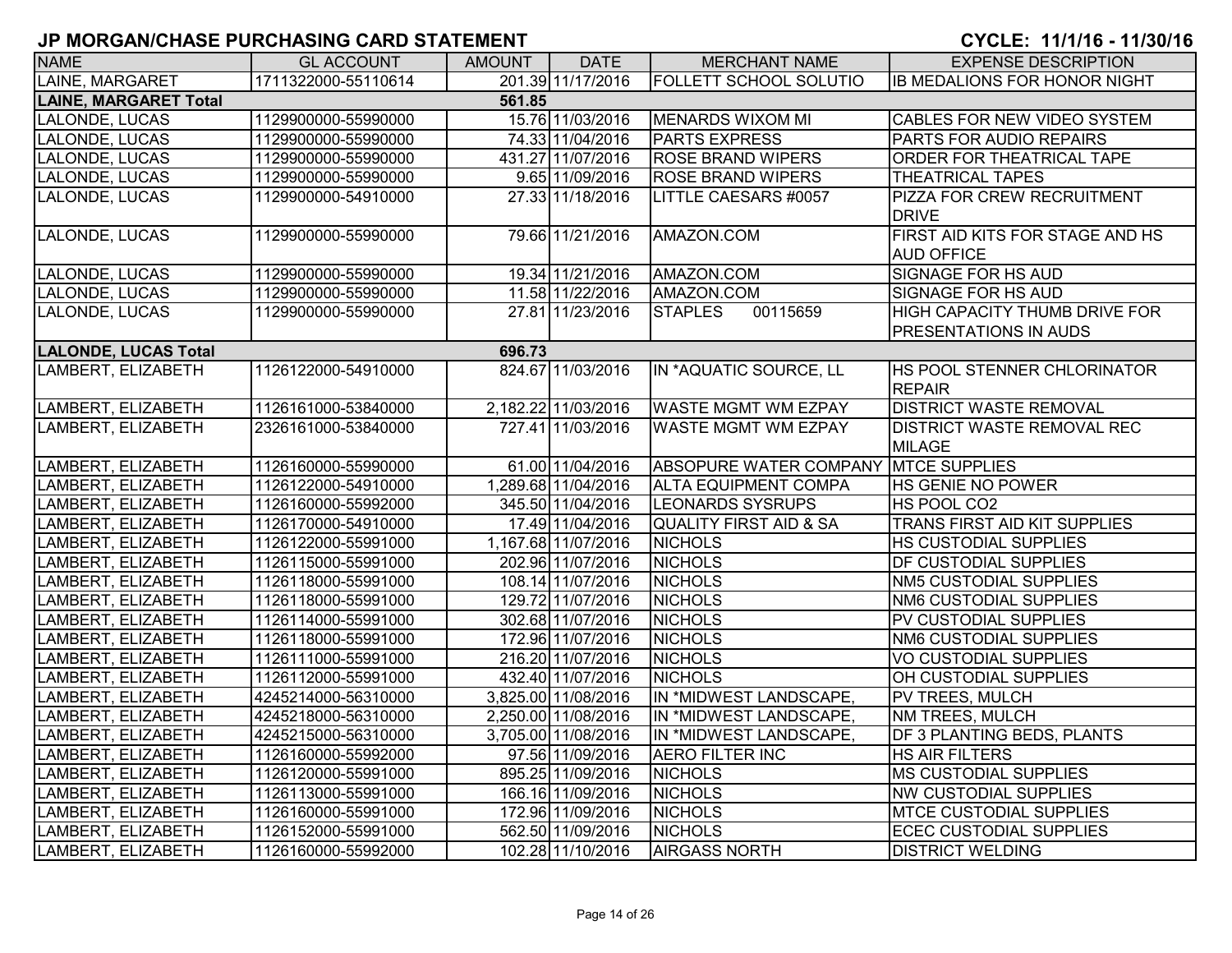| <b>NAME</b>                     | <b>GL ACCOUNT</b>   | AMOUNT    | <b>DATE</b>         | <b>MERCHANT NAME</b>              | <b>EXPENSE DESCRIPTION</b>                                     |
|---------------------------------|---------------------|-----------|---------------------|-----------------------------------|----------------------------------------------------------------|
| LAMBERT, ELIZABETH              | 1126160000-54910000 |           | 3,262.38 11/10/2016 | <b>DAVEY TREE EXPERT COMP</b>     | <b>DISTRICT AERIFICATION OF SPORTS</b>                         |
|                                 |                     |           |                     |                                   | <b>FIELDS</b>                                                  |
| LAMBERT, ELIZABETH              | 4126101951-54110000 |           | 575.00 11/10/2016   | MICHIGAN STUMP REMOVAL            | <b>ESB TREE &amp; STUMP REMOVAL</b>                            |
| LAMBERT, ELIZABETH              | 1126161000-53840000 |           | 245.00 11/10/2016   | <b>WASTE MGMT WM EZPAY</b>        | <b>HS ROLLOFF</b>                                              |
| LAMBERT, ELIZABETH              | 1126160000-55992000 |           | 335.00 11/14/2016   | IN *AQUATIC SOURCE, LL            | <b>HS POOL CHLORINE</b>                                        |
| LAMBERT, ELIZABETH              | 1126122000-54910000 |           | 140.00 11/14/2016   | IN *AQUATIC SOURCE, LL            | <b>HS POOL MTCE VISIT</b>                                      |
| LAMBERT, ELIZABETH              | 1126122000-55991000 |           | 994.52 11/14/2016   | <b>NICHOLS</b>                    | <b>HS CUSTODIAL SUPPLIES</b>                                   |
| LAMBERT, ELIZABETH              | 1126120000-55991000 |           | 345.92 11/14/2016   | <b>NICHOLS</b>                    | <b>MS CUSTODIAL SUPPLIES</b>                                   |
| LAMBERT, ELIZABETH              | 1126113000-55991000 |           | 86.48 11/14/2016    | <b>NICHOLS</b>                    | <b>NW CUSTODIAL SUPPLIES</b>                                   |
| LAMBERT, ELIZABETH              | 1126118000-55991000 |           | 43.24 11/14/2016    | <b>NICHOLS</b>                    | NM6 CUSTODIAL SUPPLIES                                         |
| LAMBERT, ELIZABETH              | 1126100000-54910829 |           | 1,750.25 11/15/2016 | <b>ARCH ENVIRONMENTAL GRO</b>     | <b>DISTRICT STORM WATER</b>                                    |
|                                 |                     |           |                     |                                   | MANAGEMENT                                                     |
| LAMBERT, ELIZABETH              | 1126122000-54910000 |           | 170.00 11/15/2016   | NATIONAL TIME                     | HS ADDRESS ERROR ON PANEL IN                                   |
|                                 |                     |           |                     |                                   | <b>NEW FITNESS AREA</b>                                        |
| LAMBERT, ELIZABETH              | 1126160000-55710000 |           | 386.64 11/16/2016   | CORRIGAN OIL #2 - BRI             | <b>MTCE FUEL</b>                                               |
| LAMBERT, ELIZABETH              | 1126160000-55730000 |           | 76.86 11/17/2016    | NAPA PARTS M-2                    | MTCE SUPERDUTY OIL, AIR FILTERS                                |
| LAMBERT, ELIZABETH              | 1126160000-55990000 |           | 51.59 11/18/2016    | CINTAS 721                        | <b>MTCE UNIFORMS</b>                                           |
| LAMBERT, ELIZABETH              | 1126118000-54910000 |           | 936.80 11/21/2016   | <b>URBANS PARTITION &amp; REM</b> | NM6 ROOM 607/609 WALL REPAIR                                   |
| LAMBERT, ELIZABETH              | 1126161000-53840000 |           | 230.00 11/21/2016   | <b>WASTE MGMT WM EZPAY</b>        | HS ROLL OFF 1                                                  |
| LAMBERT, ELIZABETH              | 1126161000-53840000 |           | 530.00 11/21/2016   | WASTE MGMT WM EZPAY               | HS ROLL OFF 2                                                  |
| LAMBERT, ELIZABETH              | 1126161000-53840000 |           | 380.00 11/21/2016   | <b>WASTE MGMT WM EZPAY</b>        | <b>MS ROLL OFF</b>                                             |
| LAMBERT, ELIZABETH              | 1126160000-55730000 |           | 277.46 11/23/2016   | <b>NAPA PARTS M-2</b>             | 2005 F-250 TRUCK 22 PARTS                                      |
| LAMBERT, ELIZABETH              | 1126160000-55730000 |           | 109.96 11/23/2016   | NAPA PARTS M-2                    | 2005 F-250 TRUCK 22 PARTS                                      |
| LAMBERT, ELIZABETH              | 1126160000-55730000 |           | 125.00 11/23/2016   | NAPA PARTS M-2                    | 2005 F-250 TRUCK 22 PARTS                                      |
| LAMBERT, ELIZABETH              | 1126160000-55730000 |           | $-15.30$ 11/23/2016 | NAPA PARTS M-2                    | 2005 F-250 TRUCK 22 PARTS                                      |
| LAMBERT, ELIZABETH              | 1126160000-55730000 |           | 14.82 11/23/2016    | NAPA PARTS M-2                    | 2005 F-250 TRUCK 22 PARTS                                      |
| LAMBERT, ELIZABETH              | 1126160000-55992000 |           | 94.45 11/30/2016    | IN *AQUATIC SOURCE, LL            | <b>HS POOL CHLORIDE</b>                                        |
| LAMBERT, ELIZABETH              | 1126122000-54910000 |           | 140.00 11/30/2016   | IN *AQUATIC SOURCE, LL            | <b>HS POOL MTCE VISIT</b>                                      |
| LAMBERT, ELIZABETH              | 1126160000-54910000 |           | 25.98 11/30/2016    | QUALITY FIRST AID & SA            | MTCE FIRST AID KIT REFILLS                                     |
| LAMBERT, ELIZABETH              | 1126170000-54910000 |           | 55.99 11/30/2016    | QUALITY FIRST AID & SA            | TRANS FIRST AID KIT REFILLS                                    |
| LAMBERT, ELIZABETH Total        |                     | 31,325.46 |                     |                                   |                                                                |
| LANEY, CHRISTOPHER              | 6100020000-24316247 |           | 500.00 11/11/2016   | <b>INDUSTRIAL ARTS SUPPLY</b>     | <b>PART OF A LARGE ORDER FROM</b>                              |
|                                 |                     |           |                     |                                   | BEGINNING OF SCHOOL YEAR FOR<br>SUPPLIES AND EQUIPMENT FOR THE |
|                                 |                     |           |                     |                                   | <b>YEAR</b>                                                    |
| LANEY, CHRISTOPHER              | 6100020000-24316247 |           | 459.13 11/14/2016   | <b>INDUSTRIAL ARTS SUPPLY</b>     | <b>SECOND PART OF A LARGE ORDER</b>                            |
|                                 |                     |           |                     |                                   | FOR EQUIPMENT AND SUPPLIES FOR                                 |
|                                 |                     |           |                     |                                   | <b>SCHOOL YEAR</b>                                             |
| <b>LANEY, CHRISTOPHER Total</b> |                     | 959.13    |                     |                                   |                                                                |
| <b>LASH, NANCY</b>              | 6100014000-24316268 |           | 133.58 11/03/2016   | <b>DBC*BLICK ART MATERIAL</b>     | <b>ART SUPPLIES</b>                                            |
| LASH, NANCY                     | 1124114000-55910000 |           | 43.99 11/03/2016    | STAPLS7165366426000001            | <b>OFFICE SUPPLY</b>                                           |
| <b>LASH, NANCY</b>              | 1124114000-55910000 |           | 73.00 11/04/2016    | STAPLS7165484303000001            | <b>OFFICE SUPPLIES</b>                                         |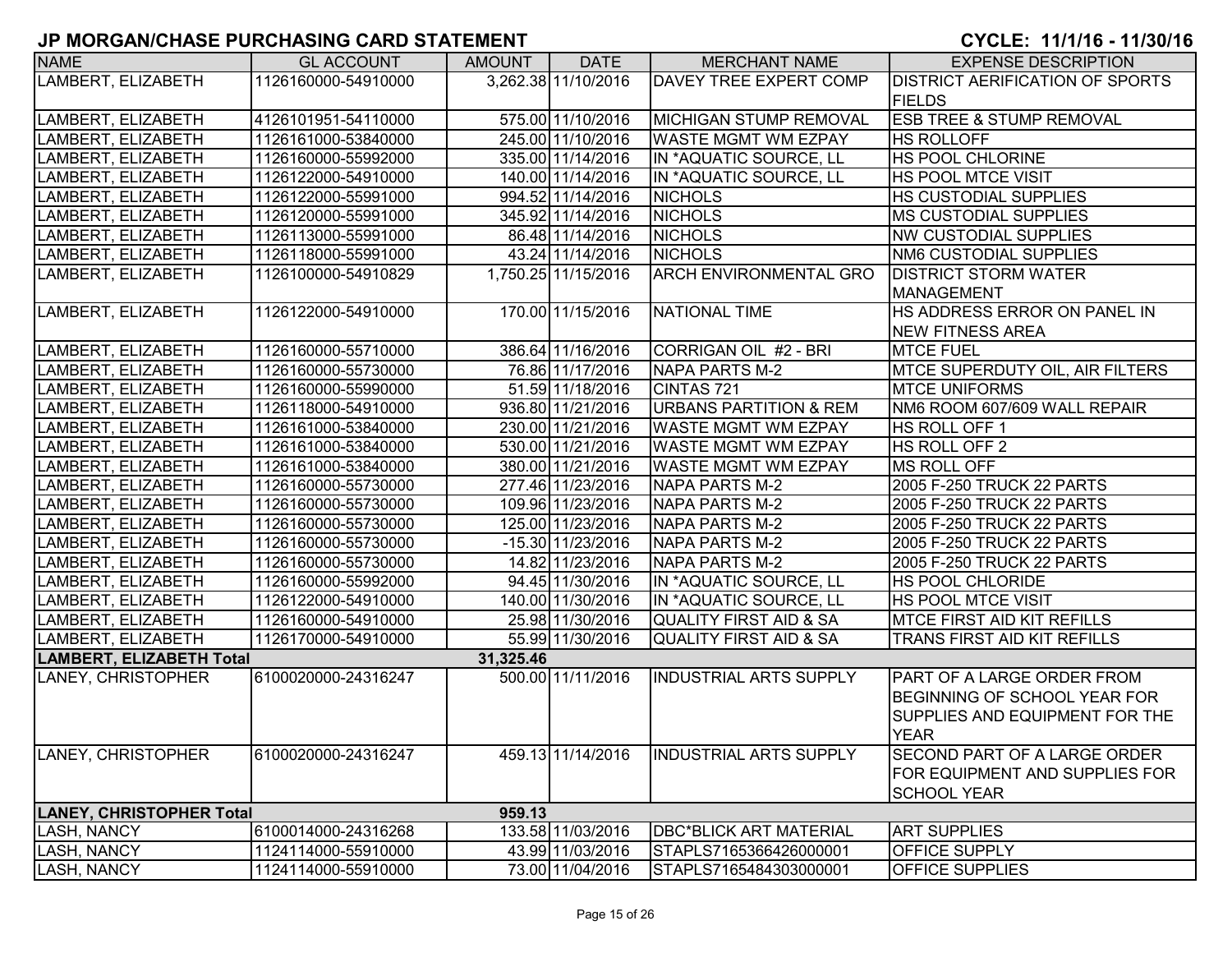| <b>NAME</b>                    | <b>GL ACCOUNT</b>   | <b>AMOUNT</b> | <b>DATE</b>         | <b>MERCHANT NAME</b>          | <b>EXPENSE DESCRIPTION</b>                                               |
|--------------------------------|---------------------|---------------|---------------------|-------------------------------|--------------------------------------------------------------------------|
| <b>LASH, NANCY</b>             | 1111114000-55110708 |               | 593.70 11/07/2016   | SSI*SCHOOL SPECIALTY          | TEACHER/CLASSROOM SUPPLY                                                 |
| <b>LASH, NANCY</b>             | 1124114000-55910000 |               | 42.76 11/07/2016    | STAPLS7165366426000002        | <b>OFFICE SUPPLIES</b>                                                   |
| <b>LASH, NANCY</b>             | 1111114000-55110708 |               | 58.41 11/10/2016    | SSI*SCHOOL SPECIALTY          | <b>TEACHER/CLASSROOM SUPPLY</b>                                          |
| <b>LASH, NANCY</b>             | 1124114000-55910000 |               | 279.99 11/17/2016   | SCHOOLLABELS.COM              | <b>OFFICE SUPPLY</b>                                                     |
| <b>LASH, NANCY</b>             | 6100014000-24316268 |               | 66.15 11/18/2016    | <b>DBC*BLICK ART MATERIAL</b> | <b>ART SUPPLIES</b>                                                      |
| <b>LASH, NANCY</b>             | 1124114000-55910000 |               | 26.26 11/18/2016    | STAPLS7166266120000001        | OFFICE SUPPLIES                                                          |
| <b>LASH, NANCY</b>             | 6100014000-24316268 |               | 391.68 11/21/2016   | <b>PAYPAL *BOMBAS SOCK</b>    | PRINCIPAL GIFTS                                                          |
| <b>LASH, NANCY</b>             | 1124114000-55910000 |               | 173.70 11/21/2016   | SYSTEMATIC ART                | OFFICE SUPPLY                                                            |
| <b>LASH, NANCY</b>             | 6100014000-24316275 |               | 3,185.42 11/22/2016 | <b>SCHOLASTIC BOOK FAIRS</b>  | <b>BOOKS FOR LIBRARY</b>                                                 |
| <b>LASH, NANCY</b>             | 1111114000-55110708 |               | 50.00 11/23/2016    | <b>RIZZO SERVICES</b>         | <b>DISPOSAL SERVICE</b>                                                  |
| LASH, NANCY                    | 1111114000-55110708 |               | 61.78 11/25/2016    | STAPLS7166562570000001        | TEACHER/CLASSROOM SUPPLY                                                 |
| <b>LASH, NANCY</b>             | 1111114000-55110708 |               | 16.57 11/29/2016    | <b>AMAZON MKTPLACE PMTS</b>   | <b>CLASSROOM SUPPLIES</b>                                                |
| <b>LASH, NANCY</b>             | 1124114000-55910000 |               | 32.93 11/30/2016    | STAPLS7166628144000001        | OFFICE SUPPLY                                                            |
| <b>LASH, NANCY</b>             | 1111114000-55110708 |               | 18.78 11/30/2016    | STAPLS7166698665000001        | TEACHER/CLASSROOM SUPPLY                                                 |
| <b>LASH, NANCY Total</b>       |                     | 5,248.70      |                     |                               |                                                                          |
| LUSSENDEN, ASHLEY              | 1311800000-55110551 |               | 46.00 11/02/2016    | <b>SCHOLASTIC BOOK CLUB</b>   | <b>CLASSROOM BOOK SET</b>                                                |
| <b>LUSSENDEN, ASHLEY Total</b> |                     | 46.00         |                     |                               |                                                                          |
| MARRA, KELLY                   | 1611851343-55110000 |               | 53.00 11/07/2016    | <b>DOLLAR TREE</b>            | <b>SUPPLIES</b>                                                          |
| <b>MARRA, KELLY</b>            | 1611851343-55110000 |               | 3.81 11/29/2016     | MEIJER INC #122<br>Q01        | <b>SUPPLIES</b>                                                          |
| <b>MARRA, KELLY Total</b>      |                     | 56.81         |                     |                               |                                                                          |
| <b>MATSON, MELISSA</b>         | 1711111000-55110611 |               | 17.18 11/01/2016    | RGS PAY*                      | REALLY GOOD STUFF - TEACHING<br><b>SUPPLIES</b>                          |
| <b>MATSON, MELISSA</b>         | 1711112000-55110611 |               | 17.18 11/01/2016    | RGS PAY*                      | REALLY GOOD STUFF - TEACHING<br><b>SUPPLIES</b>                          |
| <b>MATSON, MELISSA</b>         | 1711113000-55110611 |               | 17.18 11/01/2016    | RGS PAY*                      | <b>REALLY GOOD STUFF - TEACHING</b><br><b>SUPPLIES</b>                   |
| <b>MATSON, MELISSA</b>         | 1711114000-55110611 |               | 17.18 11/01/2016    | RGS PAY*                      | <b>REALLY GOOD STUFF - TEACHING</b><br><b>SUPPLIES</b>                   |
| <b>MATSON, MELISSA</b>         | 1711115000-55110611 |               | 17.18 11/01/2016    | RGS PAY*                      | <b>REALLY GOOD STUFF - TEACHING</b><br><b>SUPPLIES</b>                   |
| <b>MATSON, MELISSA</b>         | 1711118000-55110611 |               | 17.19 11/01/2016    | RGS PAY*                      | REALLY GOOD STUFF - TEACHING<br><b>SUPPLIES</b>                          |
| <b>MATSON, MELISSA</b>         | 1722100000-57910611 |               | 31.50 11/03/2016    | <b>MARIA'S ITALIAN BAKERY</b> | LUNCH FOR RJ WEBBER 11/02/2016<br><b>MEETING</b>                         |
| <b>MATSON, MELISSA</b>         | 1711322000-54910614 |               | 3,690.00 11/04/2016 | PAMOJA EDUCATION LIMIT        | NOVI HIGH SCHOOL ONLINE IB<br><b>COURSE TRANSFER/TUITION FEES</b>        |
| <b>MATSON, MELISSA</b>         | 1711322000-54910614 |               | 3,660.00 11/04/2016 | PAMOJA EDUCATION LIMIT        | <b>NOVI HIGH SCHOOL ONLINE IB</b><br><b>COURSE TRANSFER/TUITION FEES</b> |
| MATSON, MELISSA                | 1722100000-53220611 |               | 235.60 11/07/2016   | AMWAY GRAND PLAZA HOTE        | LODGING FOR J. DINKELMANN<br><b>CONFERENCE</b>                           |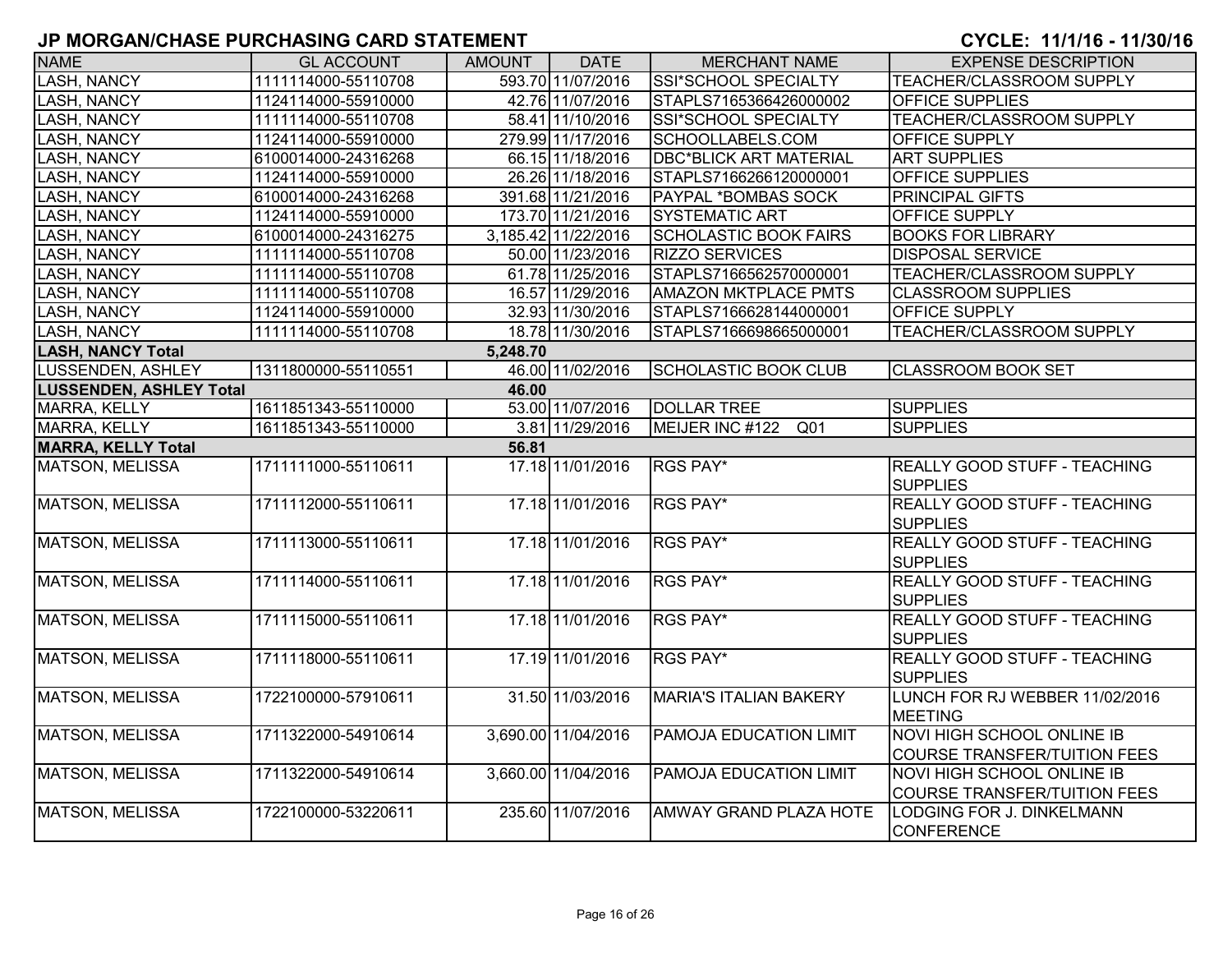| <b>NAME</b>                  | <b>GL ACCOUNT</b>   | <b>AMOUNT</b> | <b>DATE</b>          | <b>MERCHANT NAME</b>         | <b>EXPENSE DESCRIPTION</b>                 |
|------------------------------|---------------------|---------------|----------------------|------------------------------|--------------------------------------------|
| <b>MATSON, MELISSA</b>       | 1622100323-53220000 |               | 225.00 11/11/2016    | COLLEGEBOARD*PRODUCTS        | <b>REGISTRATION FOR CATHOLIC</b>           |
|                              |                     |               |                      |                              | <b>CENTRAL TEACHER FOR AP</b>              |
|                              |                     |               |                      |                              | <b>WORKSHOP</b>                            |
| <b>MATSON, MELISSA</b>       | 1722100000-53450000 |               | 9,000.00 11/16/2016  | <b>QUALTRICS</b>             | PURCHASE OF QUALTRICS SOFTWARE             |
| MATSON, MELISSA              | 1722100000-53220611 |               | 30.00 11/23/2016     | OAKLAND SCHOOLS-RC INT       | REGISTRATION FEE FOR DYNAMIC VS.           |
|                              |                     |               |                      |                              | STATIC ASSESSMENT (D. STOTLER              |
|                              |                     |               |                      |                              | AND L. LAPORTE)                            |
| MATSON, MELISSA              | 1722100000-53220611 |               | 375.00 11/23/2016    | OAKLAND SCHOOLS-RC INT       | <b>REGISTRATION PAYMENT FOR</b>            |
|                              |                     |               |                      |                              | <b>EMBEDDING FORMATIVE ASSESSMENT</b>      |
|                              |                     |               |                      |                              | (D. STOTLER, L. LAPORTE, D.                |
|                              |                     |               |                      |                              | BIRDYSHAW, P. HARE, M.                     |
|                              |                     |               |                      |                              | BARSZCZOWSKI)                              |
| MATSON, MELISSA              | 1722100000-55990630 |               | 110.00 11/30/2016    | <b>HAWTHORNE EDUCATIONAL</b> | PURCHASE OF PRIM MANUALS                   |
| MATSON, MELISSA              | 1722100000-53220611 |               | 50.00 11/30/2016     | OAKLAND SCHOOLS-RC INT       | <b>REGISTRATION PAYMENT FOR HIV</b>        |
|                              |                     |               |                      |                              | CERTIFICATION CLASS - M. OWNBY, S.         |
|                              |                     |               |                      |                              | <b>HILL</b>                                |
| <b>MATSON, MELISSA</b>       | 1722100000-53220611 |               | 300.00 11/30/2016    | OAKLAND SCHOOLS-RC INT       | <b>REGISTRATION PAYMENT FOR</b>            |
|                              |                     |               |                      |                              | <b>EMBEDDING FORMATIVE ASSESSMENT</b>      |
|                              |                     |               |                      |                              | (M. TURCHI, A. KREGER, M. LEE, AND J.      |
|                              |                     |               |                      |                              | DINKELMANN)                                |
|                              |                     |               |                      |                              |                                            |
| MATSON, MELISSA              | 1722100000-53220611 |               | $-80.00$ 11/30/2016  | OAKLAND SCHOOLS-RC INT       | OAKLAND SCHOOLS REFUND                     |
| <b>MATSON, MELISSA</b>       | 1722100000-53220611 |               | $-160.00$ 11/30/2016 | OAKLAND SCHOOLS-RC INT       | OAKLAND SCHOOLS REFUND                     |
| <b>MATSON, MELISSA Total</b> |                     | 17,570.19     |                      |                              |                                            |
| MCDOUGALL, BARBARA           | 6100061000-24316104 |               | 161.63 11/10/2016    | SAMS CLUB #6657              | WATER AND SNACKS FOR THE OFFICE            |
| MCDOUGALL, BARBARA           | 6100061000-24316104 |               | 20.59 11/14/2016     | HOBBY-LOBBY #645             | <b>WRAPPING PAPER &amp; BOWS FOR GIFTS</b> |
|                              |                     |               |                      |                              |                                            |
| MCDOUGALL, BARBARA           | 6100061000-24316104 |               | 31.64 11/15/2016     | ALEXANDER TRUE VALUE H       | MAKE KEYS FOR THE UP/DOWN                  |
|                              |                     |               |                      |                              | <b>BASKETS IN PF AND FH</b>                |
| MCDOUGALL, BARBARA           | 6100061000-24316104 |               | 42.45 11/17/2016     | OFFICEMAX/OFFICEDEPOT6       | COFFEE AND HOT CHOCOLATE FOR               |
|                              |                     |               |                      |                              | THE OFFICE                                 |
| MCDOUGALL, BARBARA           | 6100061000-24316195 |               | 239.40 11/21/2016    | IMCCAMLY PLAZA HOTEL         | <b>VB STATE FINALS</b>                     |
| MCDOUGALL, BARBARA           | 6100061000-24316195 |               | 239.40 11/21/2016    | MCCAMLY PLAZA HOTEL          | <b>VB STATE FINALS</b>                     |
| MCDOUGALL, BARBARA           | 6100061000-24316195 |               | 239.40 11/21/2016    | MCCAMLY PLAZA HOTEL          | <b>VB STATE FINALS</b>                     |
| MCDOUGALL, BARBARA           | 6100061000-24316195 |               | 239.40 11/21/2016    | <b>MCCAMLY PLAZA HOTEL</b>   | <b>VB STATE FINALS</b>                     |
| MCDOUGALL, BARBARA           | 6100061000-24316195 |               | 249.40 11/21/2016    | MCCAMLY PLAZA HOTEL          | <b>VB STATE FINALS</b>                     |
| MCDOUGALL, BARBARA           | 6100061000-24316195 |               | 239.40 11/21/2016    | MCCAMLY PLAZA HOTEL          | <b>VB STATE FINALS</b>                     |
| MCDOUGALL, BARBARA           | 6100061000-24316195 |               | 259.40 11/21/2016    | MCCAMLY PLAZA HOTEL          | <b>VB STATE FINALS</b>                     |
| MCDOUGALL, BARBARA           | 6100061000-24316195 |               | 119.70 11/21/2016    | MCCAMLY PLAZA HOTEL          | <b>VB STATE FINALS</b>                     |
| MCDOUGALL, BARBARA           | 6100061000-24316104 |               | 40.00 11/21/2016     | <b>TARGET</b><br>00008722    | <b>CANDIES FOR GIFTS</b>                   |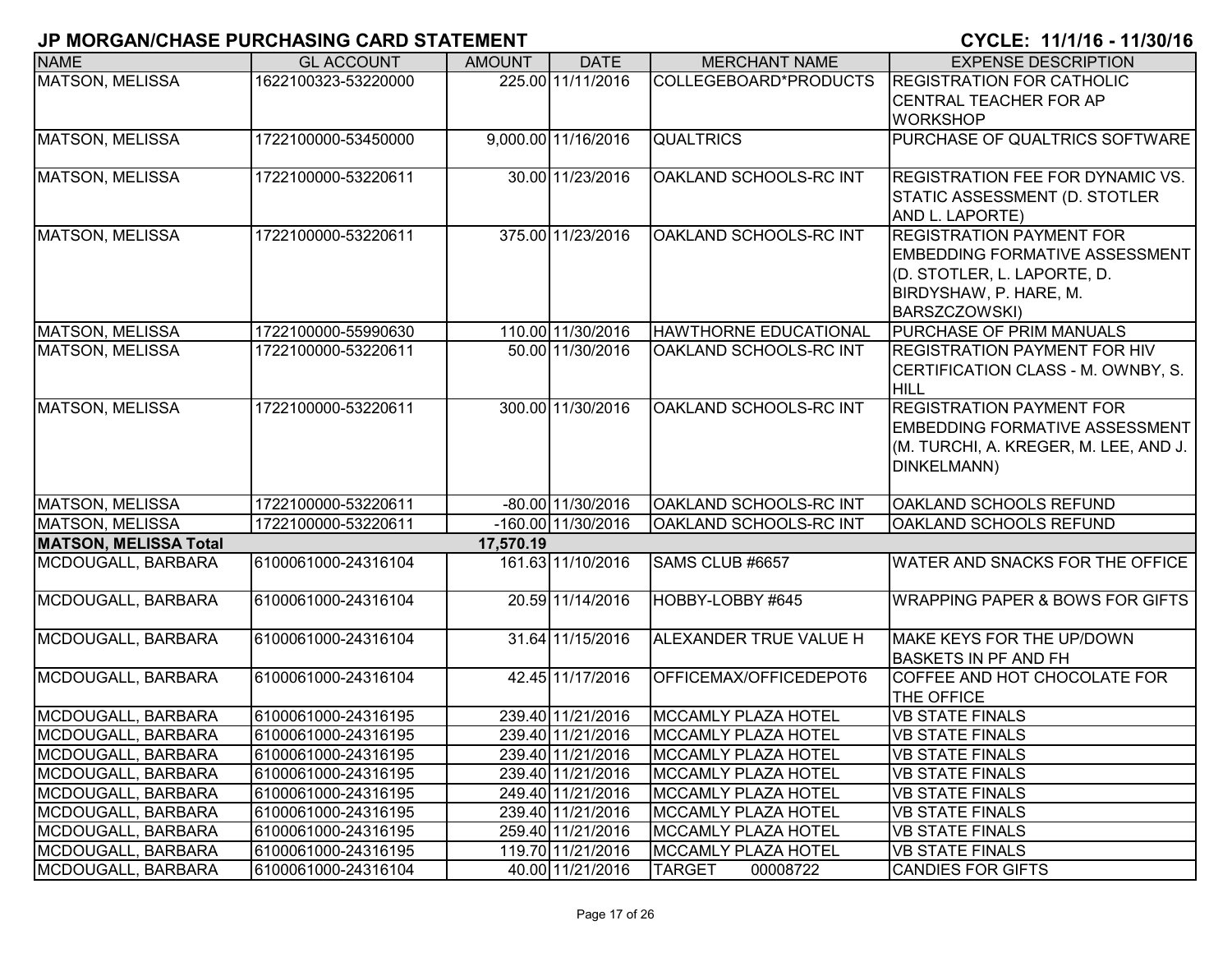| <b>NAME</b>                     | <b>GL ACCOUNT</b>   | <b>AMOUNT</b> | <b>DATE</b>         | <b>MERCHANT NAME</b>                          | <b>EXPENSE DESCRIPTION</b>                            |
|---------------------------------|---------------------|---------------|---------------------|-----------------------------------------------|-------------------------------------------------------|
| MCDOUGALL, BARBARA              | 6100061000-24316128 |               | 1,350.00 11/22/2016 | <b>SKIING UNLIMITED TICKE</b>                 | LIFT TICKETS FOR SKI TEAM                             |
| MCDOUGALL, BARBARA              | 6100061000-24316104 |               | 430.31 11/23/2016   | <b>MARIA'S ITALIAN BAKERY</b>                 | <b>ATHLETIC THANKSGIVING DAY LUNCH</b>                |
| MCDOUGALL, BARBARA              | 6100061000-24316104 |               | 72.13 11/23/2016    | MEIJER INC #054<br>Q01                        | SUPPLIES FOR THANKSGIVING LUNCH                       |
| MCDOUGALL, BARBARA              | 6100061000-24316104 |               | 66.13 11/30/2016    | HOBBY-LOBBY #645                              | PURCHASED A COUPLE ITEMS FOR<br><b>THE OFFICE</b>     |
| MCDOUGALL, BARBARA              | 4245622000-56220000 |               | 1,413.00 11/30/2016 | PP*JORDANOGRAP                                | <b>SIGNS FOR FITNESS CENTER</b>                       |
| <b>MCDOUGALL, BARBARA Total</b> |                     | 5,453.38      |                     |                                               |                                                       |
| <b>MILLER, HELEN</b>            | 1128300000-55990000 |               | 184.94 11/01/2016   | NATIONAL PEN CO., LLC                         | <b>PENS FOR NEW STAFF ORIENTATION</b><br><b>GIFTS</b> |
| MILLER, HELEN                   | 1128300000-55910000 |               | 27.31 11/16/2016    | STAPLS7166105773000001                        | <b>OFFICE SUPPLIES</b>                                |
| <b>MILLER, HELEN</b>            | 1128300265-53220000 |               | 225.00 11/29/2016   | <b>MICHIGAN ASSOCIATION O</b>                 | MASPA CONFERENCE REGISTRATION<br>12/1-12/2/16         |
| MILLER, HELEN                   | 1128300000-57410000 |               | 115.00 11/29/2016   | <b>MICHIGAN ASSOCIATION O</b>                 | <b>MASPA ANNUAL MEMBERSHIP</b><br><b>FEE/DIGLIO</b>   |
| <b>MILLER, HELEN Total</b>      |                     | 552.25        |                     |                                               |                                                       |
| <b>NESMITH, RUSSELL</b>         | 1126160000-55993000 |               | 52.30 11/03/2016    | <b>RESIDEX</b>                                | PV RE-SEEDING                                         |
| NESMITH, RUSSELL                | 1126160000-55992000 |               | 141.50 11/08/2016   | <b>BEST PLUMBING SPECIALT</b>                 | OH CUSTODIAL CLOSET FAUCET,<br><b>PLUMBING STOCK</b>  |
| NESMITH, RUSSELL                | 1126160000-55992000 |               | 1,854.00 11/08/2016 | <b>PENCHURA</b>                               | <b>NW PLAYGROUND CRAWL TUNNEL</b>                     |
| <b>NESMITH, RUSSELL</b>         | 1126160000-55992000 |               | 8.97 11/09/2016     | THE HOME DEPOT #2737                          | <b>NW CAUTION TAPE</b>                                |
| NESMITH, RUSSELL                | 1126160000-55992000 |               | 23.10 11/10/2016    | NAPA PARTS M-2                                | <b>MTCE DRY OUT PAINT</b>                             |
| NESMITH, RUSSELL                | 1126160000-55992000 |               | 2.78 11/10/2016     | THE HOME DEPOT #2737                          | <b>MTCE PLUMBING SUPPLIES</b>                         |
| NESMITH, RUSSELL                | 1126160000-55993000 |               | 2.83 11/11/2016     | THE HOME DEPOT #2737                          | <b>MTCE FOR ATHLETIC FIELDS</b>                       |
| <b>NESMITH, RUSSELL</b>         | 1126160000-55993000 |               | 210.00 11/14/2016   | <b>LANDSCAPE SUPPLY</b>                       | <b>ESB LANDSCAPE</b>                                  |
| <b>NESMITH, RUSSELL</b>         | 1126160000-55993000 |               | 80.00 11/15/2016    | ANGELO'S WHOLESALE                            | <b>ESB LANDSCAPE MULCH</b>                            |
| <b>NESMITH, RUSSELL</b>         | 1126160000-55992000 |               | 1,102.67 11/18/2016 | <b>BEST PLUMBING SPECIALT</b>                 | <b>NATC SINK REPLACEMENTS</b>                         |
| <b>NESMITH, RUSSELL</b>         | 1126160000-55992000 |               | 501.76 11/21/2016   | <b>BEST PLUMBING SPECIALT</b>                 | NATC SINK REPLACEMENTS                                |
| <b>NESMITH, RUSSELL</b>         | 1126160000-54120000 |               | 10.98 11/21/2016    | <b>NAPA PARTS M-2</b>                         | <b>GRNDS GATOR FLASHING LIGHTS</b><br><b>BULBS</b>    |
| NESMITH, RUSSELL                | 1126160000-54220000 |               | 347.35 11/21/2016   | PENSKE TRK LSG 059110                         | MTCE 11/17/16 TRUCK RENTAL                            |
| NESMITH, RUSSELL                | 1126160000-55992000 |               | 634.40 11/22/2016   | <b>BEST PLUMBING SPECIALT</b>                 | <b>NATC SINK REPLACEMENTS</b>                         |
| NESMITH, RUSSELL                | 1126160000-54220000 |               | 179.30 11/25/2016   | PENSKE TRK LSG 059110                         | MTCE 11/22/16 TRUCK RENTAL                            |
| NESMITH, RUSSELL                | 1126160000-55992000 |               | 73.88 11/25/2016    | THE HOME DEPOT #2737                          | <b>NATC SINK REPLACEMENTS</b>                         |
| NESMITH, RUSSELL                | 1126160000-55992000 |               | 69.64 11/29/2016    | <b>BEST PLUMBING SPECIALT</b>                 | <b>DF BATHROOMS</b>                                   |
| NESMITH, RUSSELL                | 1126160000-55992000 |               | 18.43 11/30/2016    | THE HOME DEPOT #2737                          | <b>MTCE PLUMBING STOCK</b>                            |
| NESMITH, RUSSELL                | 1126160000-55992000 |               | 114.90 11/30/2016   | THE HOME DEPOT #2737                          | <b>MTCE PLUMBING STOCK</b>                            |
| <b>NESMITH, RUSSELL Total</b>   |                     | 5,428.79      |                     |                                               |                                                       |
| NEWMAN, MARK                    | 1126160000-55992000 |               | 33.51 11/01/2016    | WWW.NORTHERNSAFETY.COMMTCE BIOHAZARD DISPOSAL | <b>CONTAINER</b>                                      |
| NEWMAN, MARK                    | 4245652000-56420000 |               | 5,035.55 11/03/2016 | <b>BELSON OUTDOORS</b>                        | <b>ECEC TABLE, TRASH RECEPT</b>                       |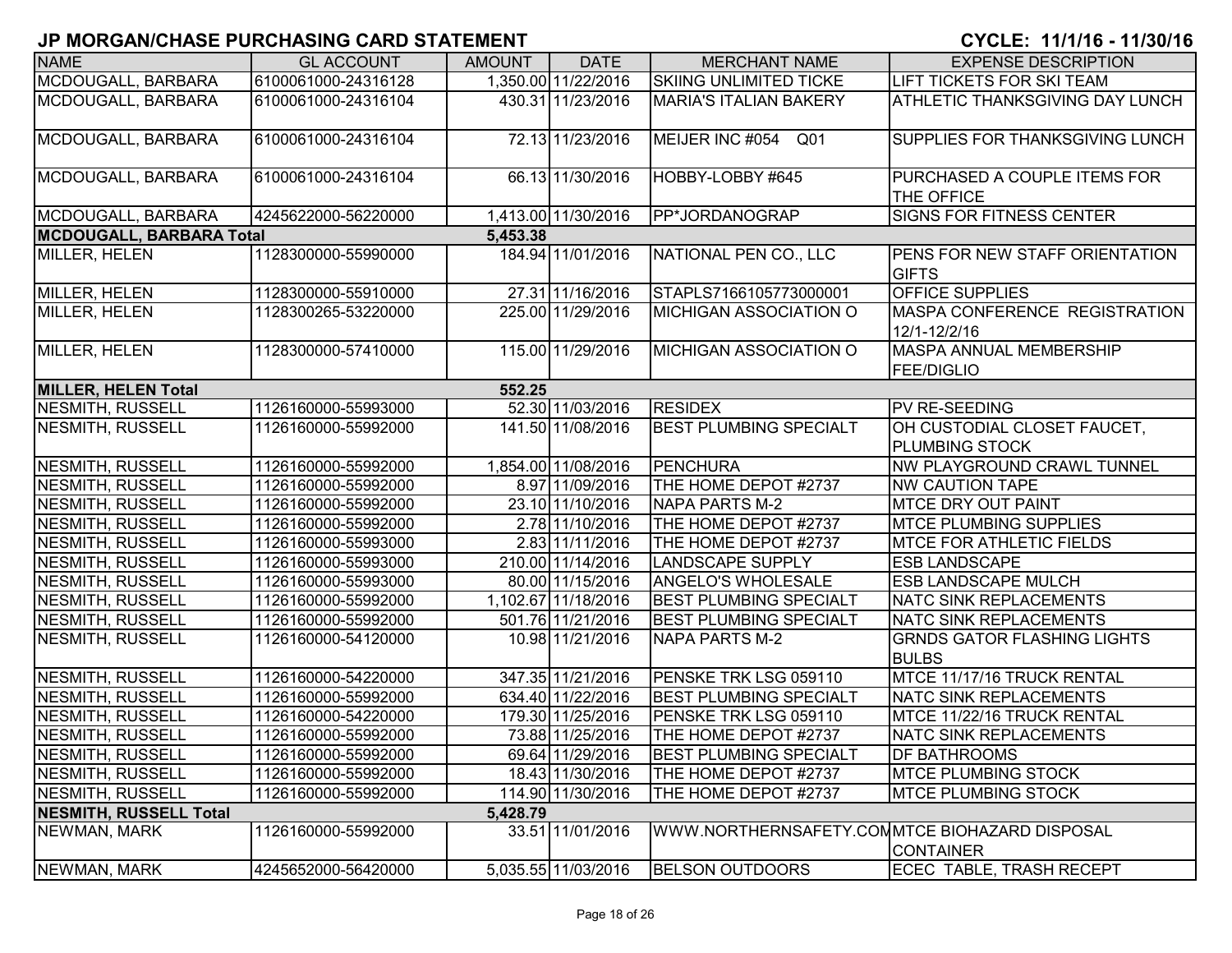| <b>NAME</b>                     | <b>GL ACCOUNT</b>   | <b>AMOUNT</b> | <b>DATE</b>       | <b>MERCHANT NAME</b>          | <b>EXPENSE DESCRIPTION</b>       |  |  |  |  |
|---------------------------------|---------------------|---------------|-------------------|-------------------------------|----------------------------------|--|--|--|--|
| <b>NEWMAN, MARK</b>             | 1126160000-55992000 |               | 399.84 11/25/2016 | <b>NO-SLIP STRIP BY ANSWE</b> | <b>ATC STEPS</b>                 |  |  |  |  |
| <b>NEWMAN, MARK Total</b>       | 5,468.90            |               |                   |                               |                                  |  |  |  |  |
| OCONNOR, GAIL                   | 1611851343-55110000 |               | 215.00 11/03/2016 | ACCUCUT, LLC                  | <b>TEACHING SUPPLIES</b>         |  |  |  |  |
| OCONNOR, GAIL                   | 1611851343-55110000 |               | 40.43 11/03/2016  | STAPLS7165293156000001        | <b>TEACHING SUPPLIES</b>         |  |  |  |  |
| OCONNOR, GAIL                   | 1311800000-55110551 |               | 120.08 11/07/2016 | STAPLS7165398224000001        | <b>TEACHING SUPPLIES</b>         |  |  |  |  |
| OCONNOR, GAIL                   | 1311800000-55110551 |               | 5.80 11/07/2016   | STAPLS7165398224000002        | <b>TEACHING SUPPLIES</b>         |  |  |  |  |
| OCONNOR, GAIL                   | 1311800000-55110551 |               | 27.96 11/11/2016  | STAPLS7165398224000003        | <b>TEACHING SUPPLIES</b>         |  |  |  |  |
| OCONNOR, GAIL                   | 1311800000-55110551 |               | 508.25 11/11/2016 | STAPLS7165631053000002        | <b>TEACHING SUPPLIES</b>         |  |  |  |  |
| <b>OCONNOR, GAIL</b>            | 1311800000-55110551 |               | 9.12 11/11/2016   | STAPLS7165631053000003        | <b>TEACHING SUPPLIES</b>         |  |  |  |  |
| <b>OCONNOR, GAIL</b>            | 1311800000-55110551 |               | 34.65 11/11/2016  | STAPLS7165902092000001        | <b>TEACHING SUPPLIES</b>         |  |  |  |  |
| <b>OCONNOR, GAIL</b>            | 1611851343-55110000 |               | 468.05 11/21/2016 | SSI*SCHOOL SPECIALTY          | <b>TEACHING SUPPLIES</b>         |  |  |  |  |
| <b>OCONNOR, GAIL</b>            | 1311800000-55110551 |               | 15.39 11/21/2016  | STAPLS7165631053000001        | <b>TEACHING SUPPLIES</b>         |  |  |  |  |
| <b>OCONNOR, GAIL</b>            | 1311800000-55110551 |               | 147.76 11/21/2016 | STAPLS7166363838000001        | <b>TEACHING SUPPLIES</b>         |  |  |  |  |
| <b>OCONNOR, GAIL</b>            | 1311800000-55110551 |               | 13.08 11/21/2016  | STAPLS7166363838000002        | <b>TEACHING SUPPLIES</b>         |  |  |  |  |
| <b>OCONNOR, GAIL</b>            | 1311800000-55110551 |               | 6.80 11/21/2016   | STAPLS7166363838000003        | <b>TEACHING SUPPLIES</b>         |  |  |  |  |
| <b>OCONNOR, GAIL</b>            | 1311800000-55110551 |               | 10.00 11/21/2016  | STAPLS7166391595000001        | <b>TEACHING SUPPLIES</b>         |  |  |  |  |
| <b>OCONNOR, GAIL</b>            | 1611851343-55110000 |               | 182.90 11/23/2016 | <b>LAKESHORE LEARNING MAT</b> | <b>TEACHING SUPPLIES</b>         |  |  |  |  |
| OCONNOR, GAIL                   | 1311800000-55110551 |               | 19.19 11/25/2016  | STAPLS7166363838000004        | <b>TEACHING SUPPLIES</b>         |  |  |  |  |
| OCONNOR, GAIL                   | 6100041000-24316355 |               | 19.19 11/25/2016  | STAPLS7166391595000002        | <b>TEACHING SUPPLIES</b>         |  |  |  |  |
| OCONNOR, GAIL                   | 1311800000-55110551 |               | 324.68 11/28/2016 | <b>LAKESHORE LEARNING MAT</b> | <b>TEACHING SUPPLIES</b>         |  |  |  |  |
| OCONNOR, GAIL                   | 1311800000-55110551 |               | 340.22 11/28/2016 | <b>LAKESHORE LEARNING MAT</b> | <b>TEACHING SUPPLIES</b>         |  |  |  |  |
| <b>OCONNOR, GAIL Total</b>      |                     | 2,508.55      |                   |                               |                                  |  |  |  |  |
| <b>OSMONSON, KIMBERLY</b>       | 1111220730-55110000 |               | 51.57 11/07/2016  | MEIJER INC #032 Q01           | 8TH GRADE MISCELLANEOUS SCIENCE  |  |  |  |  |
|                                 |                     |               |                   |                               | <b>LAB SUPPLIES</b>              |  |  |  |  |
| OSMONSON, KIMBERLY              | 1111220730-55110000 |               | 16.91 11/07/2016  | THE HOME DEPOT #2762          | 8TH GRADE MISCELLANEOUS SCIENCE  |  |  |  |  |
|                                 |                     |               |                   |                               | <b>LAB SUPPLIES</b>              |  |  |  |  |
| OSMONSON, KIMBERLY              | 1111220730-55110000 |               | 42.95 11/11/2016  | MEIJER INC #032 Q01           | 8TH GRADE MISCELLANEOUS SCIENCE  |  |  |  |  |
|                                 |                     |               |                   |                               | <b>LAB SUPPLIES</b>              |  |  |  |  |
| OSMONSON, KIMBERLY              | 1111220730-55110000 |               | 36.49 11/14/2016  | MEIJER INC #032 Q01           | 8TH GRADE MISCELLANEOUS SCIENCE  |  |  |  |  |
|                                 |                     |               |                   |                               | <b>LAB SUPPLIES</b>              |  |  |  |  |
| OSMONSON, KIMBERLY              | 1111220730-55110000 |               | 3.97 11/14/2016   | THE HOME DEPOT #2762          | 8TH GRADE MISCELLANEOUS SCIENCE  |  |  |  |  |
|                                 |                     |               |                   |                               | <b>LAB SUPPLIES</b>              |  |  |  |  |
| OSMONSON, KIMBERLY              | 1111220730-55110000 |               | 105.08 11/15/2016 | <b>FLINN SCIENTIFIC, I</b>    | 8TH GRADE MISCELLANEOUS SCIENCE  |  |  |  |  |
|                                 |                     |               |                   |                               | <b>LAB SUPPLIES</b>              |  |  |  |  |
| <b>OSMONSON, KIMBERLY Total</b> |                     | 256.97        |                   |                               |                                  |  |  |  |  |
| QUITIQUIT, PAMELA               | 6100012000-24316275 |               | 24.97 11/09/2016  | <b>GREAT LAKES ACE HDWE</b>   | <b>SUPPLIES FOR PAINTING THE</b> |  |  |  |  |
|                                 |                     |               |                   |                               | <b>HALLWAYS</b>                  |  |  |  |  |
| QUITIQUIT, PAMELA Total         |                     | 24.97         |                   |                               |                                  |  |  |  |  |
| <b>REICHLEY, CARRIE</b>         | 1111118000-55110727 |               | 134.99 11/02/2016 | PHYSICAL EDUCATION EQU        | PHYSICAL EDUCATION SUPPLIES      |  |  |  |  |
| <b>REICHLEY, CARRIE</b>         | 1111118000-55110799 |               | 49.96 11/04/2016  | STAPLS7165443499000001        | <b>MISC OFFICE SUPPLIES</b>      |  |  |  |  |
| REICHLEY, CARRIE                | 6100018000-24316216 |               | 107.88 11/16/2016 | JOANN STORES*JOANN.COM        | CAMP HATS MATERIAL-CARRIE        |  |  |  |  |
|                                 |                     |               |                   |                               | <b>MCDONALD</b>                  |  |  |  |  |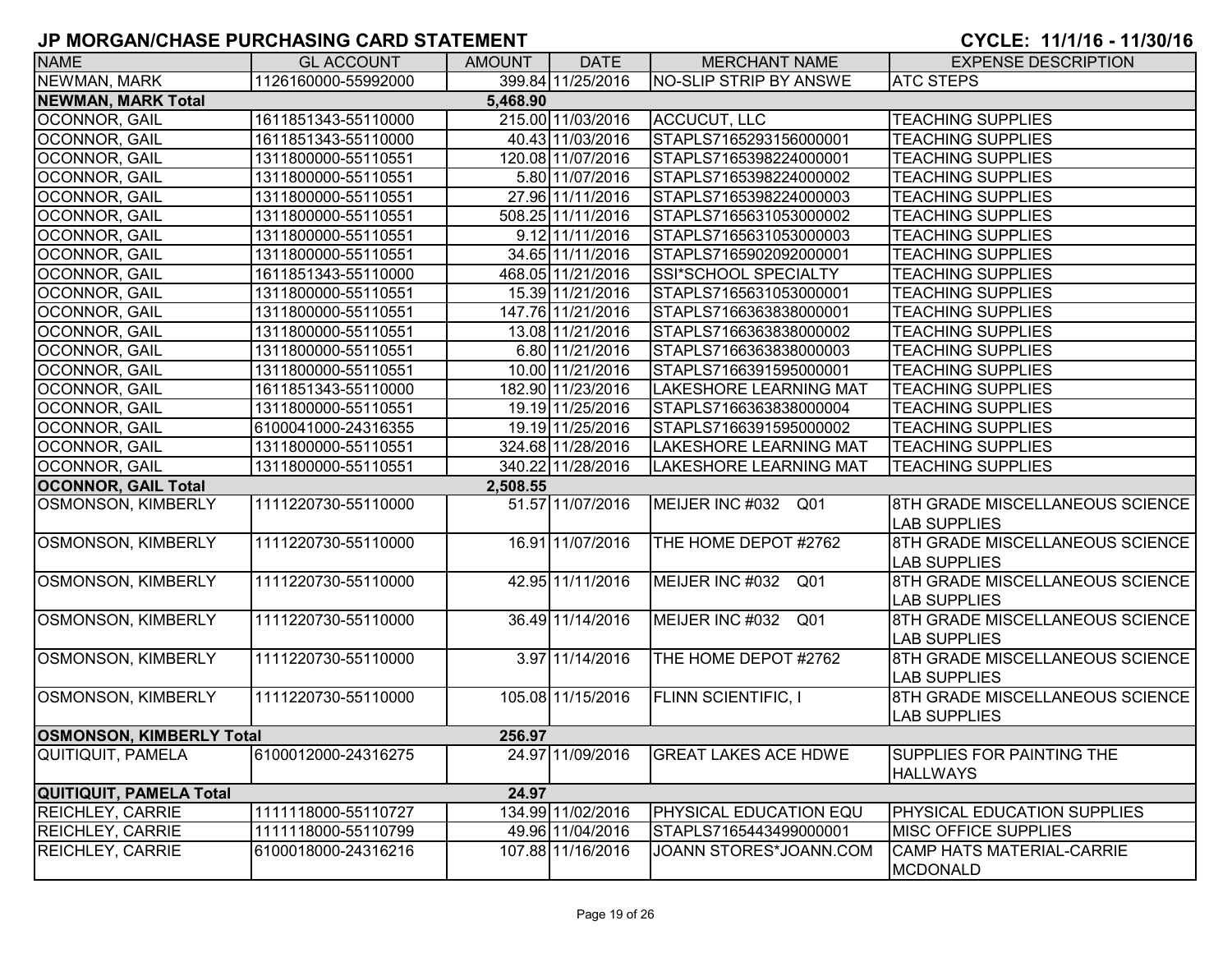| <b>NAME</b>                    | <b>GL ACCOUNT</b>   | <b>AMOUNT</b> | <b>DATE</b>        | <b>MERCHANT NAME</b>          | <b>EXPENSE DESCRIPTION</b>         |
|--------------------------------|---------------------|---------------|--------------------|-------------------------------|------------------------------------|
| <b>REICHLEY, CARRIE</b>        | 6100018000-24316275 |               | 390.25 11/18/2016  | <b>CUSTOMINK LLC</b>          | LEADERSHIP T-SHIRTS-MARY           |
|                                |                     |               |                    |                               | <b>SORENSEN</b>                    |
| <b>REICHLEY, CARRIE</b>        | 1111118000-55110708 |               | 999.60 11/18/2016  | <b>OFFICE DEPOT #1170</b>     | COPY PAPER-NM6                     |
| <b>REICHLEY, CARRIE</b>        | 1111118000-55110708 |               | 999.60 11/18/2016  | OFFICE DEPOT #1170            | <b>COPY PAPER-NM5</b>              |
| <b>REICHLEY, CARRIE</b>        | 1111118000-55110727 |               | 17.98 11/18/2016   | <b>PHYSICAL EDUCATION EQU</b> | PHYSICAL EDUCATION SUPPLIES        |
| <b>REICHLEY, CARRIE</b>        | 6100018000-24316501 |               | 856.00 11/21/2016  | <b>EMAGINE NOVI</b>           | MOVIE DAY ON 1/2 DAY FOR PARENT    |
|                                |                     |               |                    |                               | TEACHER CONFERENCES-PTO            |
|                                |                     |               |                    |                               | <b>SPONSORED EVENT</b>             |
| <b>REICHLEY, CARRIE</b>        | 1111118000-55110799 |               | 278.00 11/22/2016  | <b>CFP BRIGHTON INC.</b>      | TONY SACCO'S PIZZA FOR             |
|                                |                     |               |                    |                               | "LEADERSHIP DAY"                   |
| <b>REICHLEY, CARRIE</b>        | 6100018000-24316216 |               | -107.88 11/23/2016 | JOANN ETC #1933               | <b>CAMP HATS MATERIAL-CARRI</b>    |
|                                |                     |               |                    |                               | MCDONALD (RETURNED BECAUSE         |
|                                |                     |               |                    |                               | <b>WRONG FABRIC)</b>               |
| <b>REICHLEY, CARRIE</b>        | 6100018000-24316216 |               | 98.85 11/23/2016   | JOANN STORES*JOANN.COM        | <b>CAMP HAT MATERIAL-</b>          |
|                                |                     |               |                    |                               | DUTHIE/MALARKEY                    |
| <b>REICHLEY, CARRIE</b>        | 1111118000-55110708 |               | 76.43 11/25/2016   | SSI*SCHOOL SPECIALTY          | <b>CLASSROOM SUPPLIES-SARAH</b>    |
|                                |                     |               |                    |                               | <b>LIEBERMAN</b>                   |
| <b>REICHLEY, CARRIE</b>        | 6100018000-24316216 |               | 95.84 11/30/2016   | <b>YOURFLEECE</b>             | <b>CAMP HATS MATERIAL-</b>         |
|                                |                     |               |                    |                               | <b>ERNSTER/MULHALL</b>             |
| <b>REICHLEY, CARRIE Total</b>  |                     | 3,997.50      |                    |                               |                                    |
| <b>RODRIGUEZ, SANDRA</b>       | 1111113000-55110708 |               | 279.99 11/02/2016  | SCHOOLLABELS.COM              | <b>VISITOR LABELS FOR OFFICE</b>   |
| RODRIGUEZ, SANDRA              | 6100013000-24316275 |               | 437.25 11/04/2016  | <b>AMAZON MKTPLACE PMTS</b>   | 25 LIGHT WEIGHT KIDS CASE COVERS   |
|                                |                     |               |                    |                               | FOR IPAD - GREEN                   |
| RODRIGUEZ, SANDRA              | 6100013000-24316275 |               | 437.25 11/07/2016  | <b>AMAZON MKTPLACE PMTS</b>   | 25 GREEN IPAD CASES GREEN          |
| RODRIGUEZ, SANDRA              | 1111113000-55110708 |               | 135.00 11/10/2016  | <b>FUTURE HORIZONS ONLINE</b> | <b>PAYMENT FOR NANCY WILLIS TO</b> |
|                                |                     |               |                    |                               | ATTEND A CONFERENCE - AUTISM       |
|                                |                     |               |                    |                               | ASPERGER'S AND SENSORY             |
|                                |                     |               |                    |                               | <b>RESOURCES</b>                   |
| <b>RODRIGUEZ, SANDRA</b>       | 6100013000-24316710 |               | 179.90 11/21/2016  | <b>SOCIAL STUDIES SCH SRV</b> | BEN/BALCONI NEF GRANT MONEY -      |
|                                |                     |               |                    |                               | BOUGHT (2) DEMOCRACY IN ACTION:    |
|                                |                     |               |                    |                               | COMMUNITIES TO TIE IN CURRICULUM   |
| RODRIGUEZ, SANDRA              | 1111113000-55110708 |               | 27.08 11/30/2016   | <b>SENSORY GOODS LLC</b>      | SENSORY ITEMS FOR RESOURCE         |
|                                |                     |               |                    |                               | <b>ROOM - CHEW CAPS</b>            |
| <b>RODRIGUEZ, SANDRA Total</b> |                     | 1,496.47      |                    |                               |                                    |
| <b>ROSS, NICOLE</b>            | 1111322000-55110720 |               | 158.99 11/01/2016  | COSTCO.COM *ONLINE            | LARGE PORTABLE SPEAKER FOR         |
|                                |                     |               |                    |                               | <b>PRACTICING DANCES IN OTHER</b>  |
|                                |                     |               |                    |                               | LOCATIONS AND IN SMALL GROUPS      |
| <b>ROSS, NICOLE</b>            | 1111322000-55110720 |               | 50.82 11/07/2016   | <b>WEISSMAN DESIGNS FOR D</b> | DANCE SHORTS FOR COSTUMES          |
| <b>ROSS, NICOLE</b>            | 6100022000-24316129 |               | 187.50 11/08/2016  | <b>CUSTOMINK LLC</b>          | DANCE COMPANY HOLIDAY GIFT-        |
|                                |                     |               |                    |                               | <b>WATER BOTTLES WITH DANCE</b>    |
|                                |                     |               |                    |                               | <b>COMPANY LOGO</b>                |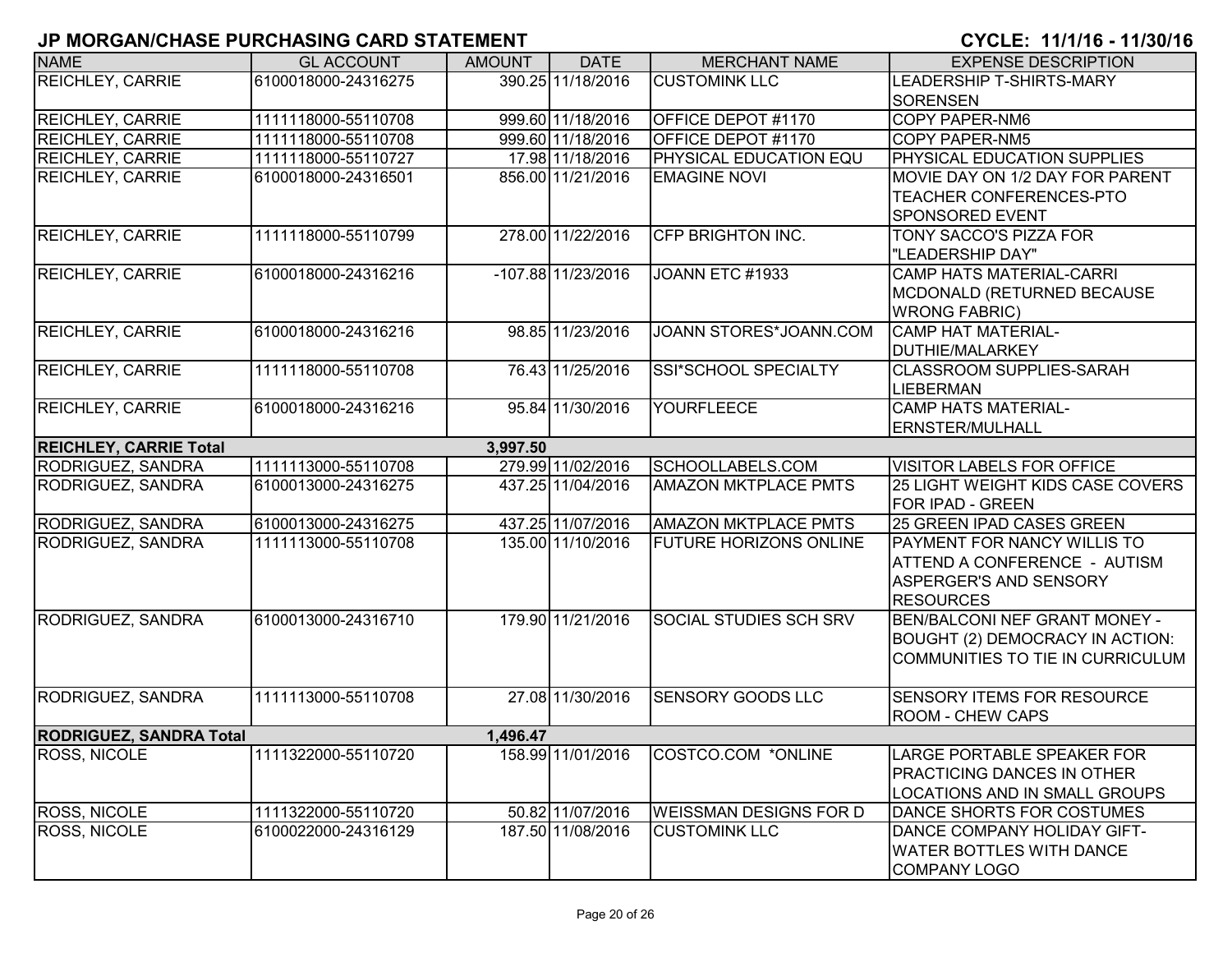| <b>NAME</b>                         | <b>GL ACCOUNT</b>   | AMOUNT   | <b>DATE</b>         | <b>MERCHANT NAME</b>          | <b>EXPENSE DESCRIPTION</b>                      |  |  |  |
|-------------------------------------|---------------------|----------|---------------------|-------------------------------|-------------------------------------------------|--|--|--|
| <b>ROSS, NICOLE Total</b><br>397.31 |                     |          |                     |                               |                                                 |  |  |  |
| SALTZMAN, DANA                      | 1311800000-55110551 |          | 8.07 11/01/2016     | AMAZON.COM                    | <b>TEACHING SUPPLIES</b>                        |  |  |  |
| SALTZMAN, DANA                      | 1311800000-55110551 |          | 6.99 11/14/2016     | <b>AMAZON MKTPLACE PMTS</b>   | <b>TEACHING SUPPLIES</b>                        |  |  |  |
| SALTZMAN, DANA                      | 1311800000-55110551 |          | 18.81 11/14/2016    | MEIJER INC #034 Q01           | <b>TEACHING SUPPLIES</b>                        |  |  |  |
| SALTZMAN, DANA                      | 1311800000-55110551 |          | 7.00 11/16/2016     | <b>DOLLAR TREE</b>            | <b>TEACHING SUPPLIES</b>                        |  |  |  |
| <b>SALTZMAN, DANA Total</b>         |                     | 40.87    |                     |                               |                                                 |  |  |  |
| SAMMUT, CHRISTINA                   | 1311800000-55110551 |          | 136.12 11/04/2016   | OTC BRANDS, INC.              | <b>CLASSROOM SUPPLIES</b>                       |  |  |  |
| SAMMUT, CHRISTINA                   | 1311800000-55110551 |          | 28.91 11/08/2016    | 00014654<br><b>TARGET</b>     | <b>CLASSROOM SUPPLIES</b>                       |  |  |  |
| SAMMUT, CHRISTINA                   | 1311800000-55110551 |          | 46.95 11/09/2016    | MICHAELS STORES 3744          | <b>CLASSROOM SUPPLIES</b>                       |  |  |  |
| SAMMUT, CHRISTINA                   | 1311800000-55110551 |          | 28.49 11/14/2016    | WAL-MART #5048                | <b>SUPPLIES</b>                                 |  |  |  |
| SAMMUT, CHRISTINA                   | 1311800000-55110551 |          | 73.17 11/16/2016    | OTC BRANDS, INC.              | <b>CLASSROOM SUPPLIES</b>                       |  |  |  |
| SAMMUT, CHRISTINA                   | 1311800000-55110551 |          | 37.00 11/17/2016    | <b>TARGET</b><br>00014654     | <b>CLASSROOM SUPPLIES</b>                       |  |  |  |
| SAMMUT, CHRISTINA                   | 1311800000-55110551 |          | 32.09 11/18/2016    | WAL-MART #5048                | <b>CLASSROOM SUPPLIES</b>                       |  |  |  |
| SAMMUT, CHRISTINA                   | 1311800000-55110551 |          | 27.00 11/21/2016    | <b>DOLLAR TREE</b>            | <b>CLASSROOM SUPPLIES</b>                       |  |  |  |
| SAMMUT, CHRISTINA                   | 1311800000-55110551 |          | 64.97 11/21/2016    | OTC BRANDS, INC.              | <b>CLASSROOM SUPPLIES</b>                       |  |  |  |
| SAMMUT, CHRISTINA                   | 1311800000-55110551 |          | 23.22 11/28/2016    | WM SUPERCENTER #5048          | <b>CLASSROOM SUPPLIES</b>                       |  |  |  |
| SAMMUT, CHRISTINA                   | 1311800000-55110551 |          | 15.38 11/29/2016    | WAL-MART #5048                | <b>CLASSROOM SUPPLIES</b>                       |  |  |  |
| <b>SAMMUT, CHRISTINA Total</b>      |                     | 513.30   |                     |                               |                                                 |  |  |  |
| <b>SCHRINER, STEPHANIE</b>          | 6100020000-24316275 |          | 151.83 11/03/2016   | <b>WALMART.COM</b>            | <b>LRGE NOTEPADS FOR OLWEUS</b>                 |  |  |  |
| <b>SCHRINER, STEPHANIE</b>          | 6100020000-24316237 |          | 31.03 11/21/2016    | FIVE BELOW 184                | <b>GAME SUPPLIES FOR OLWEUS</b>                 |  |  |  |
| <b>SCHRINER, STEPHANIE</b>          | 6100020000-24316237 |          | 53.43 11/21/2016    | 00022012<br><b>TARGET</b>     | MARKERS AND GAME SUPPLIES FOR<br><b>OLWEUS</b>  |  |  |  |
| <b>SCHRINER, STEPHANIE</b>          | 6100020000-24316237 |          | 402.78 11/22/2016   | FEDEXOFFICE 00000828          | OLWEUS SIGNATURE POSTERS                        |  |  |  |
| <b>SCHRINER, STEPHANIE</b>          | 6100020000-24316237 |          | 93.17 11/22/2016    | <b>TARGET</b><br>00014654     | SUPPLIES FOR OLWEUS ACTIVITIES                  |  |  |  |
| <b>SCHRINER, STEPHANIE</b>          | 6100020000-24316275 |          | 20.00 11/30/2016    | <b>FAMOUS DAVES</b>           | THANK YOU GIFT FOR PIE IN THE FACE              |  |  |  |
| <b>SCHRINER, STEPHANIE</b>          | 6100020000-24316275 |          | 20.00 11/30/2016    | PENN STATION 205              | THANK YOU GIFT FOR PIE IN THE FACE              |  |  |  |
| <b>SCHRINER, STEPHANIE</b>          | 6100020000-24316275 |          | 257.60 11/30/2016   | <b>SCIENCE OLYMPIAD, INC.</b> | <b>SCIENCE OLYMPIAD REGISTRATION</b>            |  |  |  |
| <b>SCHRINER, STEPHANIE Total</b>    |                     | 1.029.84 |                     |                               |                                                 |  |  |  |
| <b>SCHULZ, STEPHANIE</b>            | 1311800000-55110551 |          | 95.05 11/15/2016    | JOANN ETC #1933               | <b>CLASSROOM ART SUPPLIES</b>                   |  |  |  |
| <b>SCHULZ, STEPHANIE Total</b>      |                     | 95.05    |                     |                               |                                                 |  |  |  |
| <b>SCHURIG, CLAIRE</b>              | 1111322724-55110000 |          | 449.29 11/04/2016   | J W PEPPER AND SON INC        | <b>MUSIC FOR NYC</b>                            |  |  |  |
| <b>SCHURIG, CLAIRE</b>              | 6100022000-24316122 |          | 1,080.00 11/16/2016 | PERFECT IMPRESSIONS           | YARD SIGNS FOR CHOIR. KIDS PAID<br>INDIVIDUALLY |  |  |  |
| <b>SCHURIG, CLAIRE</b>              | 6100022000-24316122 |          | 32.34 11/23/2016    | J W PEPPER AND SON INC        | MUSIC FOR FESTIVAL & SPRING                     |  |  |  |
| <b>SCHURIG, CLAIRE</b>              | 6100022000-24316122 |          | 9.25 11/30/2016     | J W PEPPER AND SON INC        | <b>MUSIC FOR FESTIVAL</b>                       |  |  |  |
| <b>SCHURIG, CLAIRE Total</b>        |                     | 1,570.88 |                     |                               |                                                 |  |  |  |
| SHAFER, RACHELLE                    | 1111112000-55110708 |          | 187.99 11/01/2016   | AMAZON.COM                    | NEW PAPER SHREDDER FOR THE<br><b>OFFICE</b>     |  |  |  |
| SHAFER, RACHELLE                    | 1111112000-55110708 |          | 138.50 11/03/2016   | SSI*SCHOOL SPECIALTY          | <b>CONSTRUCTION PAPER</b>                       |  |  |  |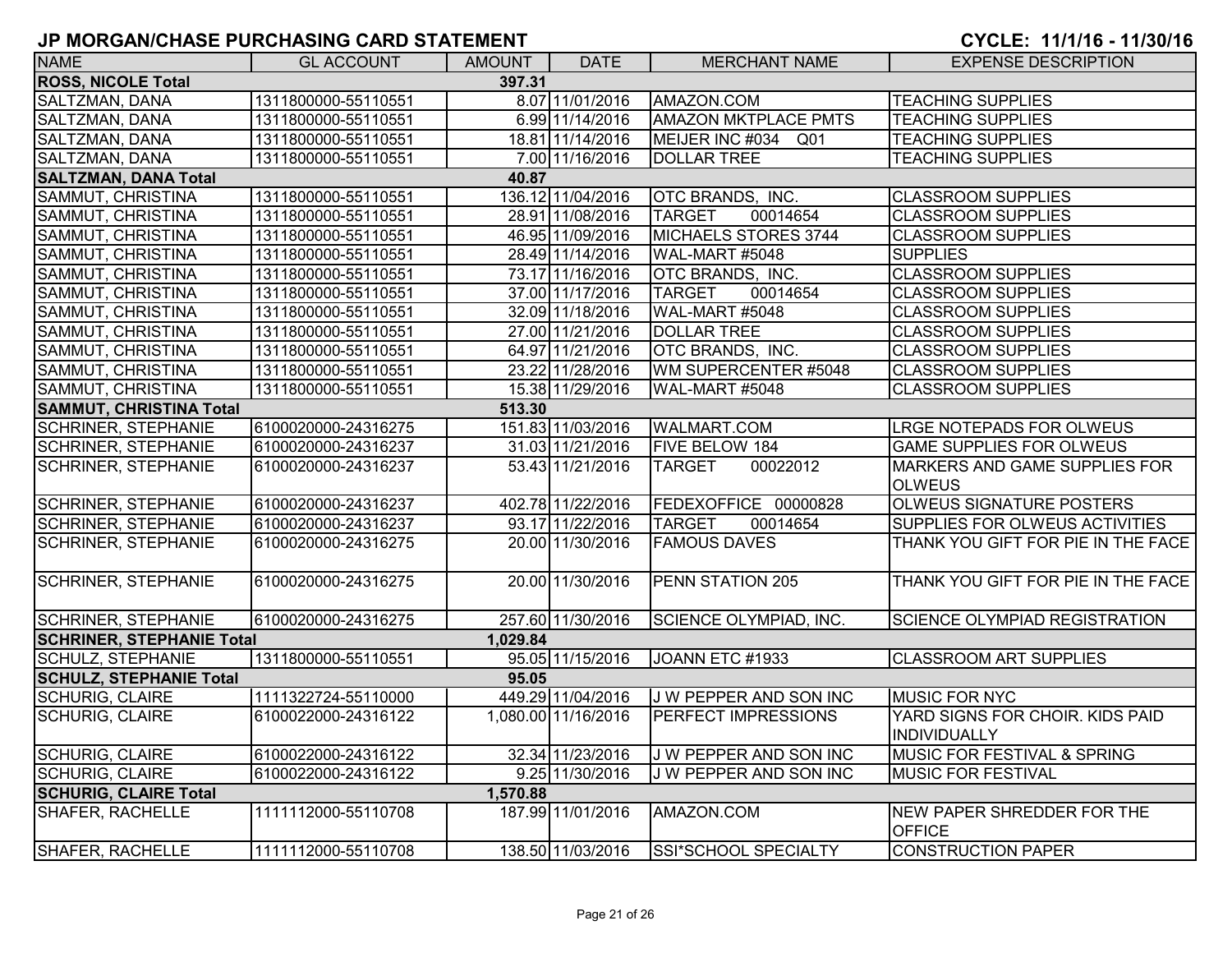| <b>NAME</b>                     | <b>GL ACCOUNT</b>   | <b>AMOUNT</b> | <b>DATE</b>         | <b>MERCHANT NAME</b>          | <b>EXPENSE DESCRIPTION</b>                                  |
|---------------------------------|---------------------|---------------|---------------------|-------------------------------|-------------------------------------------------------------|
|                                 | 6100012000-24316289 |               | 1,480.00 11/07/2016 |                               | LEVEL READING BOOKS FOR THE                                 |
| <b>SHAFER, RACHELLE</b>         |                     |               |                     | <b>SCHOLASTIC BOOK CLUB</b>   |                                                             |
|                                 |                     |               |                     |                               | THIRD GRADE CLASSROOMS. SIEVERT                             |
| <b>SHAFER, RACHELLE</b>         | 1111112000-55110708 |               | 20.69 11/09/2016    | BUSCH'S #1205                 | <b>FAMILY GRANT</b><br>DIXIE CUPS FOR MEDICINE. PLASTIC     |
|                                 |                     |               |                     |                               |                                                             |
|                                 |                     |               |                     | <b>BALL CHAIN MFG CO</b>      | <b>BAGS FOR ICE</b><br><b>PTO EXPENSE - STAINLESS STEEL</b> |
| <b>SHAFER, RACHELLE</b>         | 6100012000-24316501 |               | 139.50 11/14/2016   |                               |                                                             |
|                                 |                     |               |                     |                               | <b>ROLLED EDGE TAG</b>                                      |
| SHAFER, RACHELLE                | 6100012000-24316501 |               | 900.00 11/14/2016   | <b>BIG FROG CUSTOM T-S</b>    | PTO EXPENSE - TIE-DYE ORCHARD                               |
|                                 |                     |               |                     |                               | <b>HILLS SHIRTS</b>                                         |
| SHAFER, RACHELLE                | 6100012000-24316501 |               | 840.00 11/14/2016   | <b>BIG FROG CUSTOM T-S</b>    | <b>PTO EXPENSE - T-SHIRTS FOR</b>                           |
|                                 |                     |               |                     |                               | <b>STUDENTS</b>                                             |
| SHAFER, RACHELLE                | 1111112000-55110708 |               | 90.90 11/15/2016    | THE RIEGLE PRESS              | <b>TARDY SLIPS</b>                                          |
| <b>SHAFER, RACHELLE</b>         | 6100012000-24316275 |               | 80.89 11/16/2016    | IMAGESTUFF.COM                | PLASTIC DECALS FOR APPLE PICKUP                             |
| <b>SHAFER, RACHELLE</b>         | 6100012000-24316501 |               | 207.63 11/16/2016   | <b>MARIA'S ITALIAN BAKERY</b> | PTO EXPENSE - STAFF LUNCHEON                                |
| <b>SHAFER, RACHELLE</b>         | 6100012000-24316289 |               | 72.18 11/18/2016    | <b>DBC*BLICK ART MATERIAL</b> | <b>ART SUPPLIES FOR THE ART</b>                             |
|                                 |                     |               |                     |                               | TEACHER. SIEVERT FAMILY GRANT                               |
| <b>SHAFER, RACHELLE</b>         | 6100012000-24316501 |               | 290.09 11/21/2016   | <b>IMAGESTUFF.COM</b>         | PTO EXPENSE. APPROVED BY C.                                 |
|                                 |                     |               |                     |                               | <b>RINGOLD</b>                                              |
| SHAFER, RACHELLE                | 6100012000-24316275 |               | 1,692.00 11/23/2016 | THE NED SHOW                  | <b>PAYMENT FOR YOYOS PURCHASED BY</b>                       |
|                                 |                     |               |                     |                               | <b>STUDENTS FOR THE NED SHOW</b>                            |
|                                 |                     |               |                     |                               | <b>ASSEMBLY</b>                                             |
| <b>SHAFER, RACHELLE</b>         | 6100012000-24316275 |               | 45.47 11/25/2016    | JIMMY JOHNS - 396             | LUNCH FOR PAM, RACHELLE AND                                 |
|                                 |                     |               |                     |                               | <b>PARAS</b>                                                |
| <b>SHAFER, RACHELLE</b>         | 1111112000-55110708 |               | 71.92 11/30/2016    | <b>AMAZON MKTPLACE PMTS</b>   | <b>HEADPHONES FOR A. LEE'S</b>                              |
|                                 |                     |               |                     |                               | <b>CLASSROOM</b>                                            |
| <b>SHAFER, RACHELLE</b>         | 6100012000-24316275 |               | 3,668.72 11/30/2016 | <b>SCHOLASTIC BOOK FAIRS</b>  | SCHOLASTIC BOOK FAIR PAYMENT.                               |
|                                 |                     |               |                     |                               | <b>SALES COLLECTED FROM THE BOOK</b>                        |
|                                 |                     |               |                     |                               | <b>FAIR</b>                                                 |
| <b>SHAFER, RACHELLE Total</b>   |                     | 9,926.48      |                     |                               |                                                             |
| <b>SHAW, AMBER</b>              | 1221800063-55110021 |               | -399.96 11/16/2016  | <b>RVRSIDE EDU *TESTING</b>   | WOODCOCK JOHNSON IV TEST OF                                 |
|                                 |                     |               |                     |                               | <b>ACHIEVEMENT STANDARD AND</b>                             |
|                                 |                     |               |                     |                               | <b>EXTENDED TEST RECORD</b>                                 |
|                                 |                     |               |                     |                               | <b>PROTOCOLS (CREDIT)</b>                                   |
| SHAW, AMBER                     | 1212252191-55110021 |               | 97.70 11/25/2016    | <b>LAKESHORE LEARNING MAT</b> | <b>EARLY CHILDHOOD DEVELOPMENTAL</b>                        |
|                                 |                     |               |                     |                               | <b>TESTING MATERIALS</b>                                    |
|                                 |                     |               |                     |                               |                                                             |
| <b>SHAW, AMBER Total</b>        |                     | $-302.26$     |                     |                               |                                                             |
| SHPAKOFF, KATHLEEN              | 1335100000-55110553 |               | 35.61 11/21/2016    | MICHAELS STORES 3744          | <b>TEACHING MATERIALS</b>                                   |
| <b>SHPAKOFF, KATHLEEN Total</b> |                     | 35.61         |                     |                               |                                                             |
| <b>SOVEL, SHEILA</b>            | 6100041000-24316355 |               | 10.00 11/08/2016    | <b>TARGET</b><br>00008961     | <b>CLASSROOM SUPPLIES</b>                                   |
| <b>SOVEL, SHEILA</b>            | 6100041000-24316355 |               | 25.29 11/09/2016    | MICHAELS STORES 3744          | <b>CLASSROOM SUPPLIES</b>                                   |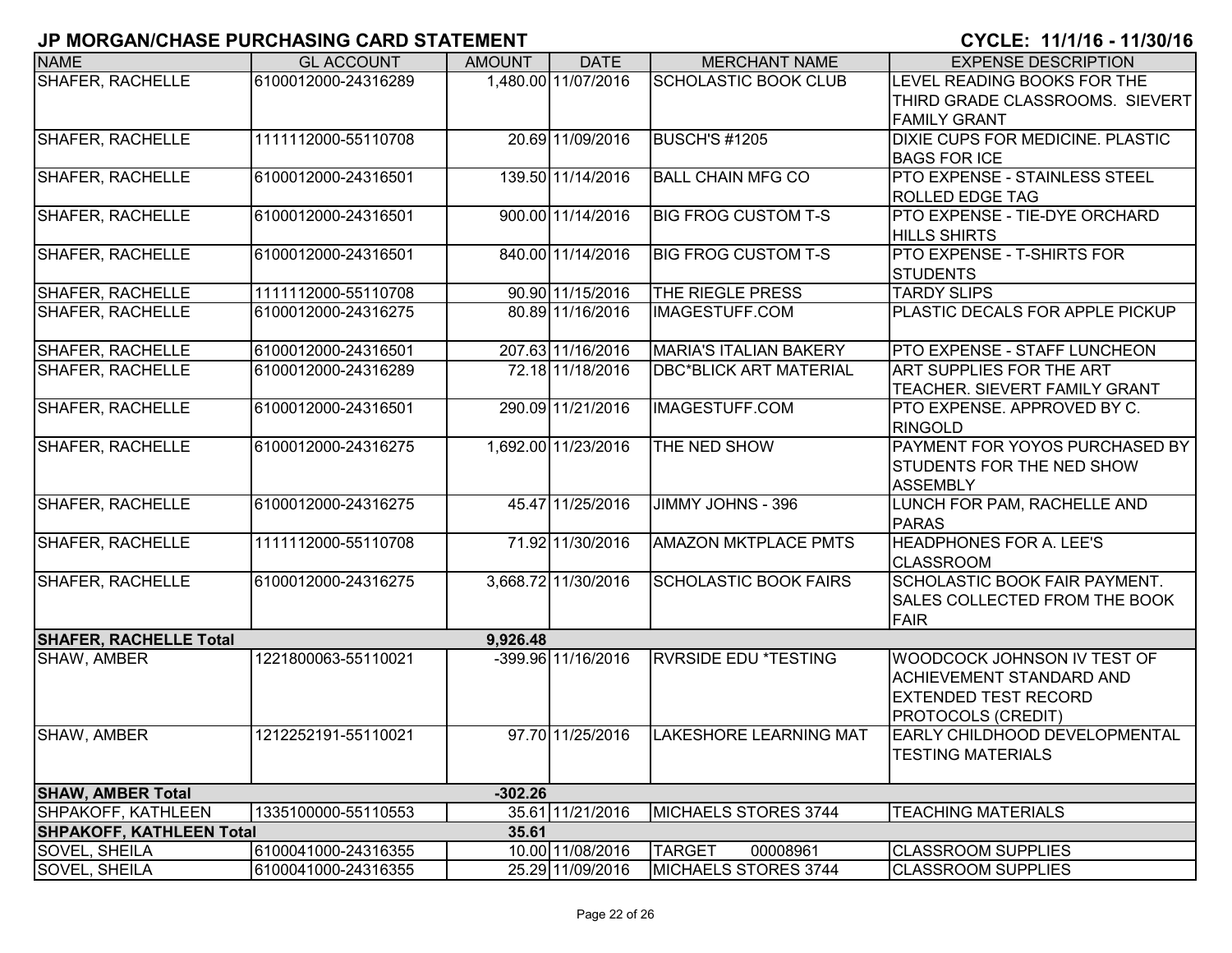| <b>NAME</b>                         | <b>GL ACCOUNT</b>   | <b>AMOUNT</b> | <b>DATE</b>         | <b>MERCHANT NAME</b>          | <b>EXPENSE DESCRIPTION</b>                                      |  |  |  |
|-------------------------------------|---------------------|---------------|---------------------|-------------------------------|-----------------------------------------------------------------|--|--|--|
| SOVEL, SHEILA                       | 6100041000-24316355 |               | 20.81 11/28/2016    | JOANN ETC #1933               | <b>CLASSROOM SUPPLIES CHRISTMAS</b>                             |  |  |  |
| SOVEL, SHEILA                       | 6100041000-24316355 |               | 20.00 11/28/2016    | <b>TARGET</b><br>00008961     | <b>CLASSROOM TEACHING SUPPLIES</b>                              |  |  |  |
| <b>SOVEL, SHEILA Total</b><br>76.10 |                     |               |                     |                               |                                                                 |  |  |  |
| <b>STRICKER, CHRISTINE</b>          | 1335100000-55110553 |               | 65.73 11/21/2016    | MICHAELS STORES 3744          | <b>CRAFT SUPPLIES FOR PRESCHOOL</b>                             |  |  |  |
|                                     |                     |               |                     |                               | <b>CARE</b>                                                     |  |  |  |
| <b>STRICKER, CHRISTINE Total</b>    |                     | 65.73         |                     |                               |                                                                 |  |  |  |
| <b>TURNER, NANCY</b>                | 1221800063-53220000 |               | 15.00 11/04/2016    | OAKLAND SCHOOLS-RC INT        | <b>CINDY PINGEL REGISTRATION</b>                                |  |  |  |
|                                     |                     |               |                     |                               | <b>COMMUNICATION MATRIX</b>                                     |  |  |  |
| <b>TURNER, NANCY</b>                | 4245652000-56420000 |               | 1,319.35 11/17/2016 | SCR*ALLEGRO                   | <b>STAIRS</b>                                                   |  |  |  |
| <b>TURNER, NANCY</b>                | 1212200194-53110206 |               | 330.00 11/17/2016   | THE FRIENDSHIP CIRCLE/        | ADDED DAYS TO PROGRAM AT SOUL                                   |  |  |  |
|                                     |                     |               |                     |                               | <b>CENTER FOR FABIAL ISRAEL</b>                                 |  |  |  |
| <b>TURNER, NANCY</b>                | 1212215194-53220000 |               | 60.00 11/18/2016    | OAKLAND SCHOOLS-RC INT        | <b>CONFERENCE</b>                                               |  |  |  |
| TURNER, NANCY                       | 1212214194-53220000 |               | 60.00 11/18/2016    | OAKLAND SCHOOLS-RC INT        | <b>CONFERENCE</b>                                               |  |  |  |
| TURNER, NANCY                       | 1221800063-53220000 |               | $-15.00$ 11/21/2016 | OAKLAND SCHOOLS-RC INT        | <b>CINDY PINGEL REFUND -</b>                                    |  |  |  |
|                                     |                     |               |                     |                               | <b>COMMUNICATION MATRIX CONF</b>                                |  |  |  |
| <b>TURNER, NANCY</b>                | 1221552271-53220000 |               | 15.00 11/23/2016    | <b>OAKLAND SCHOOLS-RC INT</b> | <b>CONFERENCE</b>                                               |  |  |  |
| <b>TURNER, NANCY</b>                | 1221852063-53220000 |               | 15.00 11/23/2016    | OAKLAND SCHOOLS-RC INT        | <b>CONFERENCE</b>                                               |  |  |  |
| <b>TURNER, NANCY</b>                | 1221413000-53220000 |               | 15.00 11/23/2016    | OAKLAND SCHOOLS-RC INT        | <b>CONFERENCE</b>                                               |  |  |  |
| TURNER, NANCY                       | 1221518031-53220000 |               | 15.00 11/23/2016    | OAKLAND SCHOOLS-RC INT        | <b>CONFERENCE</b>                                               |  |  |  |
| <b>TURNER, NANCY</b>                | 1221513031-53220000 |               | 15.00 11/23/2016    | OAKLAND SCHOOLS-RC INT        | <b>CONFERENCE</b>                                               |  |  |  |
| <b>TURNER, NANCY</b>                | 1221518031-53220000 |               | 15.00 11/23/2016    | OAKLAND SCHOOLS-RC INT        | <b>CONFERENCE</b>                                               |  |  |  |
| TURNER, NANCY                       | 1212252271-53220000 |               | 15.00 11/23/2016    | OAKLAND SCHOOLS-RC INT        | <b>CONFERENCE</b>                                               |  |  |  |
| <b>TURNER, NANCY</b>                | 1222600000-53220000 |               | 15.00 11/23/2016    | OAKLAND SCHOOLS-RC INT        | <b>CONFERENCE</b>                                               |  |  |  |
| <b>TURNER, NANCY</b>                | 1221922205-53220000 |               | 15.00 11/23/2016    | OAKLAND SCHOOLS-RC INT        | <b>CONFERENCE</b>                                               |  |  |  |
| <b>TURNER, NANCY</b>                | 1221512031-53220000 |               | 15.00 11/23/2016    | OAKLAND SCHOOLS-RC INT        | <b>CONFERENCE</b>                                               |  |  |  |
| <b>TURNER, NANCY</b>                | 1221413000-53220000 |               | 15.00 11/23/2016    | OAKLAND SCHOOLS-RC INT        | <b>CONFERENCE</b>                                               |  |  |  |
| <b>TURNER, NANCY</b>                | 1221520031-53220000 |               | 15.00 11/23/2016    | OAKLAND SCHOOLS-RC INT        | <b>CONFERENCE</b>                                               |  |  |  |
| <b>TURNER, NANCY</b>                | 1222600000-55910000 |               | 44.95 11/23/2016    | THE RIEGLE PRESS              | CA-60 FOLDERS FOR PRESCHOOL                                     |  |  |  |
| TURNER, NANCY                       | 1212218194-53220000 |               | 15.00 11/30/2016    | OAKLAND SCHOOLS-RC INT        | JENNA GRUNDSTROM DYNAMIC VS                                     |  |  |  |
|                                     |                     |               |                     |                               | <b>STATIC ASSTM CONF</b>                                        |  |  |  |
| <b>TURNER, NANCY Total</b>          |                     | 2,009.30      |                     |                               |                                                                 |  |  |  |
| <b>VALENTINE, CYNTHIA</b>           | 1127170000-54910000 |               | 350.00 11/08/2016   | <b>CORRIGAN TOWING</b>        | <b>TOW BUS</b>                                                  |  |  |  |
| <b>VALENTINE, CYNTHIA</b>           | 1127170000-55910000 |               | 10.00 11/09/2016    | SQ *SQ *HULINGS AND AS        | <b>BOOK</b>                                                     |  |  |  |
| <b>VALENTINE, CYNTHIA Total</b>     |                     | 360.00        |                     |                               |                                                                 |  |  |  |
| VANEIZENGA, JAMES                   | 1111322725-55110000 |               | 58.32 11/01/2016    | <b>LUCKS MUSIC LIBRARY IN</b> | <b>PARTS FOR WINTER SOLSTICE</b>                                |  |  |  |
| <b>VANEIZENGA, JAMES</b>            | 1111322725-55110000 |               | 49.79 11/25/2016    | <b>LUCKS MUSIC LIBRARY IN</b> | <b>PARTS FOR SOMEWHERE IN MY</b>                                |  |  |  |
|                                     |                     |               |                     |                               | <b>MEMORY</b>                                                   |  |  |  |
| <b>VANEIZENGA, JAMES Total</b>      |                     | 108.11        |                     |                               |                                                                 |  |  |  |
| <b>VUICHARD, TATIANA</b>            | 1331100000-57910000 |               | 185.70 11/04/2016   | <b>PRINTNOLOGY INC</b>        | <b>BUSINESS CARDS</b>                                           |  |  |  |
| <b>VUICHARD, TATIANA</b>            | 2332100000-53610000 |               | 335.34 11/04/2016   | <b>PRINTNOLOGY INC</b>        | <b>ENROLLMENT POSTCARDS</b>                                     |  |  |  |
| <b>VUICHARD, TATIANA</b>            | 1331100000-55910000 |               | -28.05 11/07/2016   | JOANN ETC #1933               | <b>CREDIT FOR RIBBONS FOR RIBBON</b><br><b>CUTTING CEREMONY</b> |  |  |  |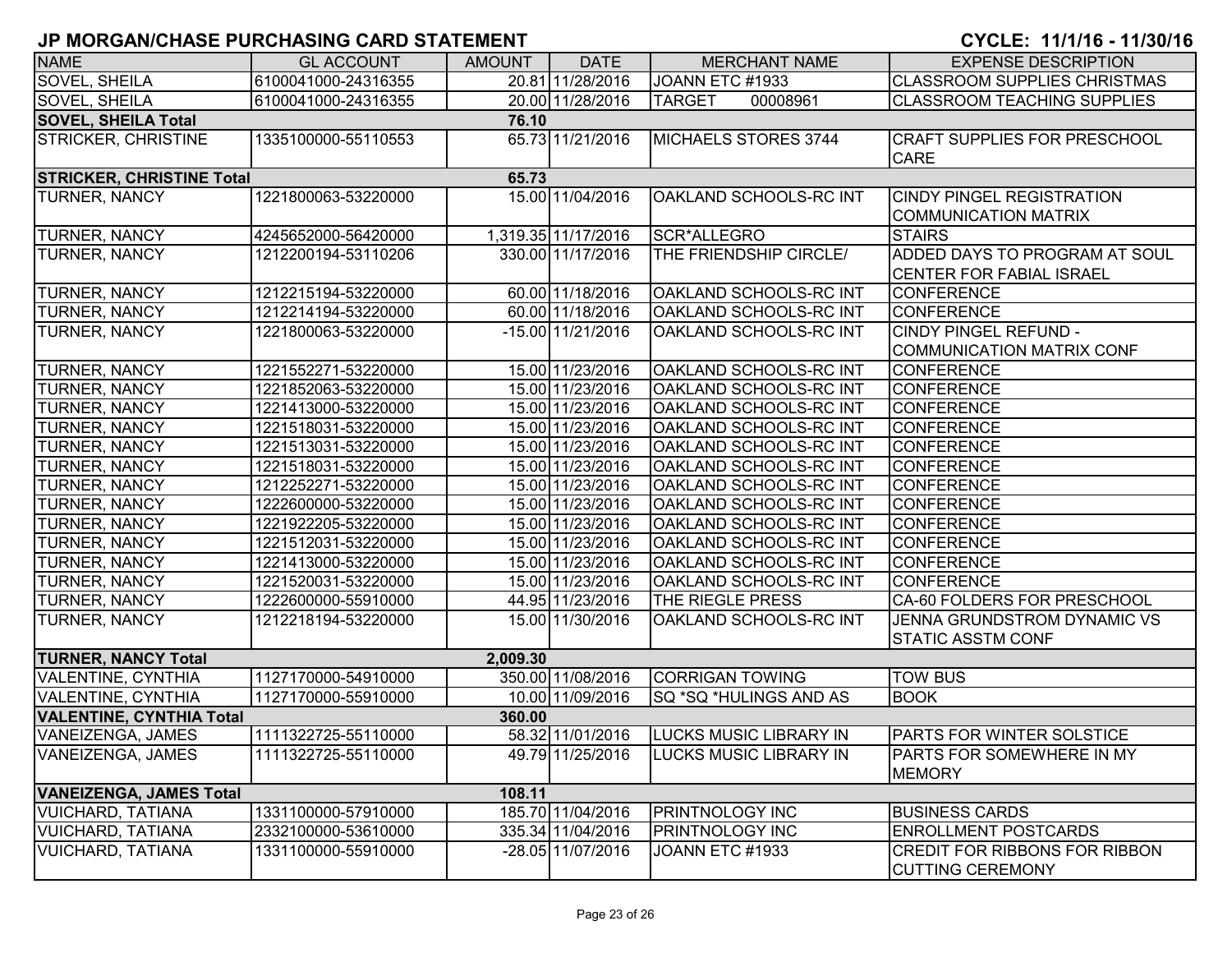| <b>NAME</b>                    | <b>GL ACCOUNT</b>   | <b>AMOUNT</b> | <b>DATE</b>         | <b>MERCHANT NAME</b>          | <b>EXPENSE DESCRIPTION</b>                                     |
|--------------------------------|---------------------|---------------|---------------------|-------------------------------|----------------------------------------------------------------|
| <b>VUICHARD, TATIANA</b>       | 1331100000-57910000 |               | 40.00 11/07/2016    | <b>SAFEWAY SHREDDING</b>      | <b>ECEC SHREDDING SERVICE</b>                                  |
| <b>VUICHARD, TATIANA</b>       | 1335100000-55990553 |               | 42.49 11/07/2016    | STAPLS7164850067000002        | <b>ACRYLIC DISPLAYS FOR CASE IN MAIN</b><br><b>OFFICE</b>      |
| <b>VUICHARD, TATIANA</b>       | 1331100000-55910000 |               | 20.65 11/08/2016    | KROGER #634                   | <b>REFRESHMENT SPPLIES FOR STAFF</b><br><b>OFFICE MEETINGS</b> |
| <b>VUICHARD, TATIANA</b>       | 1622100361-53220000 |               | 281.84 11/17/2016   | <b>MACAE</b>                  | MACAE FALL CONFERENCE HOTEL<br><b>ROOM FOR LINDA CIANFERRA</b> |
| <b>VUICHARD, TATIANA</b>       | 1331100000-55910000 |               | 29.22 11/30/2016    | MICHAELS STORES 3744          | <b>MAIN OFFICE HOLIDAY SUPPLIES</b>                            |
| <b>VUICHARD, TATIANA Total</b> |                     | 907.19        |                     |                               |                                                                |
| <b>WARECK, MICHELE</b>         | 6100022000-24316190 |               | 2,616.99 11/02/2016 | <b>CUSTOMINK LLC</b>          | <b>HOSA COMPETITION T-SHIRTS</b>                               |
| <b>WARECK, MICHELE</b>         | 6100022000-24316176 |               | 180.00 11/02/2016   | <b>SAFEWAY SHREDDING</b>      | DOCUMENT SECURITY SHREDDING                                    |
| <b>WARECK, MICHELE</b>         | 6100022000-24316190 |               | -213.40 11/04/2016  | <b>CUSTOMINK LLC</b>          | <b>CREDIT FOR HOSA COMPETITION</b><br><b>SHIRTS</b>            |
| <b>WARECK, MICHELE</b>         | 1111322706-55110000 |               | 35.49 11/07/2016    | <b>BANK-A-COUNT CORP</b>      | <b>SIGNATURE STAMPS FOR</b><br>COUNSELING OFFICE               |
| <b>WARECK, MICHELE</b>         | 6100022000-24316169 |               | 655.22 11/08/2016   | <b>DRAMATIC PUBLISHING CO</b> | <b>SCRIPTS AND PLAY RIGHTS</b>                                 |
| <b>WARECK, MICHELE</b>         | 1111322738-55110000 |               | 56.52 11/08/2016    | <b>STAPLES</b><br>00115659    | <b>PRINTING EXPENSE FOR COUNSELING</b><br><b>OFFICE</b>        |
| <b>WARECK, MICHELE</b>         | 1111322000-55110708 |               | 84.70 11/08/2016    | <b>STAPLES</b><br>00115659    | <b>GENERAL TEACHING SUPPLIES</b>                               |
| <b>WARECK, MICHELE</b>         | 1124122000-55910000 |               | 72.36 11/08/2016    | WM SUPERCENTER #2700          | <b>IMISCELLANEOUS SUPPLIES FOR</b><br><b>OFFICES</b>           |
| <b>WARECK, MICHELE</b>         | 6100022000-24316770 |               | 26.41 11/09/2016    | <b>PARTY CITY</b>             | <b>PAY-IT-FORWARD GIFTS</b>                                    |
| <b>WARECK, MICHELE</b>         | 6100022000-24316770 |               | 60.00 11/09/2016    | <b>TARGET</b><br>00021782     | <b>PAY-IT-FORWARD GIFT CARDS</b>                               |
| <b>WARECK, MICHELE</b>         | 1111322000-55210799 |               | 41.35 11/10/2016    | BARNES&NOBLE.COM-BN           | TEXTBOOK FOR STUDENT FOR HIS<br><b>ONLINE CLASS</b>            |
| <b>WARECK, MICHELE</b>         | 6100022000-24316186 |               | 780.00 11/10/2016   | SQ *MASSP                     | STUDENT LEADERSHIP-COUNCIL<br><b>CONFERENCE FEE</b>            |
| <b>WARECK, MICHELE</b>         | 6100022000-24316770 |               | 43.12 11/10/2016    | WM SUPERCENTER #5893          | <b>BEVERAGES AND SUPPLIES FOR</b><br><b>STAFF MEETING</b>      |
| <b>WARECK, MICHELE</b>         | 6100022000-24316111 |               | 33.90 11/11/2016    | CHEGG, INC.                   | <b>ONLINE TEXTBOOK ORDER</b>                                   |
| <b>WARECK, MICHELE</b>         | 1111322000-55210799 |               | 52.99 11/11/2016    | CHEGG, INC.                   | <b>TEXTBOOK RENTAL FOR ONLINE</b><br><b>STUDENT</b>            |
| <b>WARECK, MICHELE</b>         | 6100022000-24316111 |               | -33.90 11/11/2016   | CHEGG, INC.                   | CANCELLATION OF ORDER FOR<br><b>ONLINE TEXTBOOK</b>            |
| <b>WARECK, MICHELE</b>         | 6100022000-24316186 |               | 131.02 11/11/2016   | JO-ANN STORE #2277            | <b>REPLACEMENT FRAME FOR HALLWAY</b><br><b>PICTURE</b>         |
| <b>WARECK, MICHELE</b>         | 6100022000-24316182 |               | 12.29 11/11/2016    | THE UPS STORE 0112            | SHIPPING CHARGES FOR OVERNIGHT<br><b>SHIPPING</b>              |
| <b>WARECK, MICHELE</b>         | 6100022000-24316154 |               | 26.94 11/14/2016    | SAMS CLUB #6657               | COOKIE TRAY AND BEVERAGES FOR<br><b>COUNSELING EVENT</b>       |
| <b>WARECK, MICHELE</b>         | 6100022000-24316175 |               | 144.53 11/14/2016   | SAMSCLUB #6657                | <b>SNACKS FOR PARENT-TEACHER</b><br><b>CONFERENCES</b>         |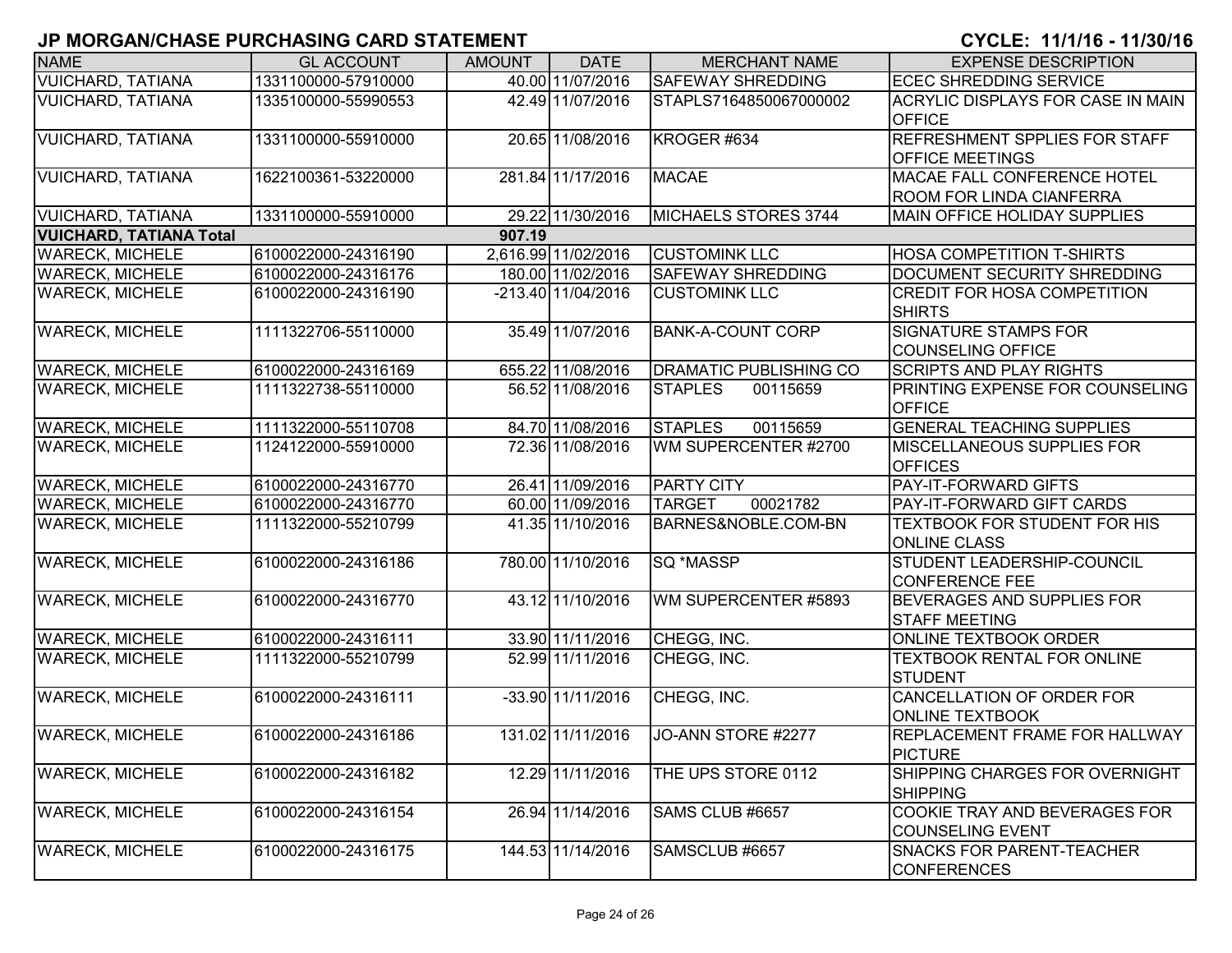| <b>NAME</b>                               | <b>GL ACCOUNT</b>   | <b>AMOUNT</b> | <b>DATE</b>         | <b>MERCHANT NAME</b>         | <b>EXPENSE DESCRIPTION</b>           |  |  |  |
|-------------------------------------------|---------------------|---------------|---------------------|------------------------------|--------------------------------------|--|--|--|
| <b>WARECK, MICHELE</b>                    | 6100022000-24316174 |               | 22.80 11/14/2016    | WM SUPERCENTER #5893         | SUPPLIES FOR PSAT/PLAN TESTING       |  |  |  |
| <b>WARECK, MICHELE</b>                    | 6100022000-24316197 |               | 279.95 11/16/2016   | <b>AMAZON MKTPLACE PMTS</b>  | GO PRO SILVER FOR YEARBOK            |  |  |  |
| <b>WARECK, MICHELE</b>                    | 6100022000-24316197 |               | 199.99 11/16/2016   | <b>AMAZON MKTPLACE PMTS</b>  | <b>CAMERA FOR YEARBOOK</b>           |  |  |  |
| <b>WARECK, MICHELE</b>                    | 1112722999-53220000 |               | 498.75 11/16/2016   | <b>BARTELLI'S</b>            | <b>CTE DINNER</b>                    |  |  |  |
| <b>WARECK, MICHELE</b>                    | 1111322725-55110000 |               | 38.55 11/16/2016    | <b>MARSHALL MUSIC CO</b>     | <b>ORCHESTRA MUSIC PAYMENT</b>       |  |  |  |
| <b>WARECK, MICHELE</b>                    | 1111322000-55210799 |               | 116.16 11/17/2016   | AMAZON.COM                   | ADDITIONAL TEXTBOOKS FOR ONLINE      |  |  |  |
|                                           |                     |               |                     |                              | <b>CLASSES</b>                       |  |  |  |
| <b>WARECK, MICHELE</b>                    | 1111322000-55210799 |               | $-53.46$ 11/17/2016 | JET.COM                      | <b>REFUND OF RETURNED TEXTBOOK</b>   |  |  |  |
| <b>WARECK, MICHELE</b>                    | 6100022000-24316197 |               | 280.13 11/18/2016   | <b>AMAZON MKTPLACE PMTS</b>  | <b>CAMERA AND SUPPLIES FOR</b>       |  |  |  |
|                                           |                     |               |                     |                              | <b>YEARBOOK</b>                      |  |  |  |
| <b>WARECK, MICHELE</b>                    | 6100022000-24316197 |               | 719.98 11/18/2016   | <b>AMAZON MKTPLACE PMTS</b>  | CAMERA PACKAGE FOR YEARBOOK          |  |  |  |
| <b>WARECK, MICHELE</b>                    | 6100022000-24316190 |               | 2,050.00 11/18/2016 | <b>GREAT LK MOTORCOACH</b>   | <b>HOSA BUS FEES</b>                 |  |  |  |
| <b>WARECK, MICHELE</b>                    | 1111322000-55110716 |               | 70.00 11/18/2016    | <b>PITSCO INC</b>            | <b>DRAFTING SUPPLIES</b>             |  |  |  |
| <b>WARECK, MICHELE</b>                    | 1111322738-55110000 |               | 477.50 11/18/2016   | <b>PRINTNOLOGY INC</b>       | OPEN HOUSE YARD SIGNS                |  |  |  |
| <b>WARECK, MICHELE</b>                    | 6100022000-24316197 |               | 564.59 11/21/2016   | <b>AMAZON MKTPLACE PMTS</b>  | YEARBOOK SUPPLIES                    |  |  |  |
| <b>WARECK, MICHELE</b>                    | 1111322730-55110000 |               | 180.00 11/21/2016   | CAROLINA BIOLOGIC SUPP       | <b>SCIENCE SUPPLIES</b>              |  |  |  |
| <b>WARECK, MICHELE</b>                    | 6100022000-24316176 |               | 50.00 11/23/2016    | <b>RIZZO SERVICES</b>        | NOVEMBER RECYCLING FEES              |  |  |  |
| <b>WARECK, MICHELE</b>                    | 6100022000-24316197 |               | 570.75 11/25/2016   | <b>AMAZON MKTPLACE PMTS</b>  | YEARBOOK CAMERA SUPPLIES             |  |  |  |
| <b>WARECK, MICHELE</b>                    | 1111322000-55110726 |               | 2,020.00 11/25/2016 | <b>VERITIV</b>               | <b>COPY MACHINE PAPER</b>            |  |  |  |
| <b>WARECK, MICHELE</b>                    | 6100022000-24316175 |               | 10.99 11/30/2016    | KROGER #632                  | OPEN HOUSE SNACKS                    |  |  |  |
| <b>WARECK, MICHELE</b>                    | 6100022000-24316175 |               | 116.31 11/30/2016   | SAMSCLUB #6657               | <b>OPEN HOUSE SNACKS</b>             |  |  |  |
| <b>WARECK, MICHELE Total</b><br>13,019.52 |                     |               |                     |                              |                                      |  |  |  |
| <b>WEBBER, RONALD</b>                     | 1722100000-57910611 |               | 109.46 11/01/2016   | 00014654<br><b>TARGET</b>    | PURCHASE OF GROCERY AND              |  |  |  |
|                                           |                     |               |                     |                              | <b>MISCELLANEOUS ROOM ITEMS FOR</b>  |  |  |  |
|                                           |                     |               |                     |                              | MIDDLE SCHOOL ROOM 106               |  |  |  |
| <b>WEBBER, RONALD</b>                     | 1722100000-57910611 |               | 116.60 11/07/2016   | SHINOLA - DETROIT            | NOTEBOOK PURCHASE                    |  |  |  |
| <b>WEBBER, RONALD</b>                     | 1722100000-57910611 |               | 16.98 11/11/2016    | <b>DUNKIN #336551</b><br>Q35 | DONUT PURCHASE FOR 11/10/16 NILT     |  |  |  |
|                                           |                     |               |                     |                              | <b>MEETING</b>                       |  |  |  |
| <b>WEBBER, RONALD Total</b>               |                     | 243.04        |                     |                              |                                      |  |  |  |
| <b>WESNER, KIMBERLY</b>                   | 1122220000-55310000 |               | 8.58 11/14/2016     | <b>AMAZON MKTPLACE PMTS</b>  | <b>BOOK FOR THE MC</b>               |  |  |  |
| <b>WESNER, KIMBERLY</b>                   | 1122220000-55310000 |               | 50.00 11/16/2016    | PAYPAL *MICHIGANASS          | MAME ANNUAL MEMBERSHIP               |  |  |  |
| <b>WESNER, KIMBERLY</b>                   | 1122220000-55310000 |               | 4.00 11/21/2016     | <b>AMAZON MKTPLACE PMTS</b>  | <b>BOOK FOR 7TH GRADE INTEGRATED</b> |  |  |  |
|                                           |                     |               |                     |                              | <b>STUDIES UNIT</b>                  |  |  |  |
| <b>WESNER, KIMBERLY</b>                   | 1122220000-55310000 |               | 4.24 11/21/2016     | <b>AMAZON MKTPLACE PMTS</b>  | <b>BOOK FOR 7TH GRADE INTEGRATED</b> |  |  |  |
|                                           |                     |               |                     |                              | <b>STUDIES UNIT</b>                  |  |  |  |
| <b>WESNER, KIMBERLY</b>                   | 1122220000-55310000 |               | 27.56 11/21/2016    | AMAZON.COM                   | <b>BOOKS FOR MC</b>                  |  |  |  |
| <b>WESNER, KIMBERLY Total</b>             |                     | 94.38         |                     |                              |                                      |  |  |  |
| <b>WHEELER, MICHAELA</b>                  | 1311800000-55110551 |               | -48.31 11/02/2016   | <b>TARGET</b><br>00003541    | VOIDED TRANSACTION, NET ZERO         |  |  |  |
| <b>WHEELER, MICHAELA</b>                  | 1311800000-55110551 |               | 41.90 11/02/2016    | <b>TARGET</b><br>00003541    | <b>CLASSROOM TOYS</b>                |  |  |  |
| <b>WHEELER, MICHAELA</b>                  | 1311800000-55110551 |               | 48.31 11/02/2016    | <b>TARGET</b><br>00003541    | VOIDED TRANSACTION, NET ZERO         |  |  |  |
| <b>WHEELER, MICHAELA</b>                  | 6100041000-24316355 |               | 13.00 11/14/2016    | <b>DOLLAR TREE</b>           | <b>CLASSROOM ART SUPPLIES</b>        |  |  |  |
| <b>WHEELER, MICHAELA</b>                  | 6100041000-24316355 |               | 14.89 11/17/2016    | HOBBY LOBBY #417             | <b>CLASSROOM ART SUPPLIES</b>        |  |  |  |